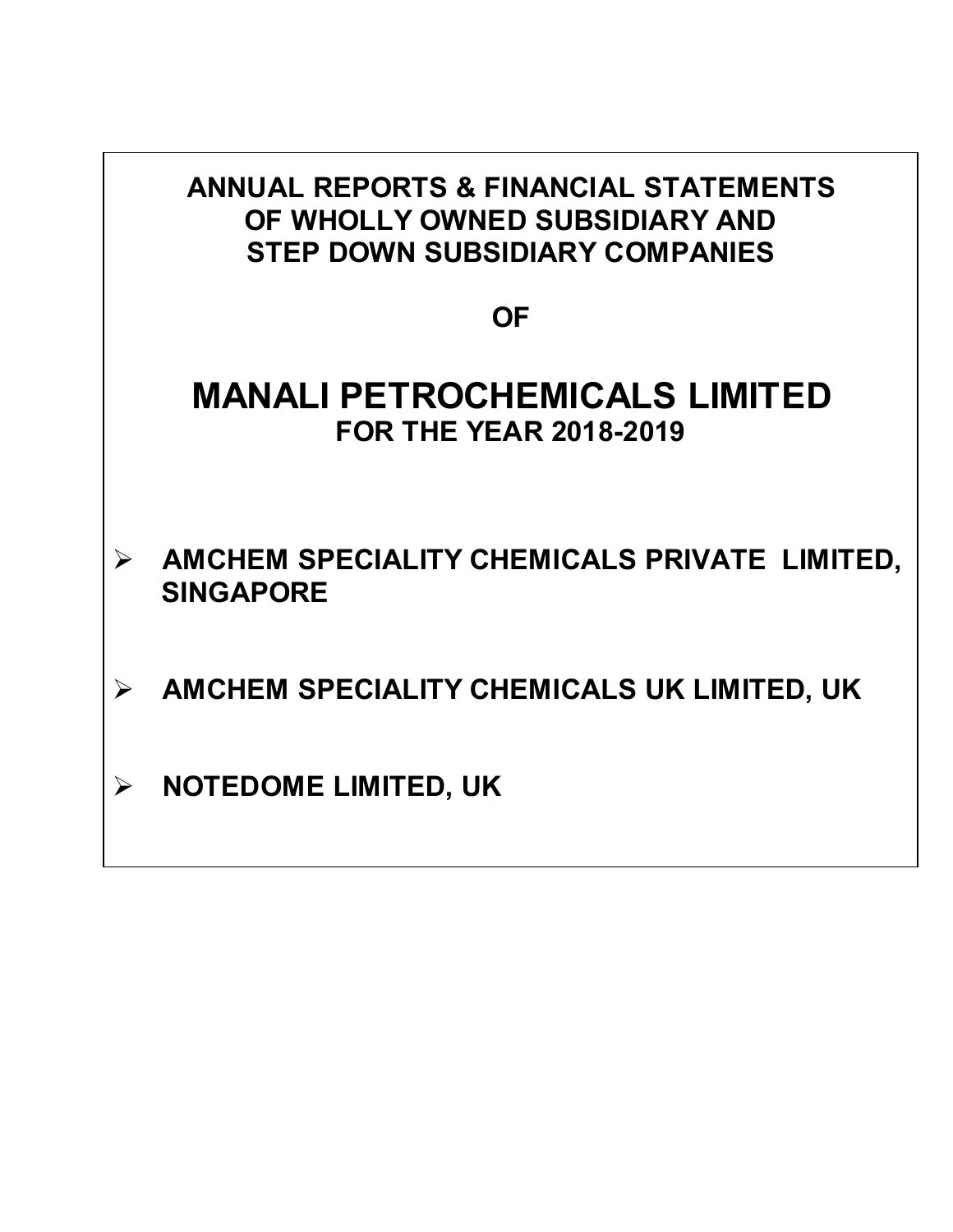Company Registration No : 201534952W

# **AMCHEM SPECIALITY CHEMICALS PRIVATE LIMITED**

(Incorporated in Singapore)

FINANCIAL STATEMENTS FOR THE FINANCIAL YEAR ENDED 31 MARCH 2019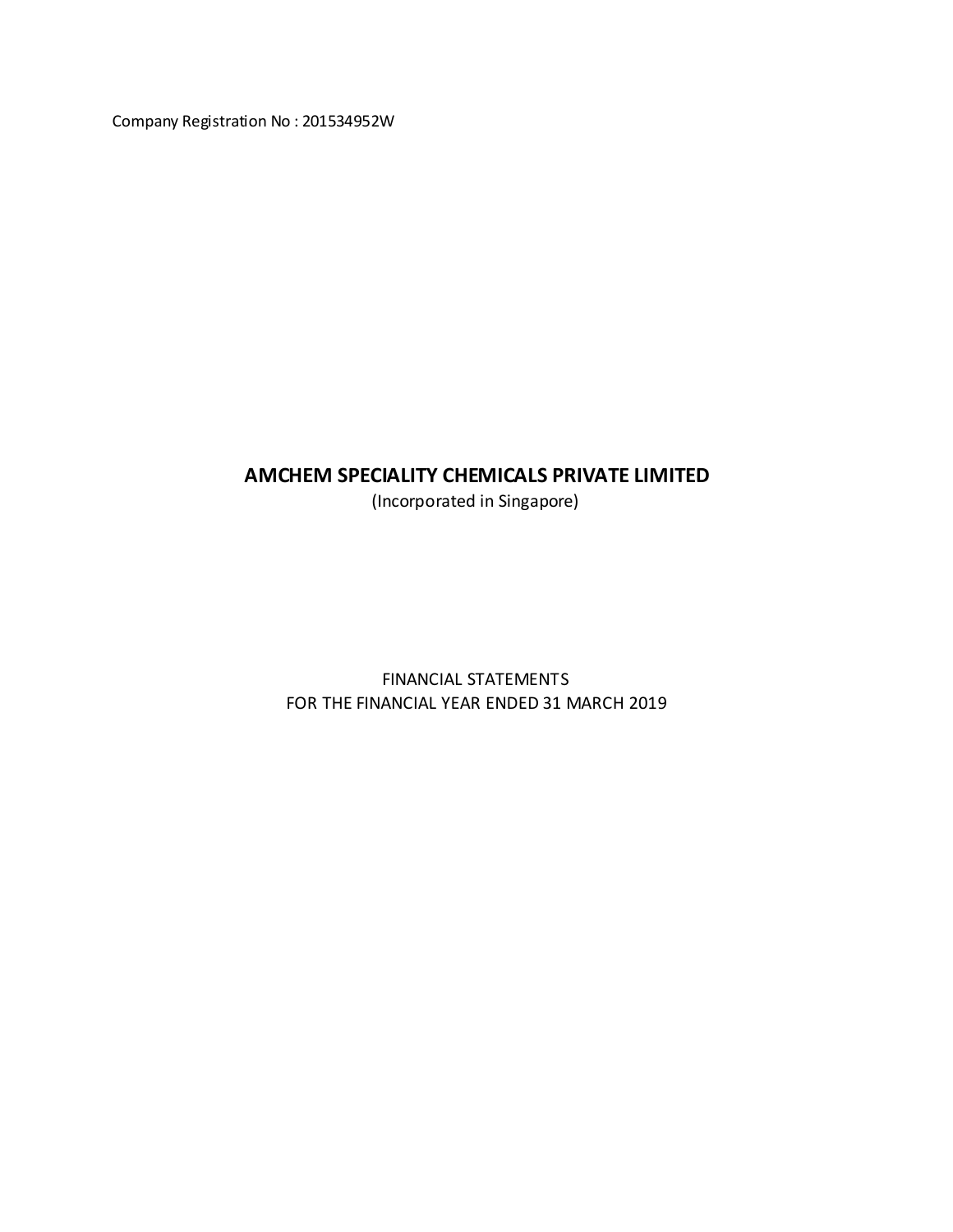# FINANCIAL STATEMENTS FOR THE FINANCIAL YEAR ENDED 31 MARCH 2019

## CONTENTS

|                                                            | Page(s)   |
|------------------------------------------------------------|-----------|
| General Information                                        | 1         |
| Director's Statement                                       | $2 - 3$   |
| Independent Auditor's Report                               | $4 - 6$   |
| <b>Statement of Financial Position</b>                     | 7         |
| Statement of Profit or Loss and other Comprehensive Income | 8         |
| Statement of Changes in Equity                             | 9         |
| <b>Statement of Cash Flows</b>                             | 10        |
| Notes to the Financial Statements                          | $11 - 39$ |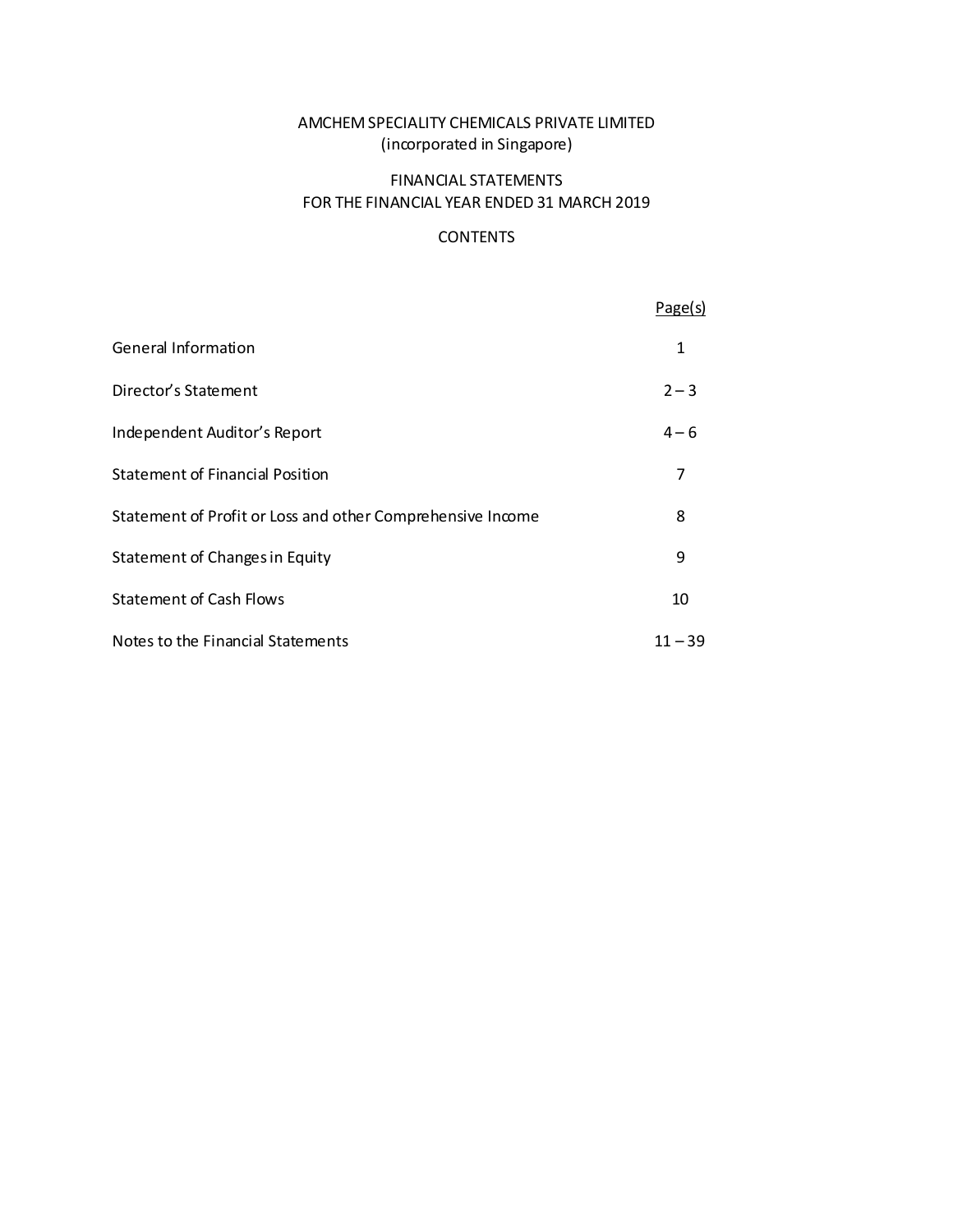#### **GENERAL INFORMATION**

## **Director**

Ashwin Chidambaram Muthiah Srikanth Sashikala (Appointed on 22 March 2019)

## **Company Secretaries**

Iyer Anjali Subramanian Joelyn Tan Chew Hoon

# **Registered Office**

8 Temasek Boulevard #22-03 Suntec Tower 3 Singapore 038988

## **Independent Auditor**

JBS Practice PAC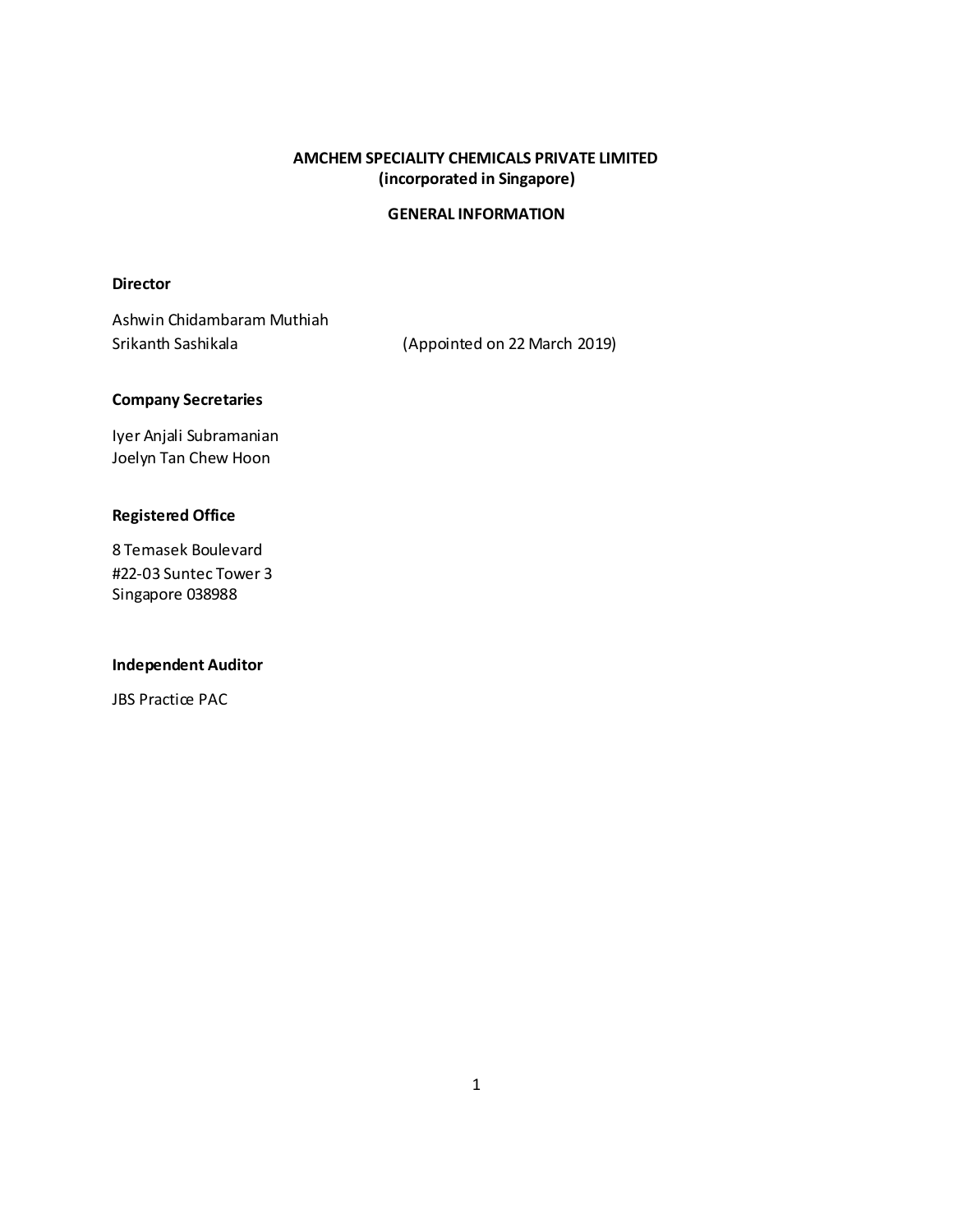## **DIRECTOR'S STATEMENT**

The director present their statement to the member together with the audited financial statements of AMCHEM SPECIALITY CHEMICALS PRIVATE LIMITED (the "Company") for the financial year ended 31 March 2019.

In the opinion of the directors,

- (a) the accompanying financial statements of the Company are drawn up so as to give a true and fair view of the financial position of the Company as at 31 March 2019 and of its financial performance, changes in equity and cash flows of the Company for the financial year then ended; and
- (b) at the date of this statement, there are reasonable grounds to believe that the Company will be able to pay its debts as and when they fall due.

## **DIRECTOR**

The director of the Company in office at the date of this statement are as follows:

Ashwin Chidambaram Muthiah Srikanth Sashikala

#### **ARRANGEMENTS TO ENABLE DIRECTOR TO ACQUIRE SHARES AND DEBENTURES**

Neither at the end of nor at any time during the financial year was the Company a party to any arrangement whose object was to enable the director of the Company to acquire benefits by means of the acquisition of shares in, or debentures of, the Company or any other body corporate.

## **DIRECTOR'S INTERESTS IN SHARES AND DEBENTURES**

The director holding office at the end of the financial year had no interest in shares or debentures of the Company or its related corporations at the beginning and end of the financial year as recorded in the register of directors' shareholdings kept by the Company under Section 164 of the Singapore Companies Act, Cap. 50,except as detailed below: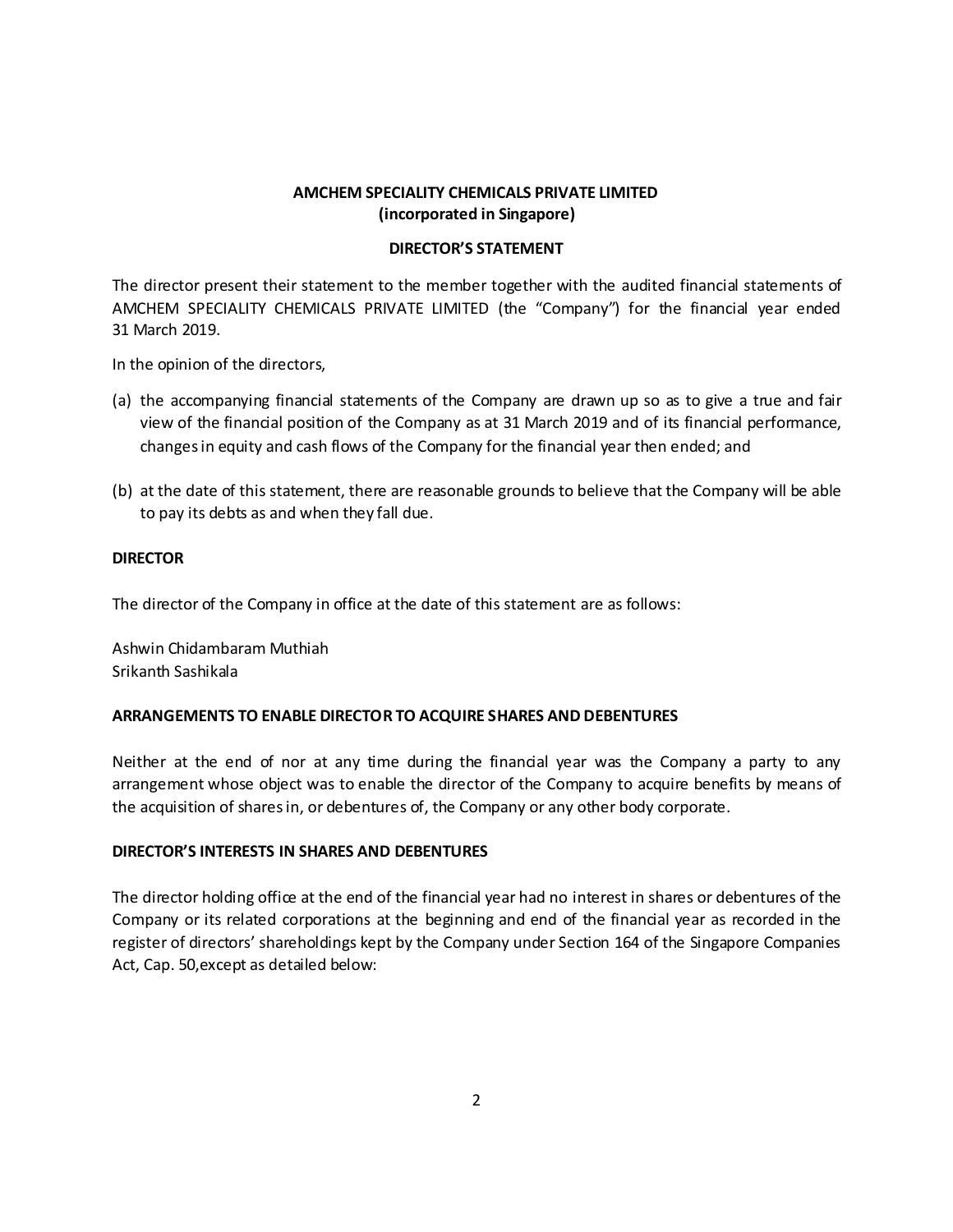## **DIRECTOR'S STATEMENT (…CONT'D)**

## **DIRECTOR'S INTERESTS IN SHARES AND DEBENTURES (…CONT'D)**

|                               | Holdings in which a director is |                |  |
|-------------------------------|---------------------------------|----------------|--|
|                               | deemed to have an interest      |                |  |
|                               | As at 01.04.18                  | As at 31.03.19 |  |
|                               | No. of ordinary shares          |                |  |
| The Company                   |                                 |                |  |
| Ashwin Chindambaram Muthiah   | 6,158,699                       | 6,158,699      |  |
| The holding company           |                                 |                |  |
| Manali Petrochemicals Limited |                                 |                |  |
| Ashwin Chindambaram Muthiah   | 64,507,524                      | 64,507,524     |  |

## **SHARE OPTIONS**

There were no share options granted during the financial year to subscribe for unissued shares of the Company.

No shares have been issued during the financial year by virtue of the exercise of options to take up unissued shares of the Company.

There were no unissued shares of the Company under option at the end of the financial year.

## **INDEPENDENT AUDITOR**

The independent auditor, Messrs JBS Practice PAC,has expressed its willingness to accept reappointment.

\_\_\_\_\_\_\_\_\_\_\_\_\_\_\_\_\_\_\_\_\_\_\_\_\_\_\_\_\_\_\_\_ \_\_\_\_\_\_\_\_\_\_\_\_\_\_\_\_\_\_\_\_\_\_\_\_\_\_\_\_\_\_\_

Ashwin Chidambaram Muthiah Srikanth Sashikala Director Director

17 May 2019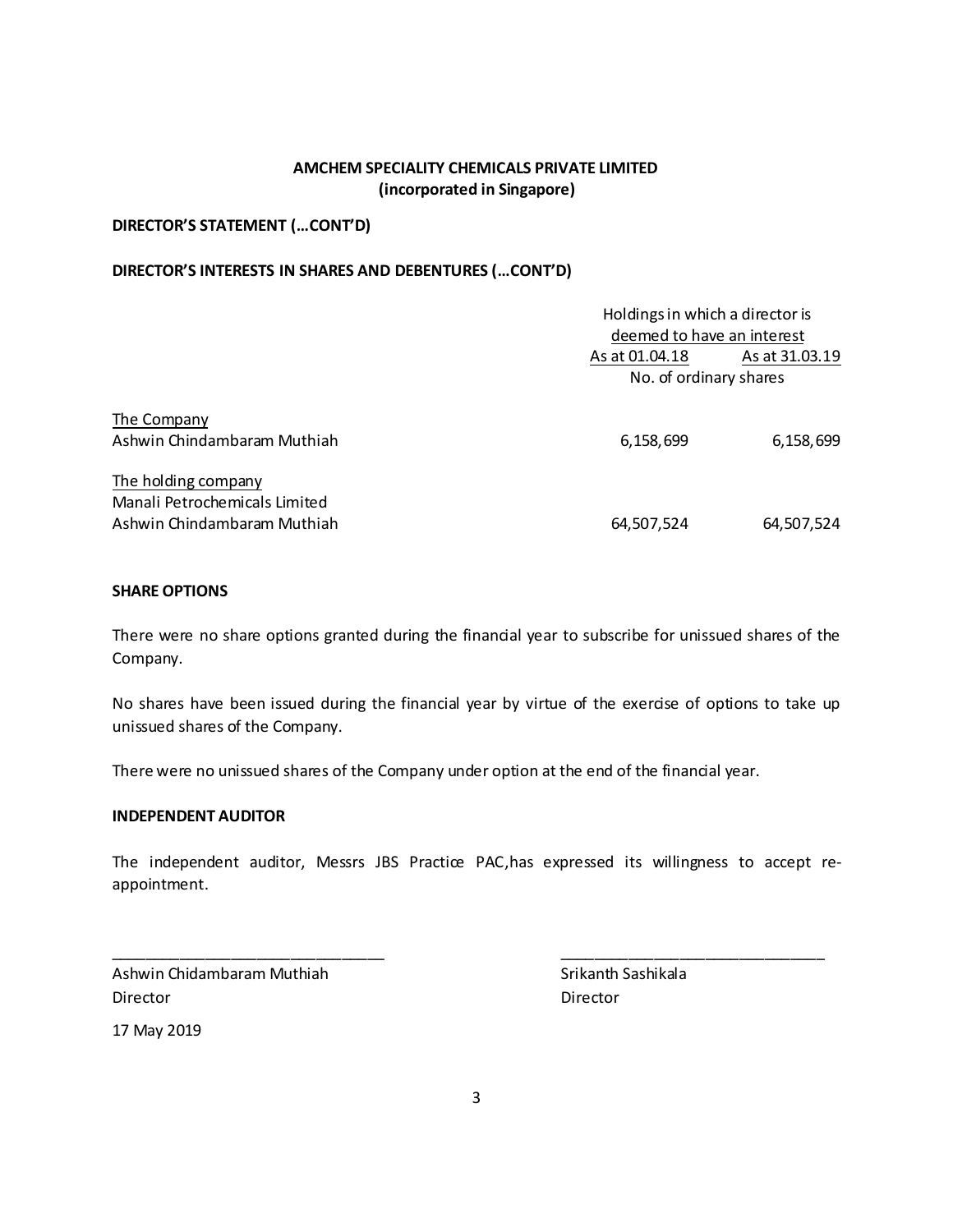# **INDEPENDENT AUDITOR'S REPORT TO THE MEMBER OF AMCHEM SPECIALITY CHEMICALS PRIVATE LIMITED**

(Incorporated in Singapore)

#### **Report on the Audit of the Financial Statements**

#### *Opinion*

We have audited the financial statements of AMCHEM SPECIALITY CHEMIALS PRIVATE LIMITED (the '"Company") as set out on pages 7 to 39, which comprise the statement of financial position of the Company as at 31 March 2019, the statement of profit or loss and other comprehensive income, statement of changes in equity and statement of cash flows of the Company for the year then ended, and notes to the financial statements, induding a summary of significant accounting policies.

In our opinion, the accompanying financial statements of the Company are properly drawn up in accordance with the provisions of the Companies Act, Chapter 50 (the "Act") and Financial Reporting Standards in Singapore ("FRSs") so as to give a true and fair view of the financial position of the Company as at 31 March 2019 and of the financial performance, changes in equity and cash flows of the Company for the year ended on that date.

#### *Basis for Opinion*

We conducted our audit in accordance with Singapore Standards on Auditing ("SSAs"). Our responsibilities under those standards are further described in the *Auditor's Responsibilities for the Audit of the Financial Statements* section of our report. We are independent of the Company in accordance with the Accounting and Corporate Regulatory Authority ("ACRA") Code of *Professional Conduct and Ethics for Public Accountants and Accounting Entities* ("ACRA Code") together with the ethical requirements that are relevant to our audit of the financial statements in Singapore, and we have fulfilled our other ethical responsibilities in accordance with these requirements and the ACRA Code. We believe that the audit evidence we have obtained is sufficient and appropriate to provide a basis for our opinion.

#### *Other Information*

Management is responsible for the other information. The other information comprises the General Information set out on page 1, and the Director's Statement set out on pages 2 to 3 and the accompanying schedule of Other Operating Expenses.

Our opinion on the financial statement does not cover the other information and we do not express any form of assurance conclusion thereon.

In connection with our audit of the financial statements, our responsibility is to read the other information and, in doing so, consider whether the other information is materially inconsistent with the financial statements or our knowledge obtained in the audit, or otherwise appears to be materially misstated. If, based on the work we have performed, we conclude that there is a material misstatement of this other information, we are required to report that fact. We have nothing to report in this regard.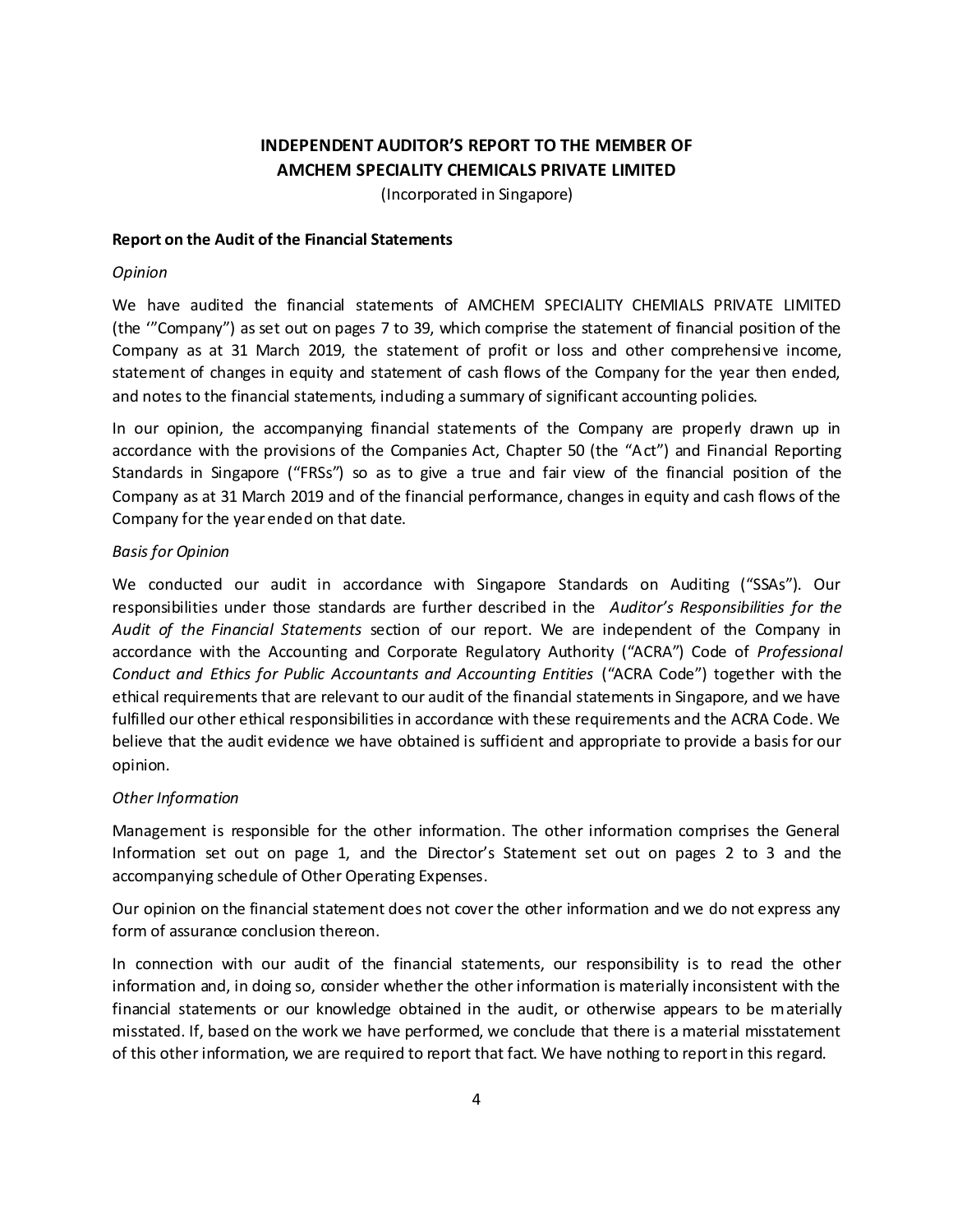# **INDEPENDENT AUDITOR'S REPORT TO THE MEMBER OF AMCHEM SPECIALITY CHEMICALS PRIVATE LIMITED (…CONT'D)**

(Incorporated in Singapore)

#### **Report on the Audit of the Financial statements (…cont'd)**

#### *Responsibilities of Management and Directors for the Financial Statements*

Management is responsible for the preparation of financial statements that give a true and fair view in accordance with the provisions of the Act and FRSs, and for devising and maintaining a system of internal accounting controls sufficient to provide a reasonable assurance that assets are safeguarded against loss from unauthorised use or disposition; and transactions are properly authorised and that they are recorded as necessary to permit the preparation of true and fair financial statements and to maintain accountability of assets.

In preparing the financial statements, management is responsible for assessing the Company's ability to continue as a going concern, disclosing, as applicable, matters related to going concern and using the going concern basis of accounting unless management either intends to liquidate the Company or to cease operations, or has no realistic alternative but to do so.

The director's responsibilities include overseeing the Company's financial reporting process.

#### *Auditor's Responsibilities for the Audit of the Financial Statements*

Our objectives are to obtain reasonable assurance about whether the financial statements as a whole are free from material misstatement, whether due to fraud or error, and to issue an auditor's report that includes our opinion. Reasonable assurance is a high level assurance, but is not a guarantee that an audit conducted in accordance with SSAs will always detect a material misstatement when it exists. Misstatements can arise from fraud or error and are considered material if, individually or in the aggregate, they could reasonably be expected to influence the economic decisions of users taken on the basis of these financial statements.

As part of an audit in accordance with SSAs, we exercise professional judgement and maintain professional scepticism throughout the audit. We also:

- (a) Identify and assess the risks of material misstatement of the financial statements, whether due to fraud or error, design and perform audit procedures responsive to those risks, and obtain audit evidence that is sufficient and appropriate to provide a basis for our opinion. The risk of not detecting a material misstatement resulting from fraud is higher than for one resulting from error, as fraud may involve collusion, forgery, intentional omissions, misrepresentations, or the override of internal control.
- (b) Obtain an understanding of internal control relevant to the audit in order to design audit procedures that are appropriate in the circumstances, but not for the purpose of expressing an opinion on the effectiveness of the Company's internal control.
- (c) Evaluate the appropriateness of accounting policies used and the reasonableness of accounting estimates and related disclosures made by management.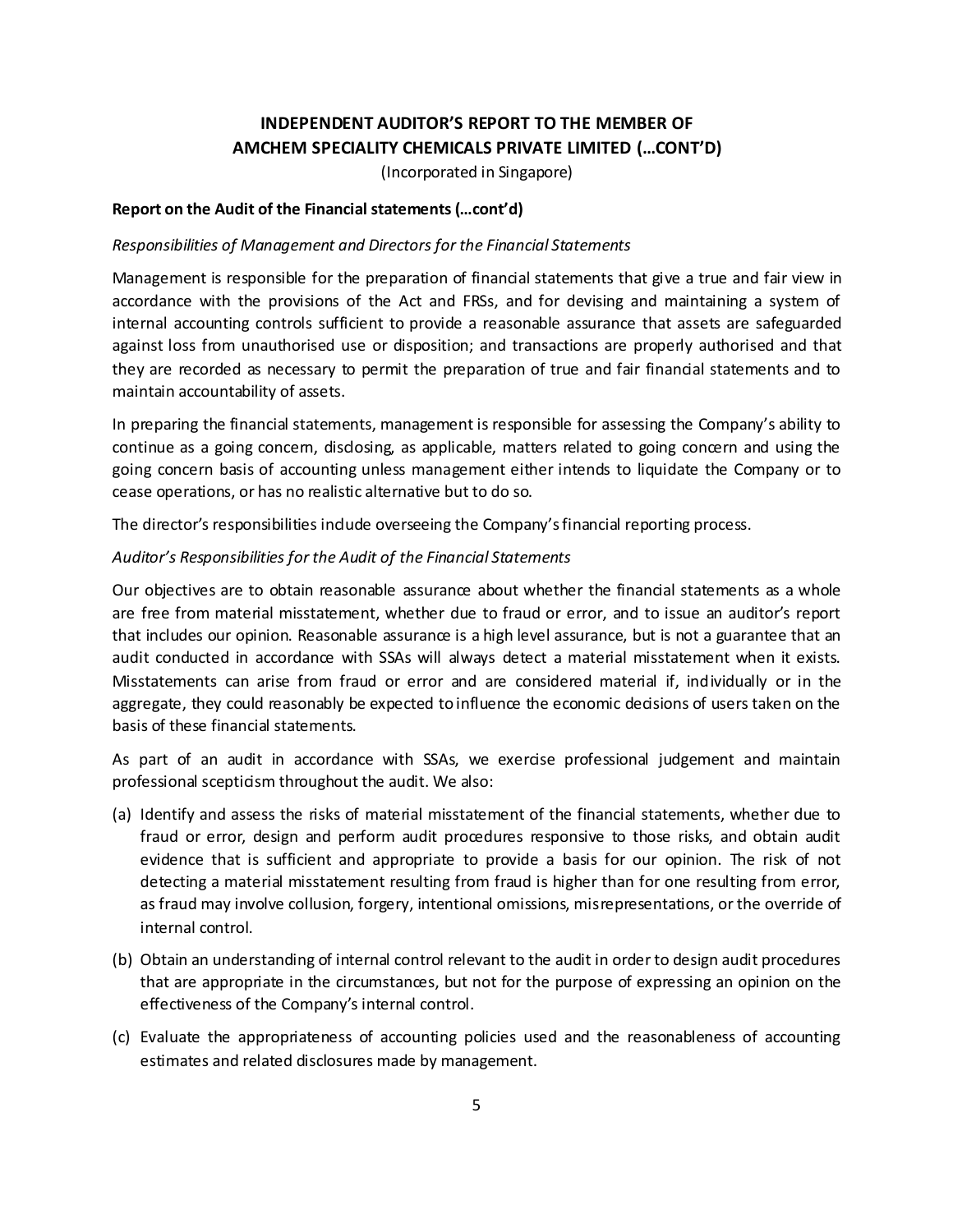# **INDEPENDENT AUDITOR'S REPORT TO THE MEMBER OF AMCHEM SPECIALITY CHEMICALS PRIVATE LIMITED (…CONT'D)**

(Incorporated in Singapore)

## **Report on the Audit of the Financial Statements (…cont'd)**

*Auditor's Responsibilities for the Audit of the Financial Statements (…cont'd)*

- (d) Conclude on the appropriateness of management's use of the going concern basis of accounting and, based on the audit evidence obtained, whether a material uncertainty exists related to events or conditions that may cast significant doubt on the Company's ability to continue as a going concern. If we conclude that a material uncertainty exists, we are required to draw attention in our auditor's report to the related disdosures in the financial statements or, if such disclosures are inadequate, to modify our opinion. Our conclusions are based on the audit evidence obtained up to the date of our auditor's report. However, future events or conditions may cause the Company to cease to continue as a going concern.
- (e) Evaluate the overall presentation, structure and content of the financial statements, including the disdosures, and whether the financial statements represent the underlying transactions and events in a manner that achieves fair presentation.

We communicate with the directors regarding, among other matters, the planned scope and timing of the audit and significant audit findings, including any significant deficiencies in internal control that we identify during our audit.

## **Report on Other Legal and Regulatory Requirements**

In our opinion, the accounting and other records required by the Act to be kept by the Company have been properly kept in accordance with the provisions of the Act.

 $\overline{\phantom{a}}$  , and the contract of the contract of the contract of the contract of the contract of the contract of the contract of the contract of the contract of the contract of the contract of the contract of the contrac

 JBS PRACTICE PAC PUBLIC ACCOUNTANTS AND CHARTERED ACCOUNTANTS

Singapore

17 May 2019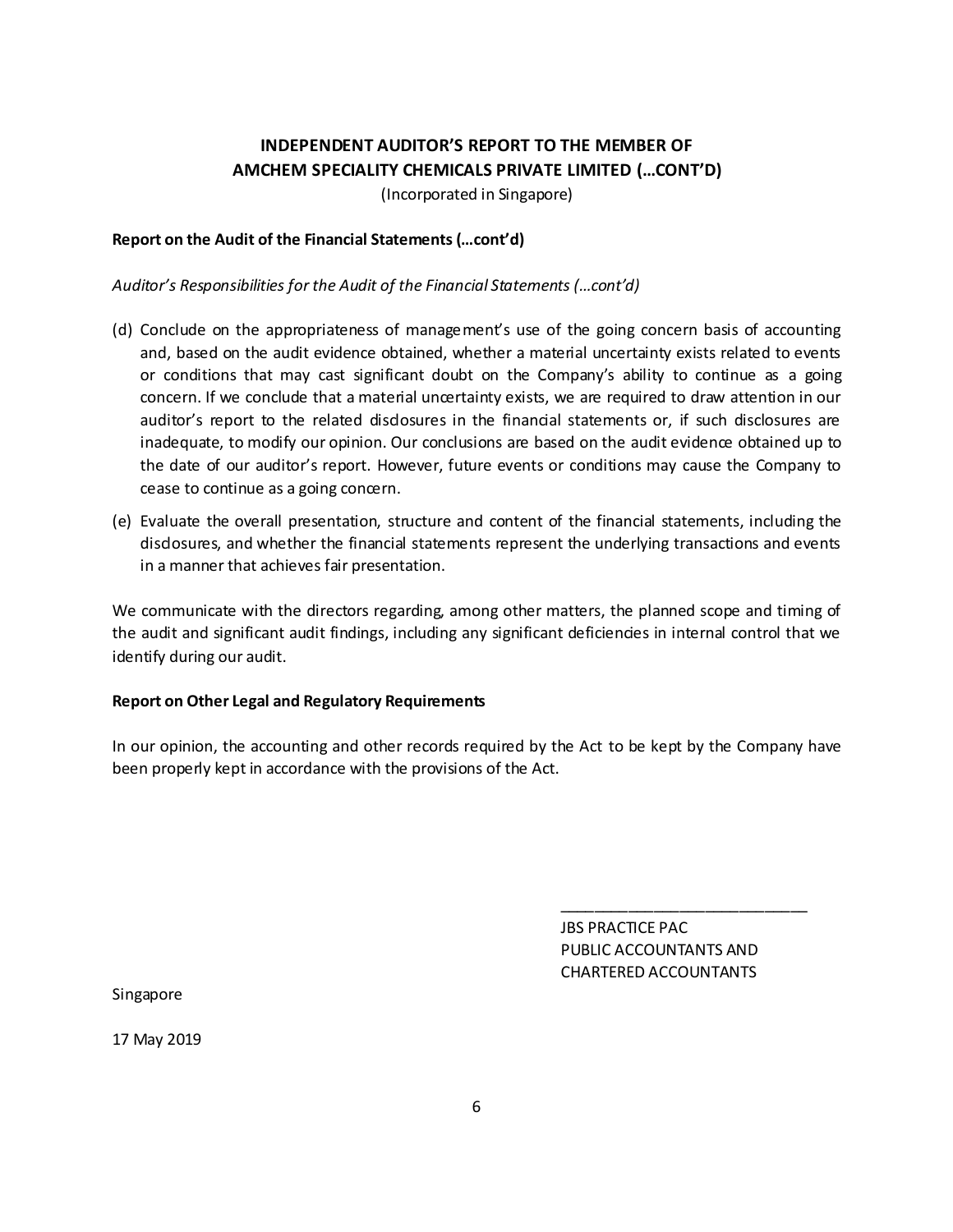# **STATEMENT OF FINANCIAL POSITION AS AT 31 MARCH 2019**

|                               | <b>Note</b>    | 2019<br>US\$ | 2018<br>US\$ |
|-------------------------------|----------------|--------------|--------------|
| <b>ASSETS</b>                 |                |              |              |
| <b>Current assets</b>         |                |              |              |
| Cash at bank                  | 4              | 845,621      | 277,858      |
| Other receivables             | 5              |              | 3,783        |
| Prepayment                    |                | 1,594        | 1,548        |
|                               |                |              | 283, 189     |
| <b>Non-current asset</b>      |                |              |              |
| Property, plant and equipment | 6              |              |              |
| Investment in subsidiary      | $\overline{7}$ | 15,170,600   | 15,170,600   |
|                               |                | 15,170,600   | 15,453,789   |
| <b>Total assets</b>           |                | 16,017,815   | 15,453,789   |
| <b>LIABILITIES</b>            |                |              |              |
| <b>Current liabilities</b>    |                |              |              |
| Other payables                | 8              | 10,549       | 355,570      |
| Income tax payable            |                | 38,144       |              |
| <b>Total liabilities</b>      |                | 48,693       | 355,570      |
| <b>NET ASSET</b>              |                | 15,969,122   | 15,098,219   |
| <b>SHAREHOLDER'S EQUITY</b>   |                |              |              |
| Share Capital                 | 9              | 16,421,208   | 16,421,208   |
| <b>Accumulated losses</b>     |                | (452,086)    | (1,322,989)  |
| <b>TOTAL EQUITY</b>           |                | 15,969,122   | 15,098,219   |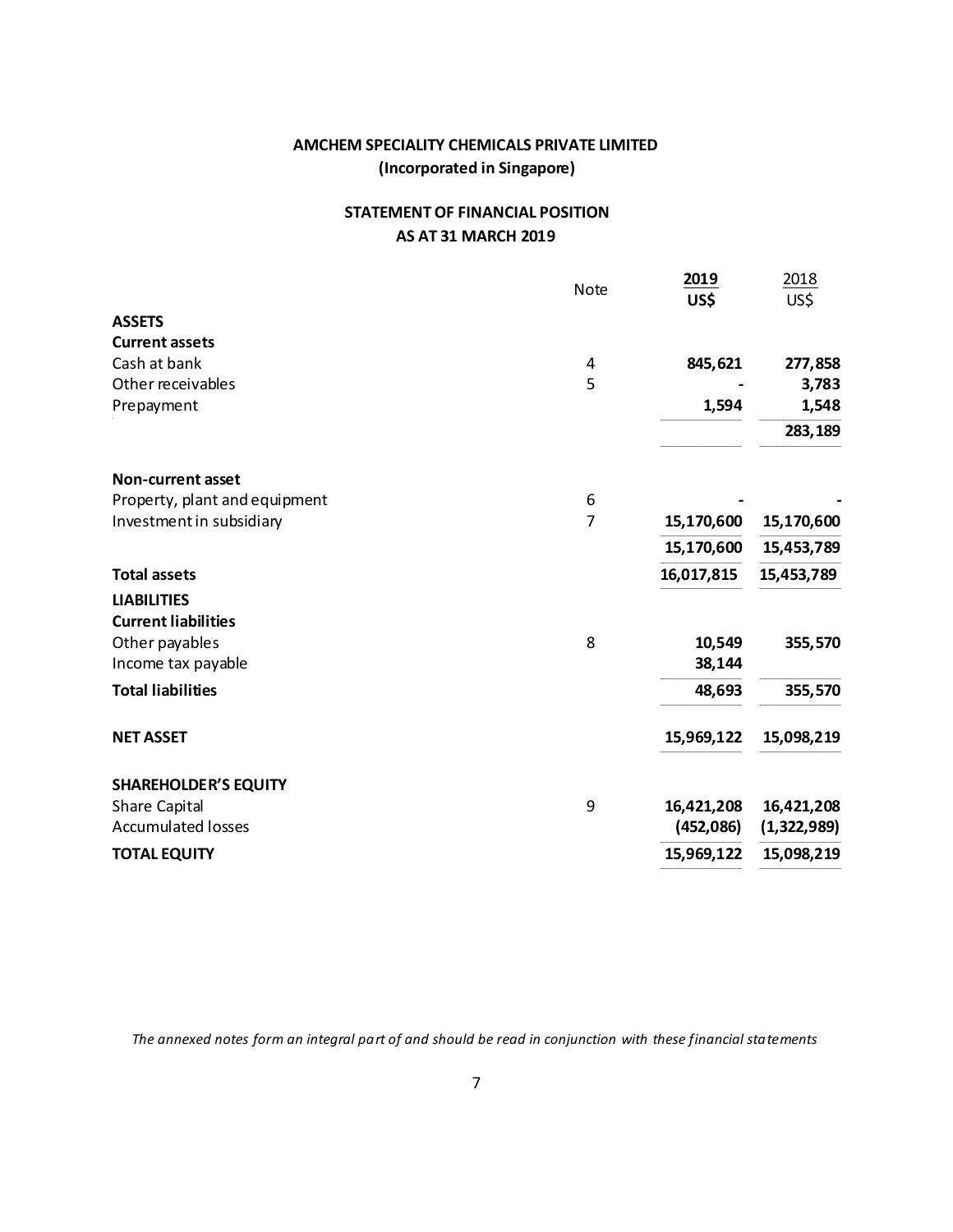# **STATEMENT OF PROFIT OR LOSS AND OTHER COMPREHENSIVE INCOME FOR THE FINANCIAL YEAR ENDED 31 MARCH 2019**

|                                                                            | <b>Note</b> | 2019<br>US\$       | 2018<br>US\$       |
|----------------------------------------------------------------------------|-------------|--------------------|--------------------|
| <b>REVENUE</b>                                                             |             |                    |                    |
| Consultancy services income<br>Dividend income                             | 10          | 694,795<br>398,790 | 225,000<br>526,091 |
| Otherincome                                                                | 11          | 530,076            | 227,451            |
| <b>Total revenue</b>                                                       |             | 1,623,661          | 978,542            |
| <b>EXPENSES</b>                                                            |             |                    |                    |
| Depreciation of property, plant and equipment                              | 6           | 2,990              |                    |
| Employee benefits expense                                                  | 12          | 547,156            | 734,635            |
| Other operating expenses                                                   | 13          | 100,012            | 108, 190           |
| <b>Total expenses</b>                                                      |             | 650,158            | 842,825            |
| Profit/(loss) before income tax                                            |             | 973,503            | 135,717            |
| Income tax expense                                                         | 14          | (102, 600)         | (22, 500)          |
| Net profit/(loss), representing total comprehensive<br>income for the year |             | 870,903            | 113,217            |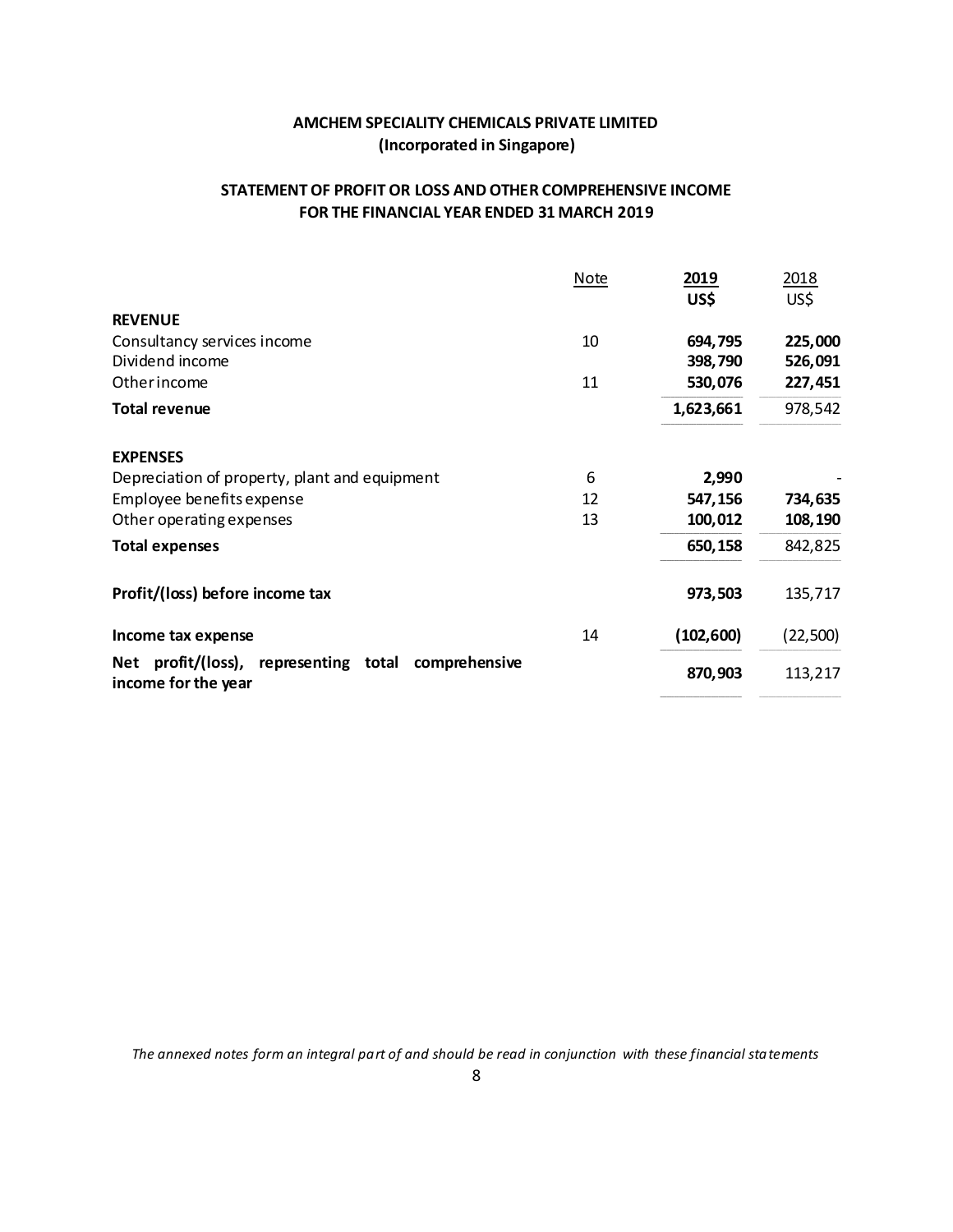## **STATEMENT OF CHANGES IN EQUITY FOR THE FINANCIAL YEAR ENDED 31 MARCH 2019**

|                                                                     | Share Capital<br><u>US\$</u> | Accumulated<br>losses<br>US\$ | Total<br>US\$ |
|---------------------------------------------------------------------|------------------------------|-------------------------------|---------------|
| 2019<br>Balance as at 1 April 2018                                  | 16,421,208                   | (1,322,989)                   | 15,098,219    |
| Net profit, representing total<br>comprehensive income for the year |                              | 870,903                       | 870,903       |
| Balance as at 31 March 2019                                         | 16,421,208                   | (452,086)                     | 15,969,122    |
| 2018                                                                |                              |                               |               |
| Balance as at 1 April 2017                                          | 16,421,208                   | (1,436,206)                   | 14,985,002    |
| Net loss, representing total<br>comprehensive income for the year   |                              | (113, 217)                    | (1,393,810)   |
| Balance as at 31 March 2018                                         | 16,421,208                   | (1,322,989)                   | 15,098,219    |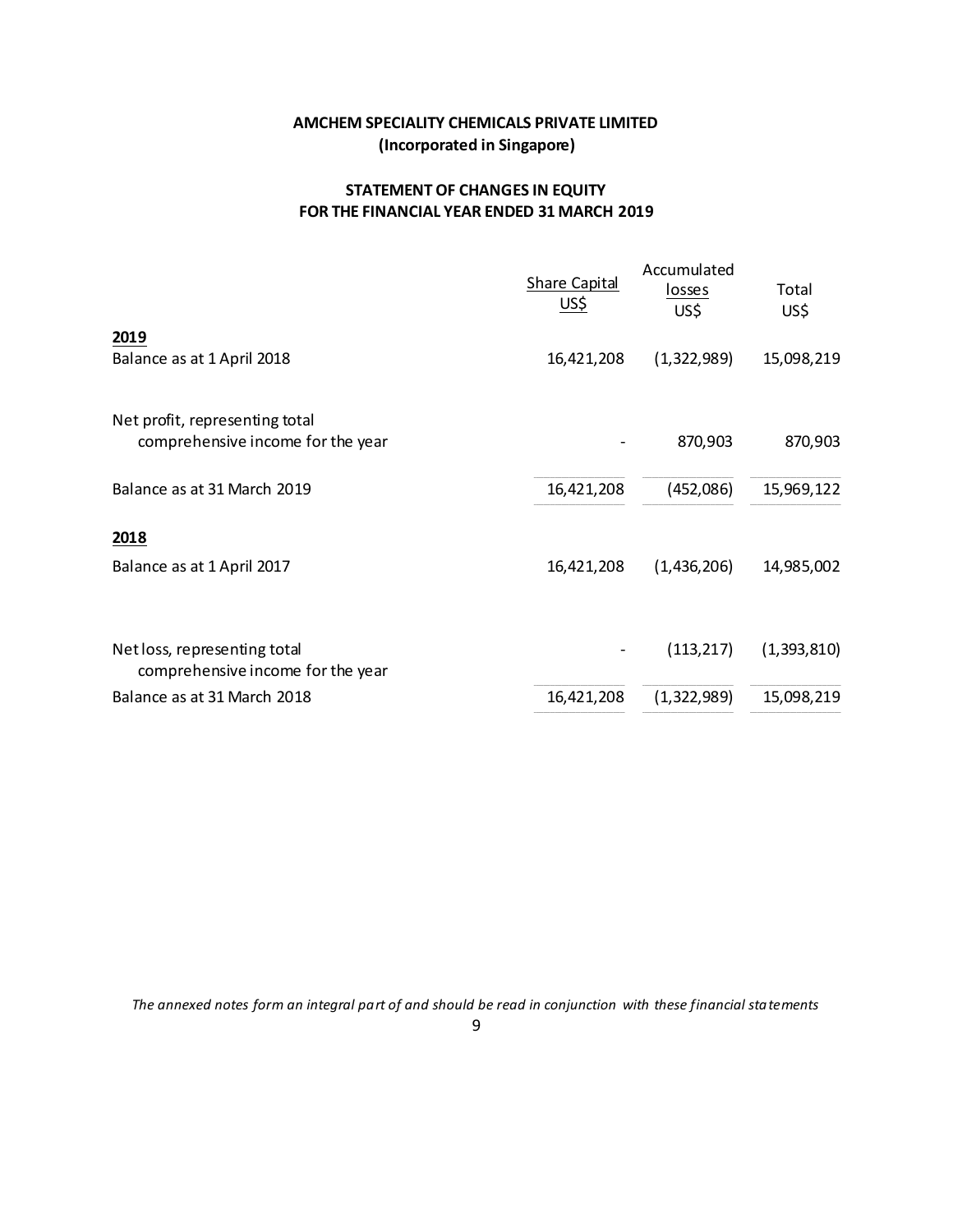# **STATEMENT OF CASH FLOWS FOR THE FINANCIAL YEAR ENDED 31 MARCH 2019**

|                                                                                      | <b>Note</b> | 2019<br>US\$     | 2018<br>US\$ |
|--------------------------------------------------------------------------------------|-------------|------------------|--------------|
| <b>Cash Flows From Operating Activities</b>                                          |             |                  |              |
| Profit/(loss) before income tax                                                      |             | 973,503          | 135,717      |
| Adjustment for:<br>Depreciation of property, plant and<br>Equipment                  | 6           | 2,990            |              |
| Dividend income                                                                      |             | (398, 790)       | (526,091)    |
| Operating cash flow before changes in working capital<br>Changes in working capital: |             | 577,703          | (390, 374)   |
| Other receivables                                                                    |             | 3,783            | (3,783)      |
| Other payables                                                                       |             | (345, 021)       | 40,998       |
| Prepayment                                                                           |             | (46)             | (1, 548)     |
| Cash generated from/(used in) operations<br>Income tax paid                          |             | 236,416<br>(856) | (354, 707)   |
| Withholding tax paid                                                                 |             | (63, 600)        | (22, 500)    |
| from/(used<br>generated<br>in)<br>operations<br><b>Net</b><br>cash<br>activities     |             | 171,963          | (377, 207)   |
| <b>Cash Flows From Investing Activity</b>                                            |             |                  |              |
| Dividend received                                                                    | 6           | 398,790          | 526,091      |
| Purchase of property, plant and equipment                                            |             | (2,990)          |              |
| Net cash generated frominvesting activities                                          |             | 395,800          | 526,091      |
| Net increase in cash at bank                                                         |             | 567,763          | 148,884      |
| Cash at bank at beginning of the financial year                                      |             | 277,858          | 128,974      |
| Cash at bank at end of the financial year                                            | 4           | 845,621          | 277,858      |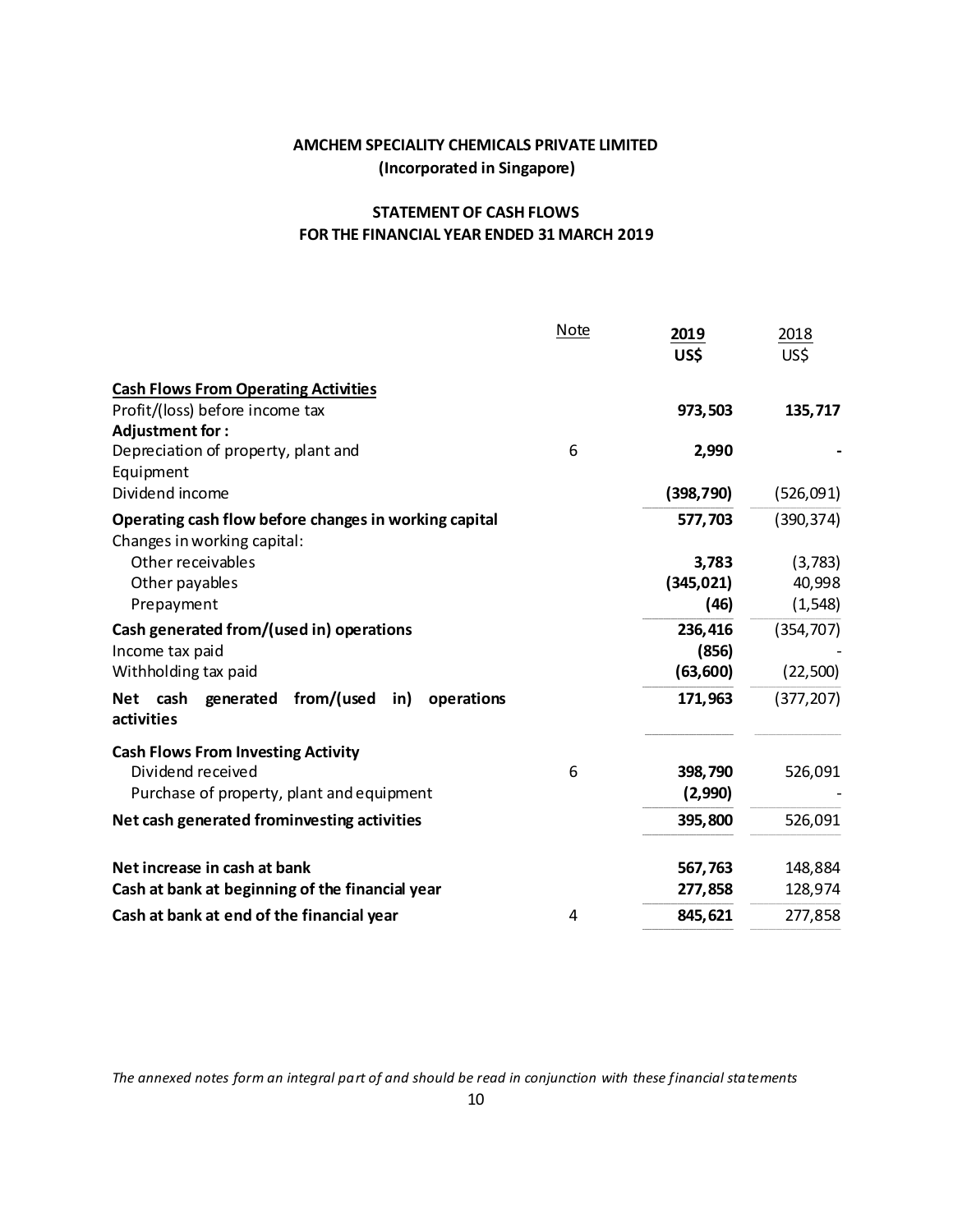# **AMCHEM SPECIALITY CHEMICALS PRIVATE LIMITED (Incorporated in Singapore) NOTES TO THE FINANCIAL STATEMENTS FOR THE FINANCIAL YEAR ENDED 31 MARCH 2019**

#### **1. GENERAL INFORMATION**

Amchem Speciality Chemicals Private Limited (the "Company") (Company Registration No: 201534952W) is domiciled in Singapore. The Company's registered office is at 8 Temasek Boulevard, #22-03 Suntec Tower 3, Singapore 038988 and principal place of business is at 8 Temasek Boulevard, #17-03 Suntec Tower 3, Singapore 038988.

The principal activities of the Company are that of business and management consultancy services, other investment holding companies and wholesale of petrochemical products.

The financial statements of the Company for the financial year ended 31 March 2019 were authorised for issue by the director on 17 May 2019.

## **2. SIGNIFICANT ACCOUNTING POLICIES**

## a) Basis of preparation

These financial statements have been prepared in accordance with Singapore Financial Reporting Standards ("FRS"). The financial statements, which are expressed in United States dollars, are prepared in accordance with the historical cost convention, except as disclosed in the accounting policies below.

On 1 April 2018, the Company has adopted all the new and revised FRSs and Interpretations of FRS ("INT FRS") that are mandatory for application from that date. The adoption of these new and revised FRSs and INT FRSs have no material effect on the amounts reported for the current or prior financial years except for the following:

FRS 109 replaces FRS 39 *Financial Instruments: Recognition and Measurement* for annual periods beginning on or after 1 April 2018, bringing together all three aspects of the accounting for financial instruments: classification and measurement; impairment; and hedge accounting.

#### *i) Adoption of FRS 109 Financial Instruments*

The Company has adopted the new standard retrospectively from 1 April 2018, in line with the transition provision permitted under the standards. Comparatives for financial year ended 2018 are not restated and the Company has recognised any difference between the carrying amounts at 31 March 2018 and 1 April 2018 in the opening retained earnings.

The accounting policies for financial instruments under FRS 109 are disclosed in Note 2 (e).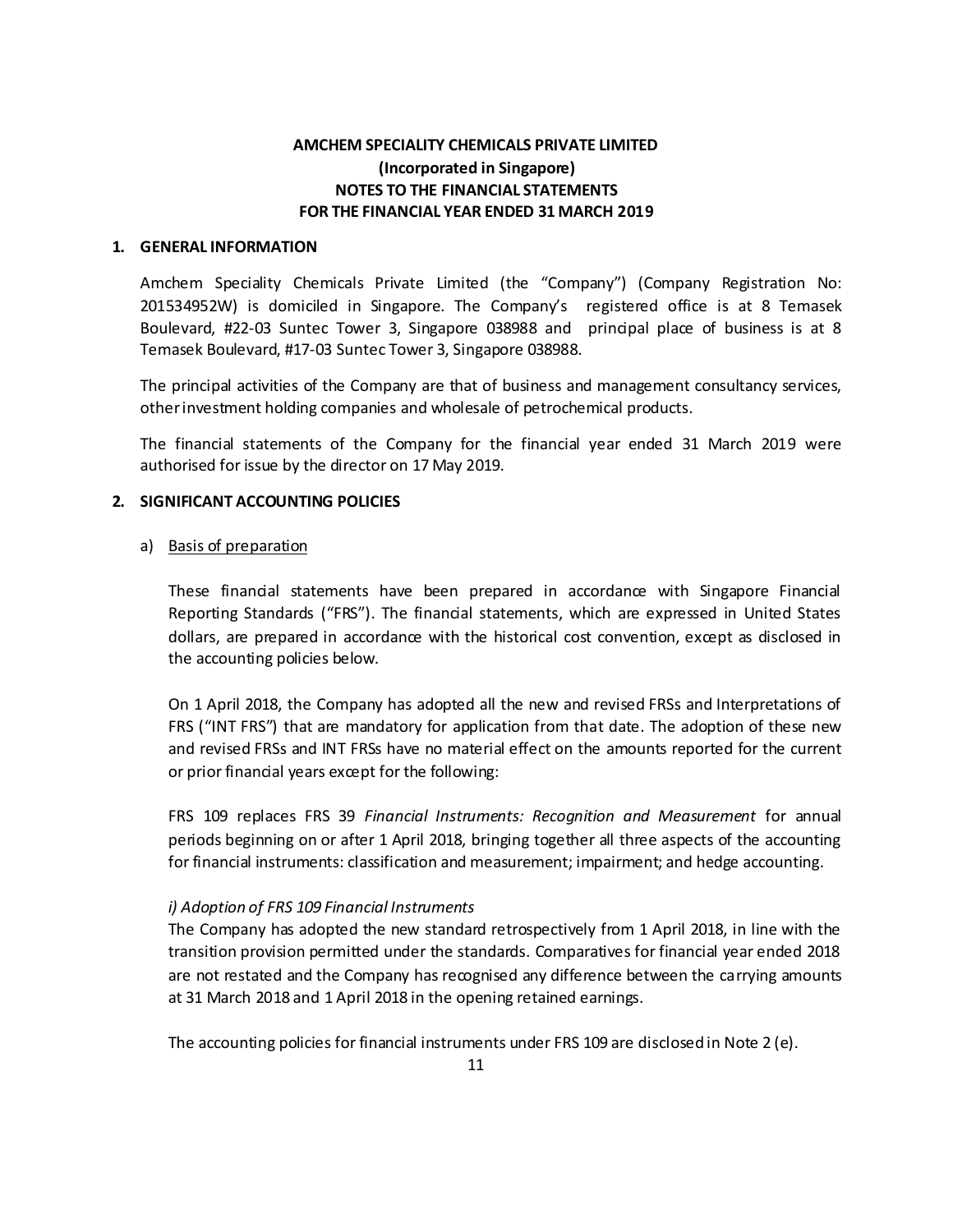## **NOTES TO THE FINANCIAL STATEMENTS FOR THE FINANCIAL YEAR ENDED 31 MARCH 2019 (…CONT'D)**

#### **2. SIGNIFICANT ACCOUNTING POLICIES (…CONT'D)**

## a) Basis of preparation (…cont'd)

## *i) Adoption of FRS 109 Financial Instruments (…cont'd)* Classification and measurement

Under FRS 109, debt instruments are subsequently measured either at fair value through profit or loss (FVPL), amortised cost or fair value through other comprehensive income (FVOCI). The classification is based on two criteria: the Company's business model for managing the assets; and whether the instruments' contractual cash flows represent 'solely payments of principal and interest' on the principal amount outstanding.

The assessment of the Company's business model was made as of the date of initial application, 1 April 2018. The assessment of whether contractual cash flows on debt instruments solely comprised of principal and interest was made based on the facts and circumstances as at the initial recognition of the assets.

The classification and measurement requirements of FRS 109 did not have a significant impact to the Company. The Company Continued measuring at fair value all financial assets previously held at fair value under FRS 39. The following are the changes in the dassification and measurement of the Company's financial assets:

· Other receivables classified as loans and receivables as at 31 March 2018 are held to collect contractual cash flows and give rise to cash flows representing solely payments of principal and interest. These were classified and measured as debt instruments at amortised cost beginning 1 April 2018.

In summary, upon the adoption of FRS 109, the Company had the following required or elected reclassifications at 1 April 2018:

|                             |             | FRS 109 measurement<br>Amortised<br>category<br>cost |
|-----------------------------|-------------|------------------------------------------------------|
| FRS 39 measurement category | US\$        | US\$                                                 |
| Loans and receivables       |             |                                                      |
| Cash at bank                | 277,858     | 277,858                                              |
| Other receivables           | 3,783       | 3,783                                                |
|                             | 281,641<br> | 281,641<br>                                          |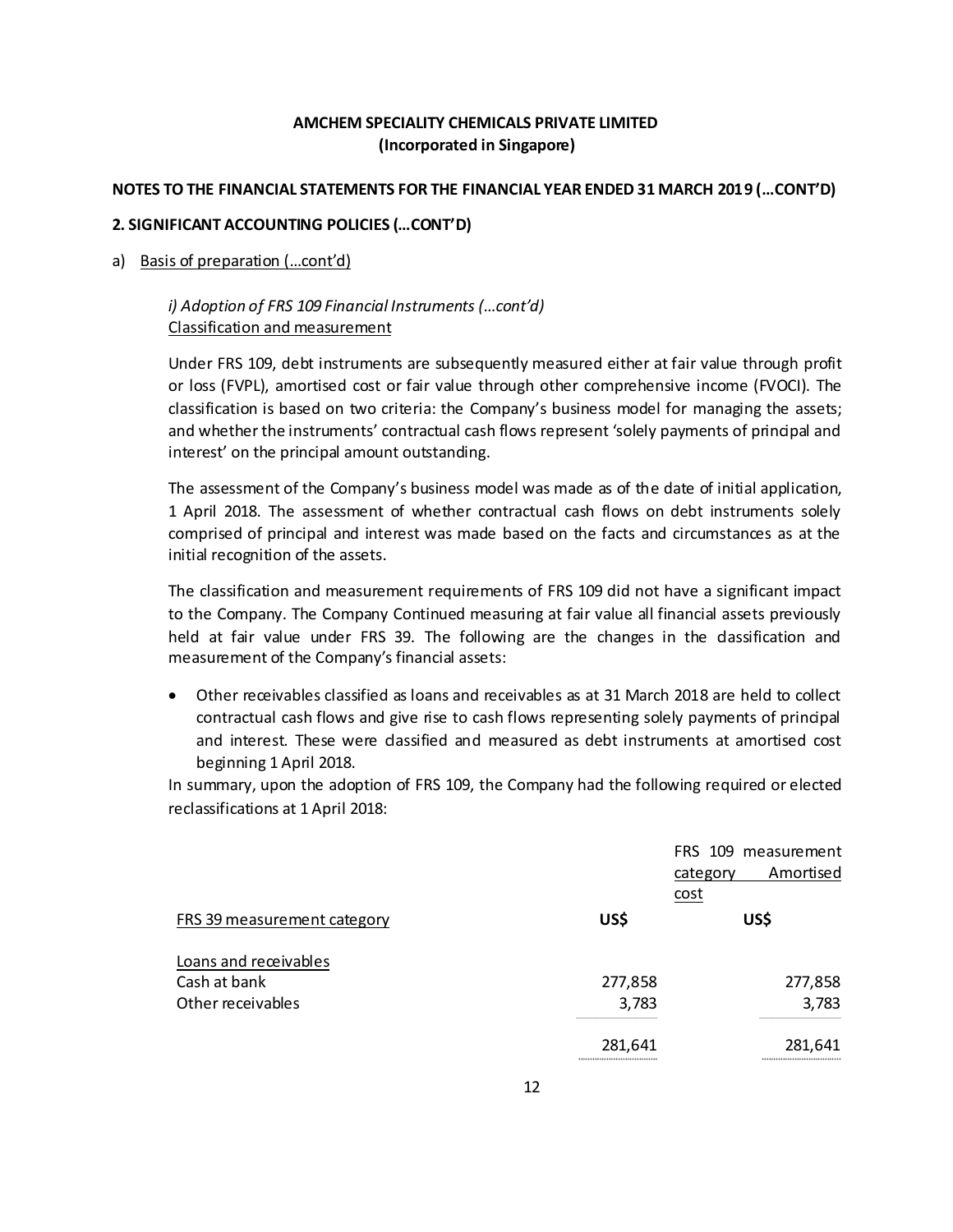## **NOTES TO THE FINANCIAL STATEMENTS FOR THE FINANCIAL YEAR ENDED 31 MARCH 2019 (…CONT'D)**

#### **2. SIGNIFICANT ACCOUNTING POLICIES (…CONT'D)**

#### a) Basis of preparation (…cont'd)

## *ii) FRS 115 Revenue from Contracts with Customers*

FRS 115 supersedes FRS 11 Construction Contracts, FRS 18 Revenue and related interpretations and it applies, with limited exceptions, to all revenue arising from contracts with customers. FRS 115 establishes a five-step model to account for revenue arising from contracts with customers and requires that revenue be recognised at an amount that reflect the consideration to which an entity expects to be entitled in exchange for transferring goods or services to a customer.

These financial statements are statements are separate financial statements of AMCHEM SPECIALITY CHEMICALS PTE. LTD. The Company is exempted from the preparation of consolidated financial statements as the Company is a wholly owned subsidiary of Manali Petrochemicals Limited, a company incorporated in India ans listed on the Stock Exchange of India which produces consolidated in Note 7 to the financial statements. The registered office of Manali Petrochemicals Limited is at SPIC House, 88 Mount Road Guindy, Chennai, Tamil Nadu-600032.

## b) Currency translation

The financial statements of the Company are measured in the currency of the primary economic environment in which the entity operates (its functional currency.) The financial statements of the Company are presented in United Stated Dollars, Which is the functional currency of the Company.

In preparing the financial statements of the Company, monetary assets and liabilities in foreign currencies are translated into United States dollars at rates of exchange dosely approximating to those ruling at the end of the reporting period and transactions in foreign currencies during the financial year are translated at rate ruling on transaction dates. Non-monetary items carried at fair value that are denominated in foreign currencies are retranslated at the rates prevailing on the date when the fair value was determined. Non-monetary items that are measured in terms of historical cost in a foreign currency are not retranslated.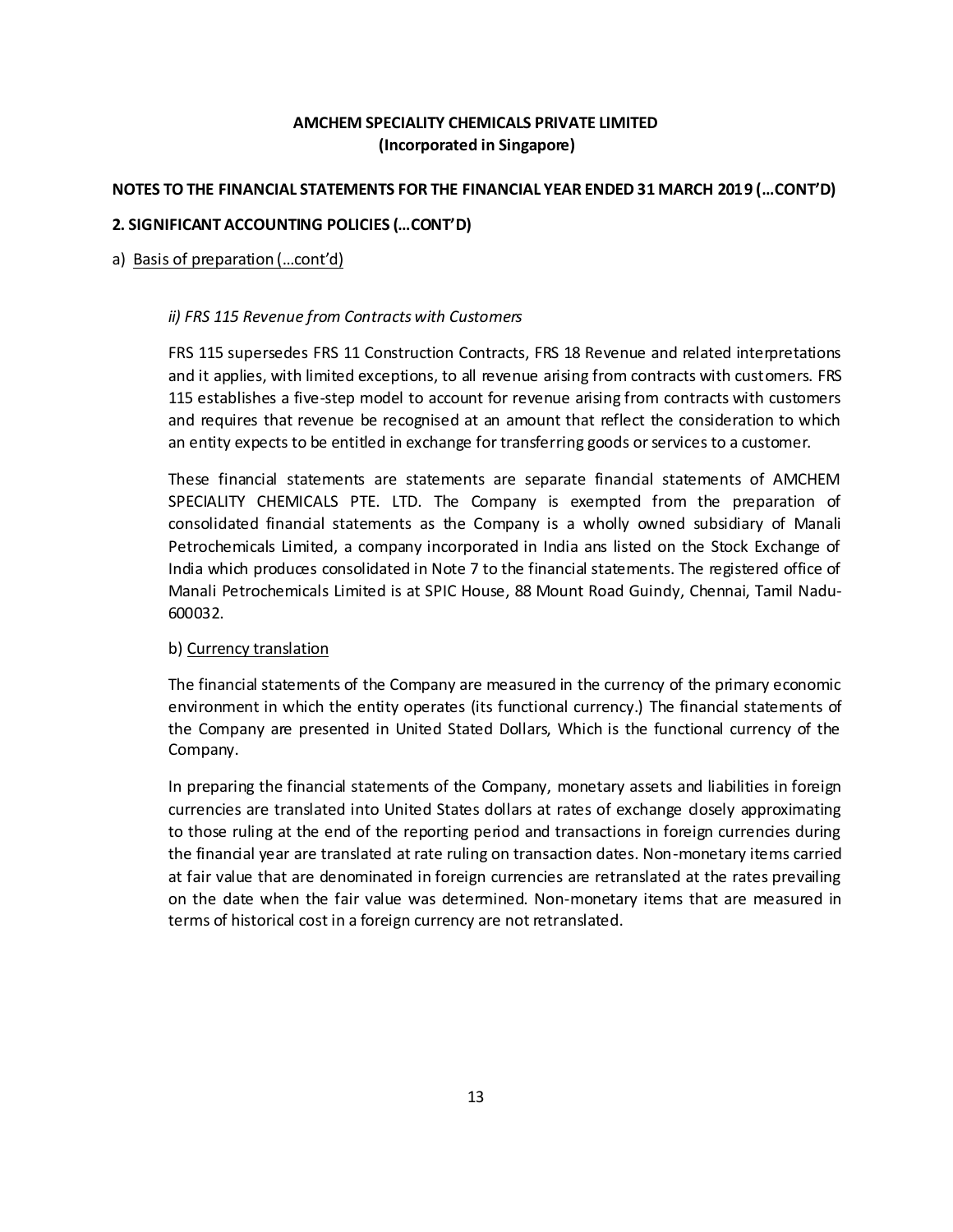## **NOTES TO THE FINANCIAL STATEMENTS FOR THE FINANCIAL YEAR ENDED 31 MARCH 2019 (…CONT'D)**

## **2. SIGNIFICANT ACCOUNTING POLICIES (…CONT'D)**

## b) Currency translation (…cont'd)

Exchange differences arising on the settlement of monetary items, and on retranslation of monetary items are included in the profit or loss. Exchange differences arising on the retranslation of non-monetary items carried at fair value are included in the profit or loss except for differences arising on the retranslation of non-monetary items in respect of which gains and losses are recognised directly in other comprehensive income. For such non-monetary items, any exchange component of that gain loss is also recognised directly in other comprehensive income.

## C) Cash at bank

Cash at bank pertains to balances with financial institutions which are subject to an insignificant risk of change in value.

#### d) Property, plant and equipment

## *(i) Measurement*

Property, plant and equipment are initially recorded at cost and subsequently carried at cost less accumulated depreciation and any accumulated impairment losses.

## *Components of costs*

The cost of an item property, plant and equipment initially recognised includes its purchase price and any cost that is directly attributable to bringing the asset to the location and condition necessary for it to be capable of operation in the manner intended by management.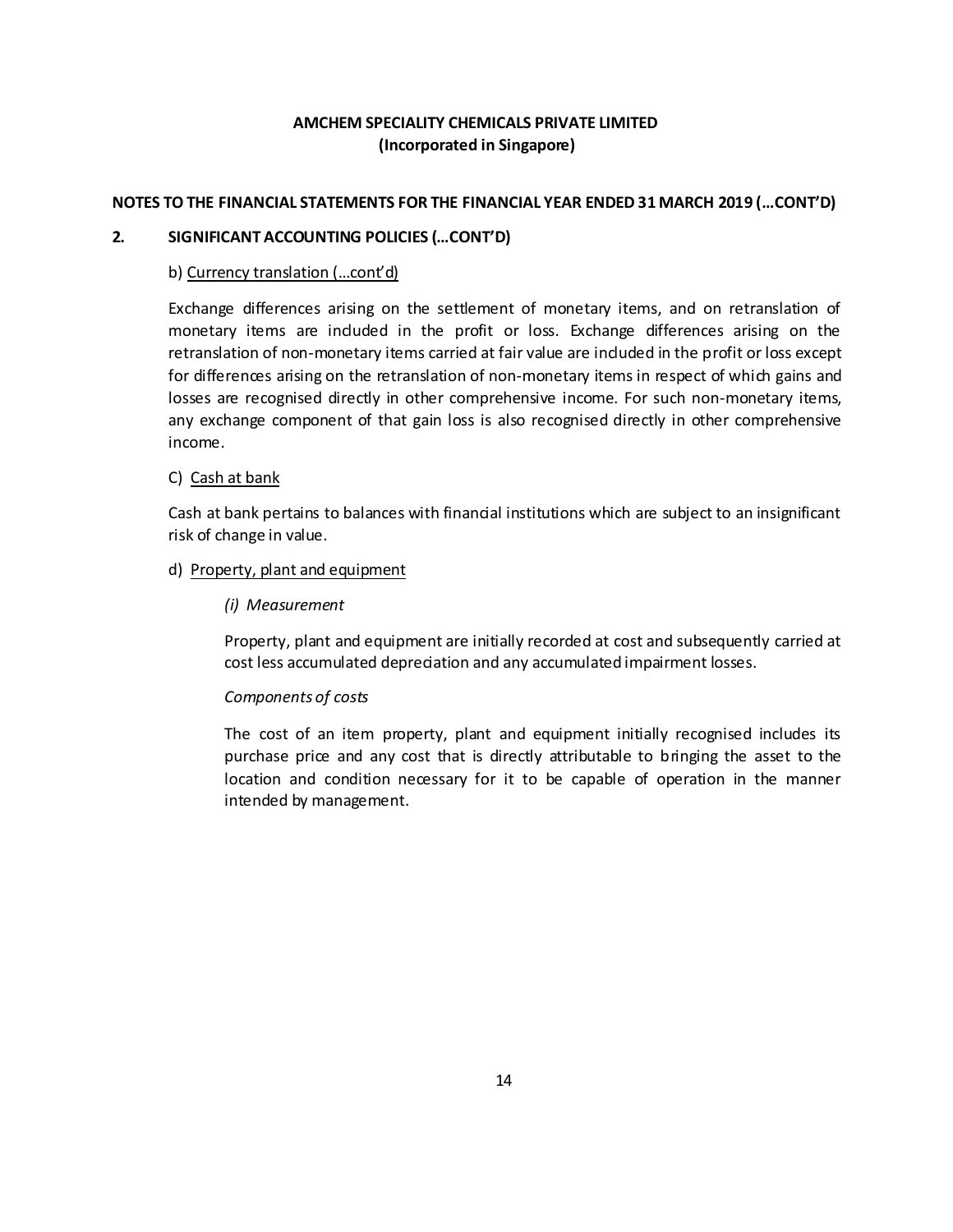#### **NOTES TO THE FINANCIAL STATEMENTS FOR THE FINANCIAL YEAR ENDED 31 MARCH 2019 (…CONT'D)**

#### **2. SIGNIFICANT ACCOUNTING POLICIES (…CONT'D)**

- d) Property, plant and equipment (…cont'd)
	- (ii) Depreciation

Depreciation on property, plant and equipment is calculated using the straight-line method to allocate their depreciable amounts over their estimated useful lives as follows:

#### Computers **Computers Useful lives**

#### 1 Year

The residual values, estimated useful lives and depreciation method of property, plant and equipment are reviewed, and adjusted as appropriate, at the end of each reporting period. The effects of any revision are recognised in profit or loss when the changes arise.

## (iii) Subsequent expenditure

Subsequent expenditure relating to property, plant and equipment that has already been recognised is added to the carrying amount of the asset only when it is probable that future economic benefits associated with the item will flow to the Company and the cost of the item can be measured reliably. All other repair and maintenance expenses are recognised in profit or loss when incurred.

(iv) Disposal

On disposal of an item of property, plant and equipment, the difference between the disposal proceeds and its carrying amount is recognised in profit or loss.

e) Financial assets

The Accounting for financial assets before 1 April 2018 are as follows:

## (i)Classification

Financial assets are classified into the following specified categories: financial assets "at fair value through profit or loss", "loans and receivables", "held to maturity investments" and "available-for-sale" financial assets. The classification depends on the nature of the asset and the purpose for which the assets were acquired. Management determines the classification of its financial assets at initial recognition.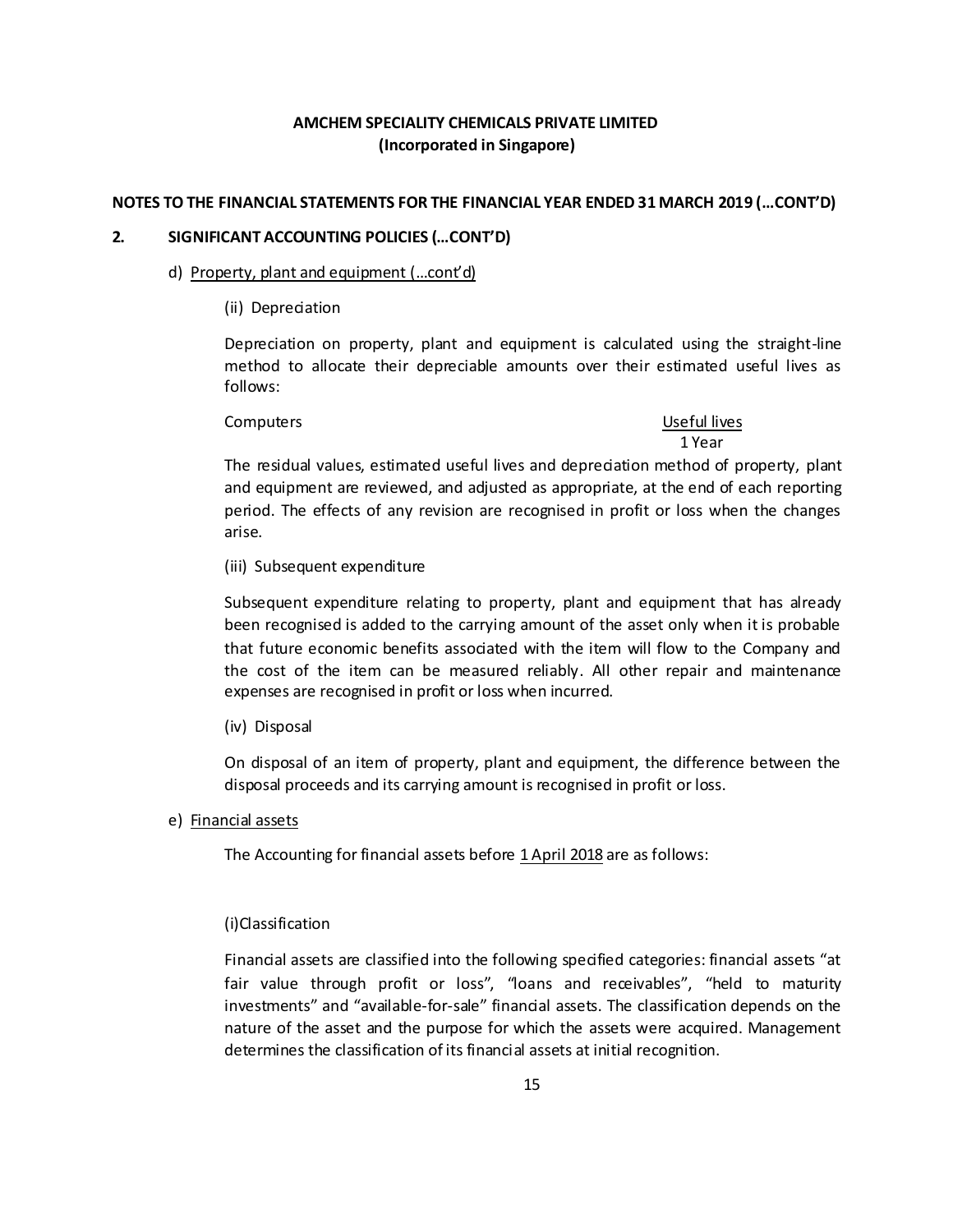## **NOTES TO THE FINANCIAL STATEMENTS FOR THE FINANCIAL YEAR ENDED 31 MARCH 2019 (…CONT'D)**

#### **2. SIGNIFICANT ACCOUNTING POLICIES (…CONT'D)**

## e) Financial assets (…cont'd)

The Accounting for financial assets before 1 April 2018 are as follows (…cont'd)

(i) Classification (…cont'd)

## Loans and receivables

Loans and receivables are non-derivative financial assets with fixed or determinable payments that are not quoted in an active market. They are presented as current assets, except for those maturing later than 12 months after the end of the reporting period which are presented as non-current assets. Loans and receivables are presented as "cash at bank" and "other receivables" on the statement of financial position.

## (ii) *Effective interest method*

The effective interest method is a method of calculating the amortised cost of a financial instrument and or allocating interest income or expense over the relevant year. The effective interest rate is the rate that exactly discounts estimated future cash receipts or payments through the expected life of the financial instrument, or where appropriate, a shorter year. Income is recognised on an effective interest rate basis for debt instruments.

#### (iii) *Recognition and derecognition*

Regular way purchases and sales of financial assets are recognised on trade-date -the date on which the Company commits to purchase or sell the asset.

Financial assets are derecognised when the rights to receive cash flows from the financial assets have expired or have been transferred and the Company has transferred substantially all risks and rewards of ownership. On disposal of a financial asset, the difference between the carrying amount and the sale proceeds is recognised in profit or loss. Any amount in the fair value reserve relating to that asset is transferred to profit or loss.

## (iv) *Initial measurement*

Financial assets are initially recognized at fair value plus transaction costs.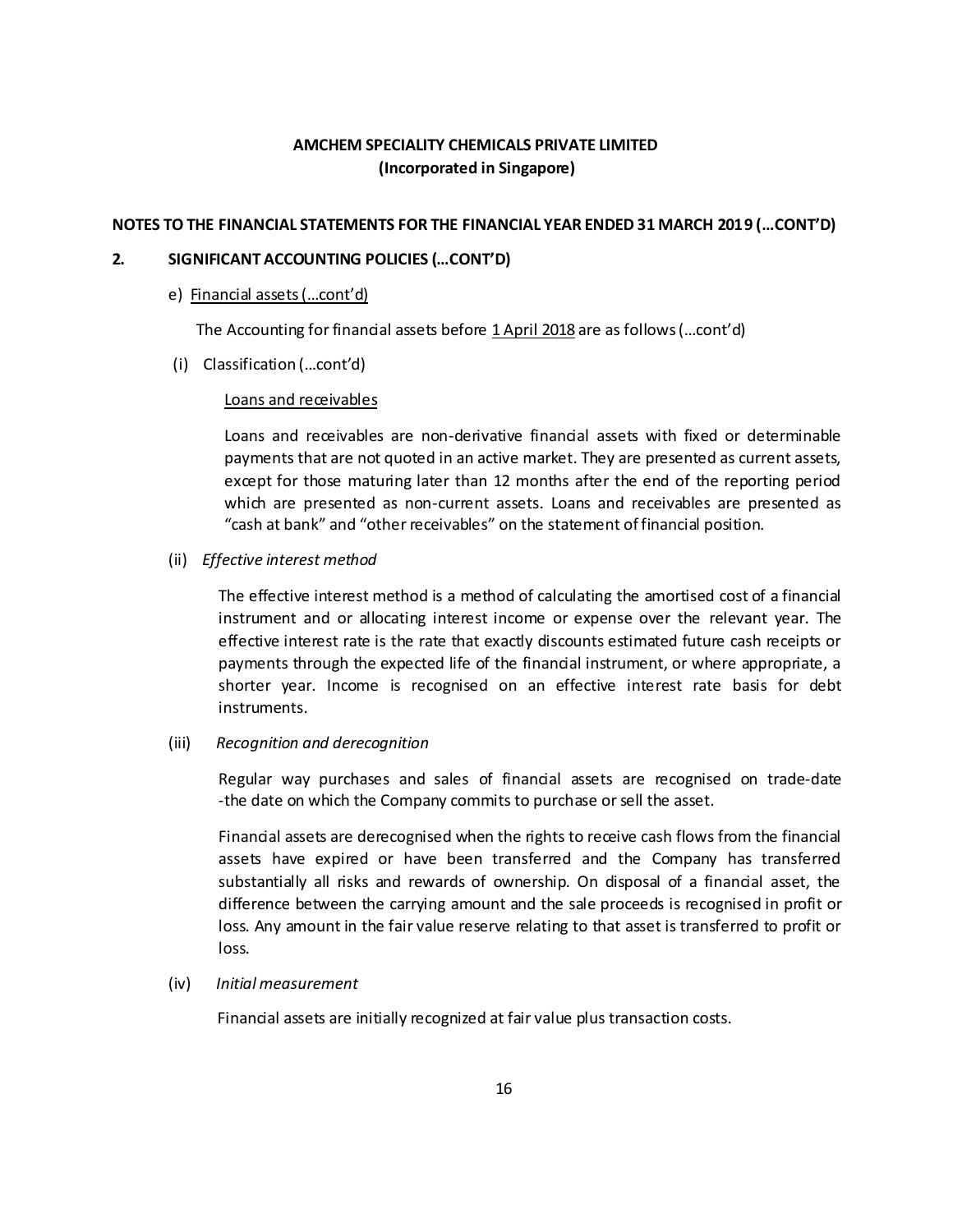#### **NOTES TO THE FINANCIAL STATEMENTS FOR THE FINANCIAL YEAR ENDED 31 MARCH 2019 (…CONT'D)**

#### **2. SIGNIFICANT ACCOUNTING POLICIES (…CONT'D)**

## e) Financial assets (…cont'd)

The Accounting for financial assets before 1 April 2018 are as follows (…cont'd)

## (v) *Subsequent measurement*

Loans and receivables are subsequently carried at amortised cost using the effective interest method less allowance for impairment.

## (vi) *Impairment*

The Company assesses at the end of each reporting period whether there is objective evidence that a financial asset or a group of financial assets is impaired and recogni ses an allowance for impairment when such evidence arises.

#### Loans and receivables

Significant financial difficulties of the debtor, probability that the debtor will enter bankruptcy, and default or significant delay in payments are objective evidences that these financial assets are impaired.

The carrying amount of these assets is reduced through the use of an impairment allowance account which is calculated as the difference between the carrying amount and the present value of estimated future cash flows, discounted at the original effective interest rate. When the asset becomes uncollectible, it is written off against the allowance account. Subsequent recoveries of amounts previously written off are recognised against the same line item in profit or loss.

The allowance for impairment loss account is reduced through profit or loss in a subsequent year when the amount of impairment loss decreases and the related decrease can be objectively measured. The carrying amount of the asset previously impaired is increased to the extent that the new carrying amount does not exceed the amortised cost had no impairment been recognised in prior years.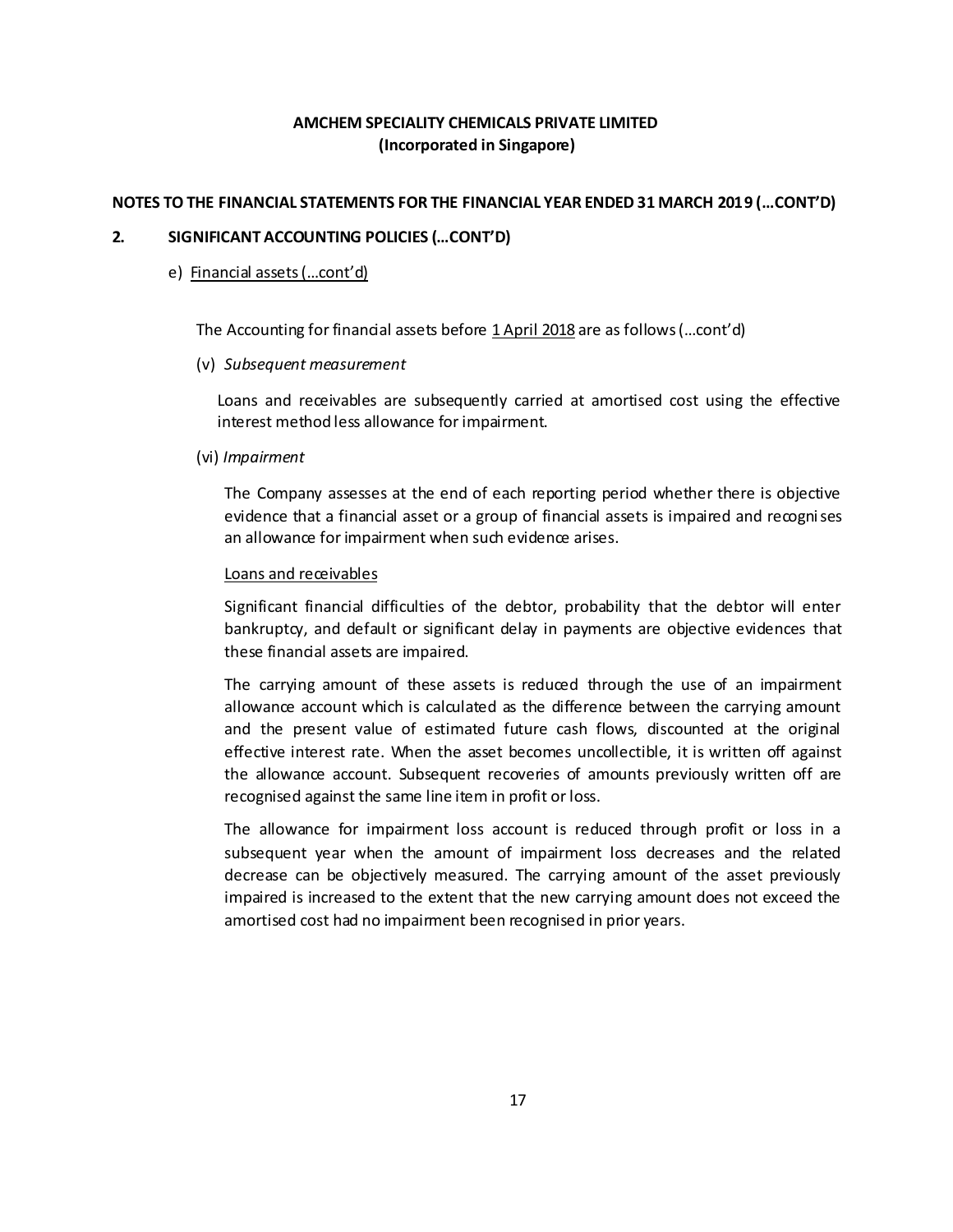## **NOTES TO THE FINANCIAL STATEMENTS FOR THE FINANCIAL YEAR ENDED 31 MARCH 2019 (…CONT'D)**

## **2. SIGNIFICANT ACCOUNTING POLICIES (…CONT'D)**

## e) Financial assets (…cont'd)

The Accounting for financial assets before 1 April 2018 are as follows (…cont'd)

(vii) Classification and measurement

The Company classifies its financial assets in the following measurement categories:

- A mortised cost;
- **Fair value through other comprehensive income (FVOCI): and**
- **Fair value through profit or loss (FVPL).**

The classification depends on the Company's business model for managing the financial assets as well as the contractual terms of the cash flows of the financial asset.

Financial assets with embedded derivatives are considered in their entirety when determining whether their cash flows are solely payment of principal and interest.

The Company reclassifies debt instruments when and only when its business model for managing those assets changes.

## At initial recognition

At initial recognition, the Company measures a financial asset at its fair value plus, in the case of a financial asset not at fair value through profit or loss, transaction costs that are directly attributable to the acquisition of the financial asset. Transaction costs of financial assets carried at fair value through profit or loss are expensed in profit or loss.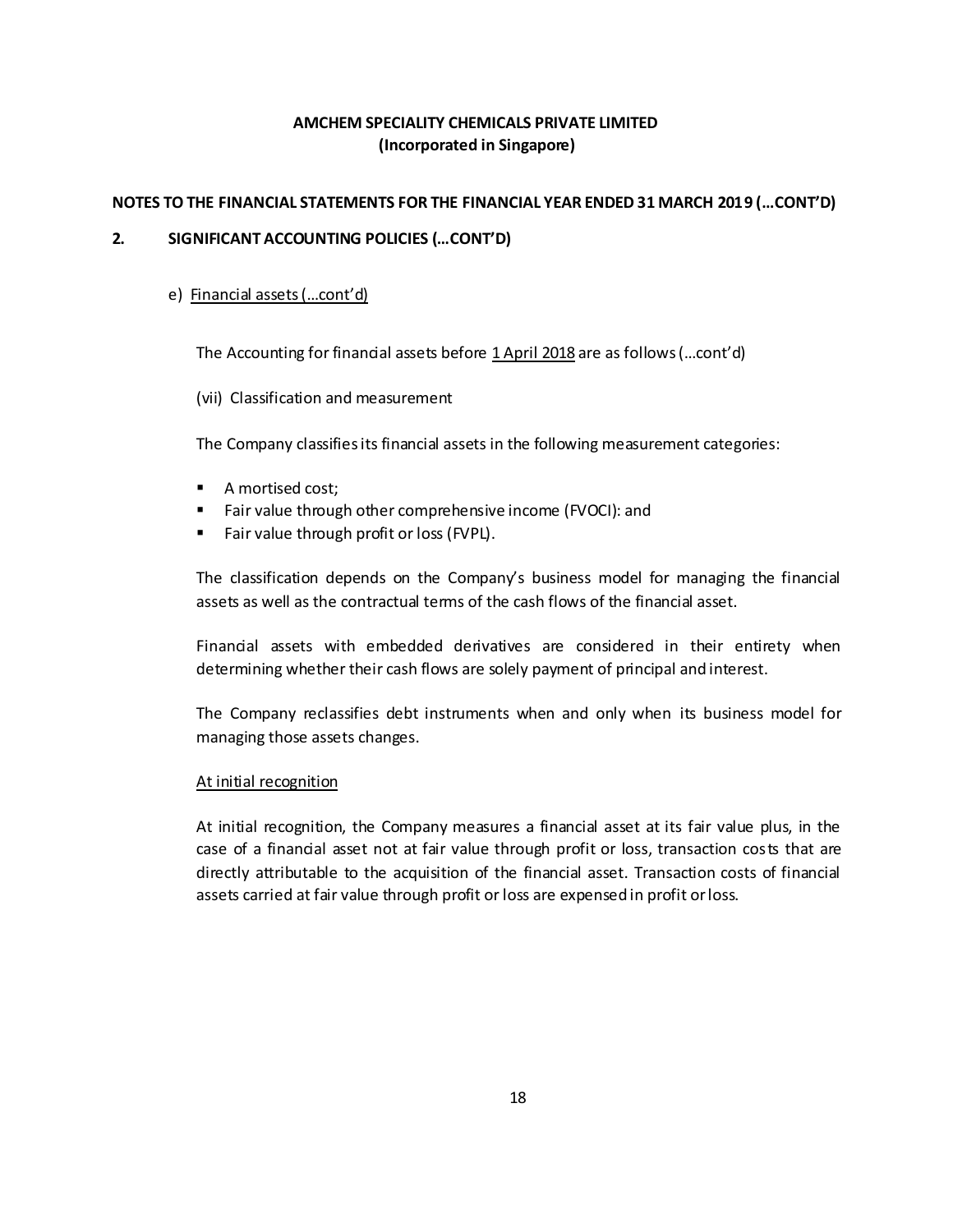## **NOTES TO THE FINANCIAL STATEMENTS FOR THE FINANCIAL YEAR ENDED 31 MARCH 2019 (…CONT'D)**

## **2. SIGNIFICANT ACCOUNTING POLICIES (…CONT'D)**

## e) Financial assets (…cont'd)

(vii) Classification and measurement (…cont'd)

## At subsequent measurement

(a) Debt instruments

Debt instruments mainly comprise of cash at bank and other receivables.

There are three subsequent measurement categories, depending on the Company's business model for managing the asset and the cash flow characteristics of the asset:

- · Amortised cost: Debt instruments that are held for collection of contractual cash flows where those cash flows represent solely payments of principal and interest are measured at amortised cost. A gain or loss on a debt instrument that is subsequently measured at amortised cost and is not part of a hedging relationship is recognised in profit or loss when the asset is derecognised or impaired. Interest income from these financial assets is included in interest income using the effective interest rate method.
- · FVOCI: Debt instruments that are held for collection of contractual cash flows and for sale, and where the assets' cash flows represent solely payments of principal and interest, are classified as FVOCI. Movements in fair values are recognised in Other Comprehensive Income (OCI) and accumulated in fair value reserve, except for the recognition of impairment gains or losses, interest income and foreign exchange gains and losses, which are recognised in profit and loss.

When the financial asset is derecognised, the cumulative gain or loss previously recognised in OCI is reclassified from equity to profit or loss and presented in "other gains and losses". Interest income from these financial assets is recognised using the effective interest rate method and presented in " interest income".

· FVPL: Debt instruments that are held for trading as well as those that do not meet the criteria for classification as amortised cost or FVOCI are classified as FVPL. Movement in fair values and interest income is recognised in profit or loss in the period in which it arised and presented in "other gains and losses".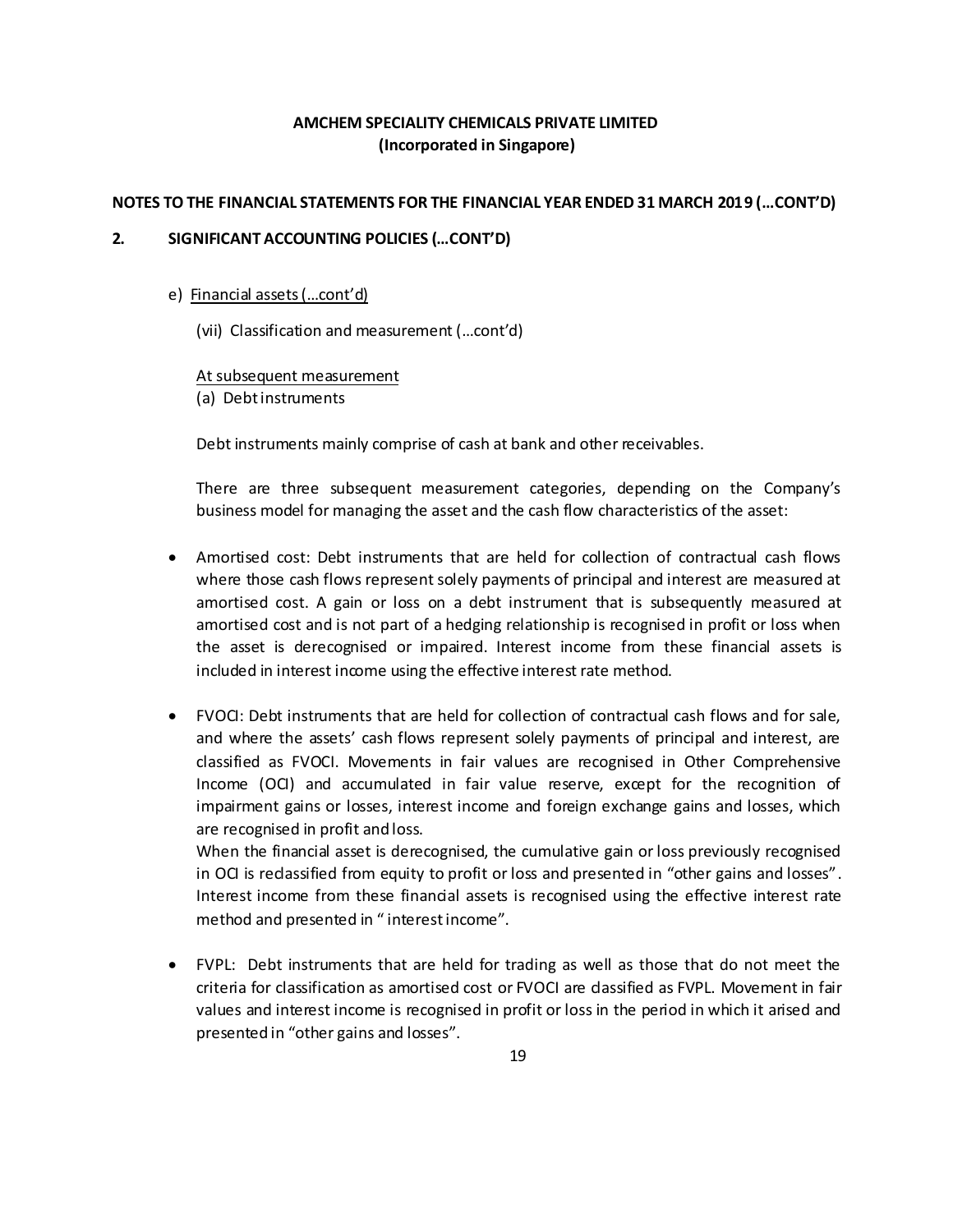## **NOTES TO THE FINANCIAL STATEMENTS FOR THE FINANCIAL YEAR ENDED 31 MARCH 2019 (…CONT'D)**

## **2. SIGNIFICANT ACCOUNTING POLICIES (…CONT'D)**

e) Financial assets (…cont'd)

*(vii) Classification and measurement (…cont'd)*

At subsequent measurement (…cont'd)

*(b) Equity investments* 

The Company subsequently measures all its equity investments at their fair values. Equity investments are classified as FVPL with movements in their fair values recognised in profit or loss in the period in which the changes arise and presented in "other gains and losses", except for those equity securities which are not held for trading. The Company has elected to recognise changes in fair value of equity securities not held for trading in other comprehensive income as these are strategic investments and the Company considers this to be more relevant. Movements in fair values of investments classified as FVOCI are presented as "fair value gains/losses" in other Comprehensive Income. Dividends from equity investments are recognised in profit or loss as "dividend income".

(viii) Impairment

The Company assesses on a forward looking basis the expected credit losses associated with its debt financial assets carried at amortised cost and FVOCI. The impairment methodology applied depends on whether there has been a significant increase in credit rise.

For trade receivables and contract assets, the Company applies the simplified approach permitted by the FRS 109, which requires expected lifetime losses to be recognised from initial recognition of the receivables.

The company always recognizes lifetime ECL for receivables. The expected credit losses on the financial assets are estimated based on the Company's historical credit loss experience, adjusted for factors that are specific to the debtors, general economic conditions and an assessment of both the current as well as the forecast direction of conditions at the reporting date, including time value of money where appropriate.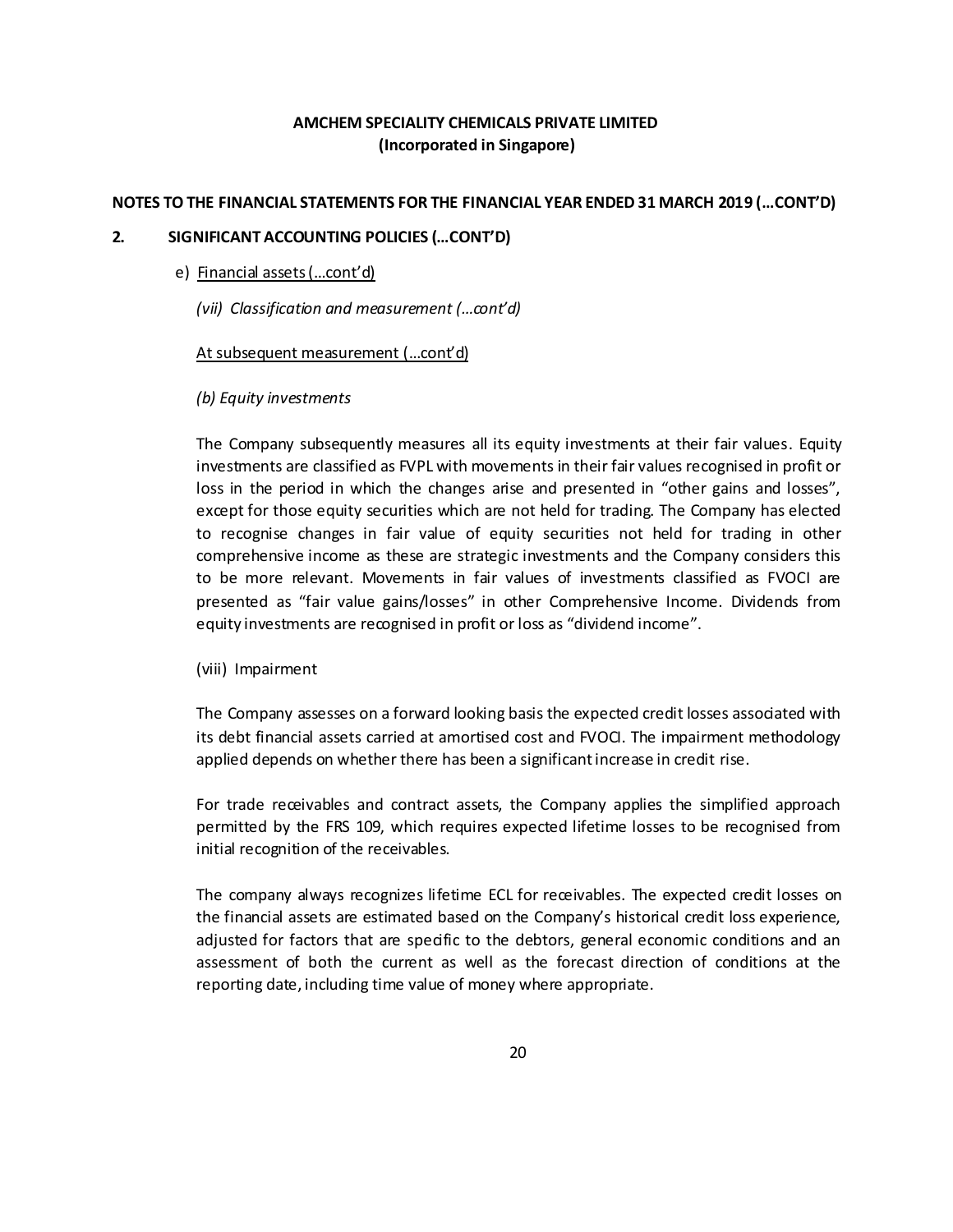#### **NOTES TO THE FINANCIAL STATEMENTS FOR THE FINANCIAL YEAR ENDED 31 MARCH 2019 (…CONT'D)**

## **2. SIGNIFICANT ACCOUNTING POLICIES (…CONT'D)**

## e) Financial assets (…cont'd)

## *(viii) Impairment (…cont'd)*

For all other financial instruments, the zCompany recognizes lifetime ECL when there has been a significant increase in credit risk since initial recognition. If, on the other hand, the credit risk on the financial instrument has not increased significantly since initial recognition, the Company measures the losed allowance for that financial instrument at an amount equal to 12 months ECL> the assessment of whether lifetime ECL should be recognised is based on significant increases in the likelihood or risk of a default occurring aince initial recognition instead of on evidence of a financial asset being credit-impaired at the reporting date or an actual default occurring.

Lifetime ECL represents the expected credit losses that will result from all possible default events over the expected life of a financial instrument. In contrast, 12 months ECL represents the portion of lifetime ECL that is expected to result from default events on a financial instrument that are possible within 12 months after the reporting date.

## *Write-off policy*

The company writes off a financial asset when there is information indicating that the counterparty is in severe financial difficulty and there is no realistic prospect of recovery, e.g. when the counterparty has been placed under liquidation or has entered into bankruptcy proceedings, or in the case of trade receivables, when the amounts are over one year past due, whichever occurs sooner. Financial assets written off may sill be subject to enforcement activities under the Company's recovery procedures, taking into account legal advice where appropriate. Any recoveries made are recognised in profit or loss.

#### *(ix) Recognition and derecognition*

Regular way purchases and sales of financial assets are recognised on trade date-the date on which the Company commits to purchase or sell the asset.

Financial assets are derecognised when the rights to receive cash flows from the financial assets have expired or have been transferred and the Company has transferred substantially all risks and rewards of ownership.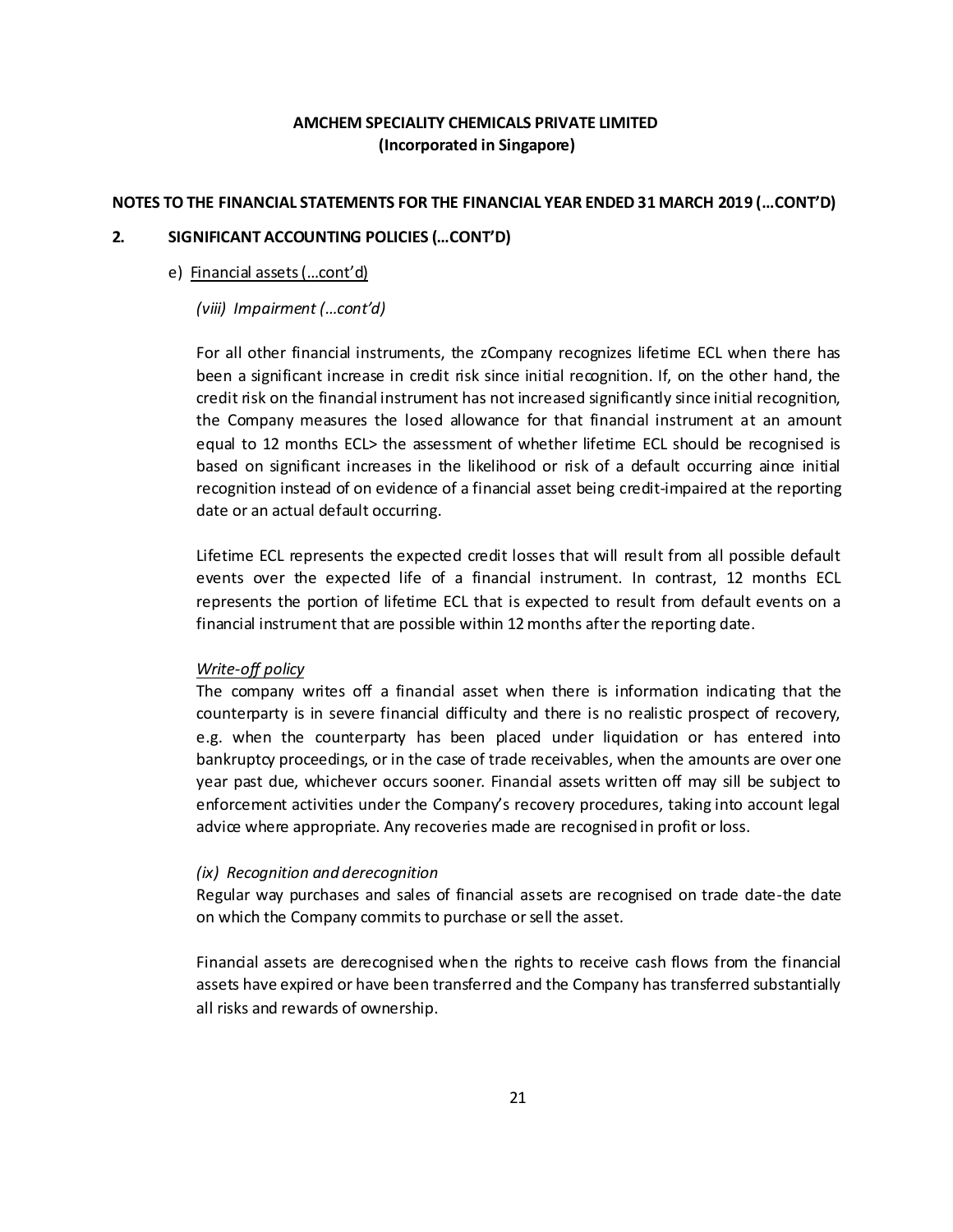## **NOTES TO THE FINANCIAL STATEMENTS FOR THE FINANCIAL YEAR ENDED 31 MARCH 2019 (…CONT'D)**

## **2. SIGNIFICANT ACCOUNTING POLICIES (…CONT'D)**

d) Financial assets (…cont'd)

## *(ix) Recognition and derecognition (…cont'd)*

On disposal of a debt instrument, the difference between the carrying amount and the sale proceeds is recognised in profit or loss. Any amount previously recognised in other comprehensive income relating to that asset is reclassified to profit or loss.

On disposal of an equity investment, the difference between the carrying amoun and sales proceed is recognised in profit or loss if there was no election made to recognize fair value changes in other comprehensive income. If there was an election made, any difference between the carrying amount and sales proceed amount would be recognised in other comprehensive income and transferred to retained profits along with the amount previously recognised in other comprehensive income relation to that asset.

## f) Offsetting financial instruments

Financial assets and liabilities are offset and the net amount reported in the statement of financial position when there is a legally enforceable right to offset and there is an intention to settle on a net basis or realise the asset and settle the liability simultaneously.

#### g)Investment in subsidiary

Unquoted equity investment in subsidiary is carried at cost less accumulated impairment losses in the Company's statement of financial position. On disposal of investment in subsidiary, the difference between the disposal proceeds and the carrying amount of the investment is recognised in the profit or loss.

## h) Other payables

Other payables are initially measured at fair value, and subsequently measured at amortised cost, using the effective interest method.

The Company derecognises financial liabilities when, and only when, the Company's obligations are discharged, cancelled and expired.

#### i) Fair value estimation of financial assets and liabilities

The fair values of current financial assets and liabilities carried at amortised cost approximate their carrying amounts.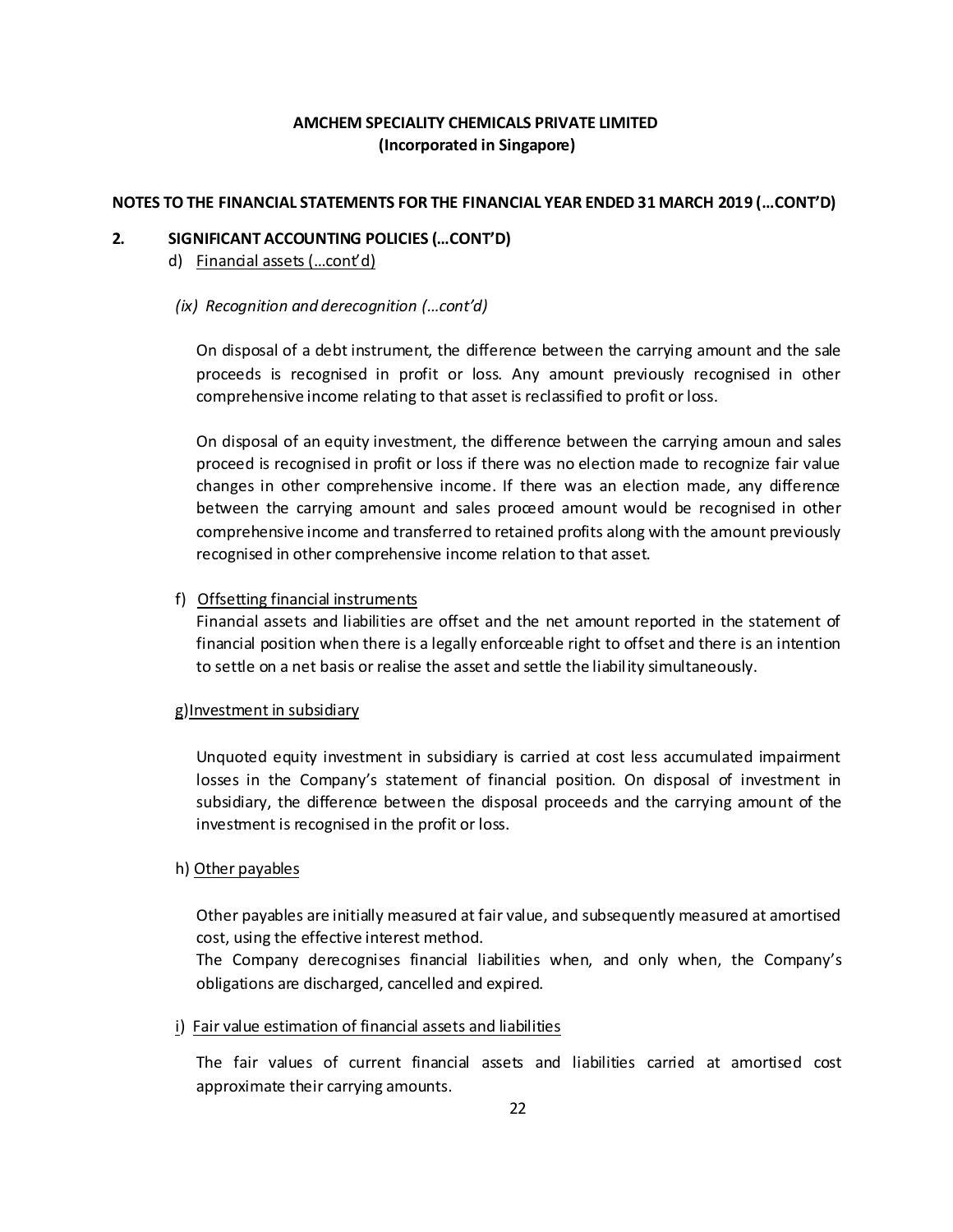## **NOTES TO THE FINANCIAL STATEMENTS FOR THE FINANCIAL YEAR ENDED 31 MARCH 2019 (…CONT'D)**

## **2. SIGNIFICANT ACCOUNTING POLICIES (…CONT'D)**

## j) Provisions

Provisions are recognised when the Company has a present obligation (legal or constructive) as a result of past events, it is more likely than not that an outflow of resources will be required to settle the obligation and the amount has been reliably estimated.

Provisions are reviewed at the end of each reporting period and adjusted to reflect the current best estimation.

Provisions are measured at the present value of the expenditure expected to be required to settle the obligation using a pre-tax discount rate that reflects the current market assessment of the time value of money and the risks specific to the obligation. The increase in the provision due to the passage of time is recognised in the profit or loss as finance expense.

Changes in the estimated timing or amount of the expenditure or discount rate are recognised in the profit or loss when the changes arise.

#### k) Impairment of non-financial asset

*property, plant and equipment Investments in subsidiary* 

Investment in subsidiary and property, plant and equipment is tested for impairment whenever there is any objective evidence or indication that this asset may be impaired.

For the purpose of impairment testing, the recoverable amount (i.e. the higher of the fair value less cost to sell and the value-in-use) is determined on an individual asset basis unless the asset does not generate cash inflows that are largely independent of those from other assets. If this is the case, the recoverable amount is determined for the CGU to which the asset belongs.

If the recoverable amount of the asset (or CGU) is estimated to be less than its carrying amount, the carrying amount of the asset (or CGU) is reduced to its recoverable amount.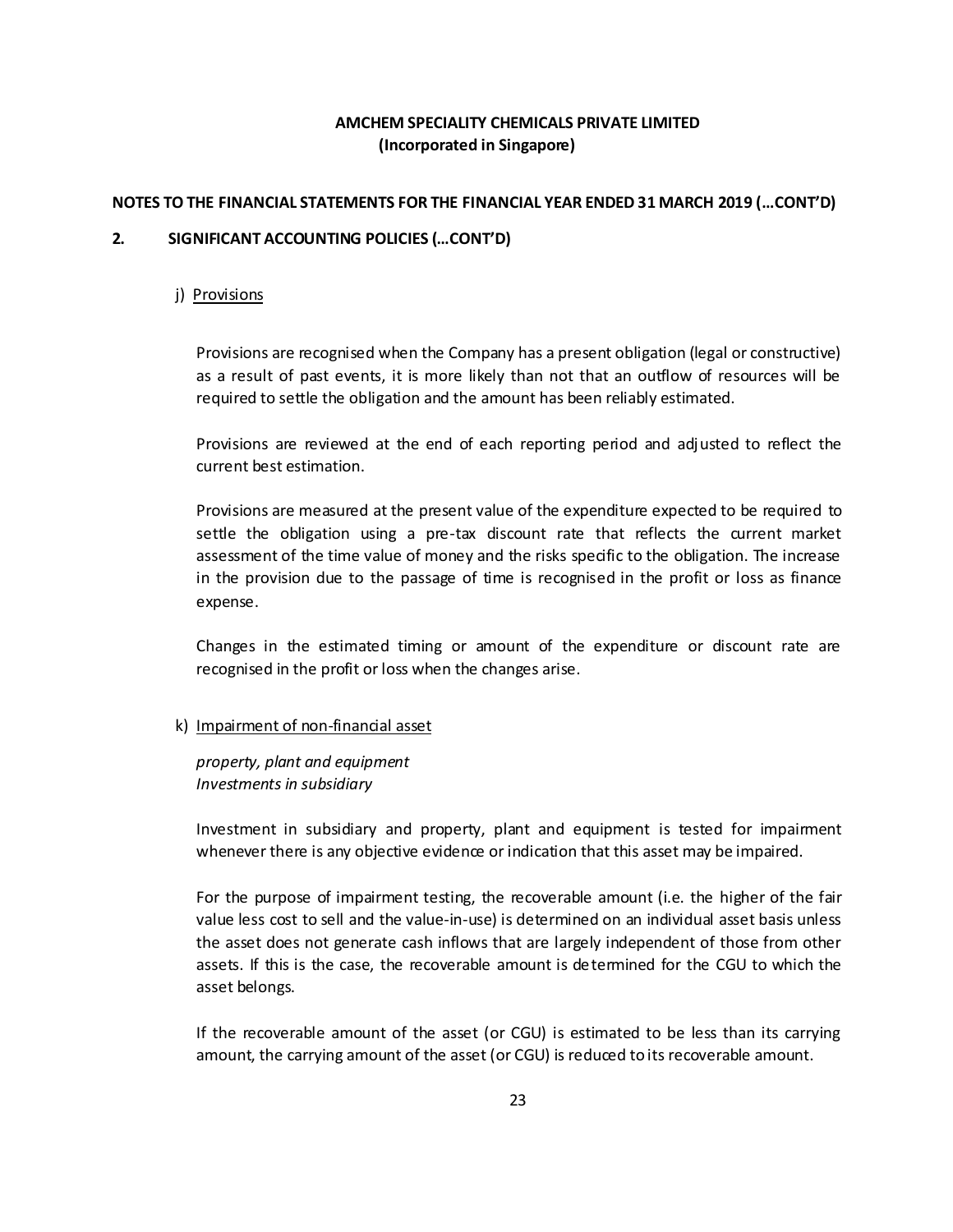## **NOTES TO THE FINANCIAL STATEMENTS FOR THE FINANCIAL YEAR ENDED 31 MARCH 2018 (…CONT'D)**

## **2. SIGNIFICANT ACCOUNTING POLICIES (…CONT'D)**

## k) Impairment of non-financial asset (…cont'd)

*property, plant and equipment(…cont'd) Investment in subsidiary (…cont'd)* 

The difference between the carrying amount and recoverable amount is recogni sed as an impairment loss in profit or loss, unless the asset is carried at revalued amount, in which case, such impairment loss is treated as a revaluation decrease. An impairment loss for an asset is reversed only if, there has been a change in the estimates used to determine the asset's recoverable amount since the last impairment loss was recognised. The carrying amount of this asset is increased to its revised recoverable amount, provided that this amount does not exceed the carrying amount that would have been determined (net of any accumulated amortisation or depreciation) had no impairment loss been recognised for the asset in prior years.

A reversal of impairment loss for an asset is recognised in profit or loss, unless the asset is carried at revalued amount, in which case, such reversal is treated as a revaluation increase. However, to the extent that an impairment loss on the same revalued asset was previously recognised as an expense, a reversal of that impairment is also recognised in profit or loss.

#### l) Share capital

Ordinary shares are classified as equity. Incremental costs directly attributable to the issuance of new ordinary shares are deducted against the share capital account.

i) Income tax

Current income tax for current and prior years is recognized at the amount expected to be paid to or recovered from the tax authorities, using the tax rates and tax laws that have been enacted or substantively enacted by the end of the reporting period.

Deferred income tax is recognised for all temporary differences arising between the tax bases of assets and liabilities and their carrying amounts in the financial statements.

A deferred income tax liability is recognised for all taxable temporary differences.

A deferred income tax asset is recognised to the extent that it is probable that future taxable profit will be available against which the deductible temporary differences and tax losses can be utilised.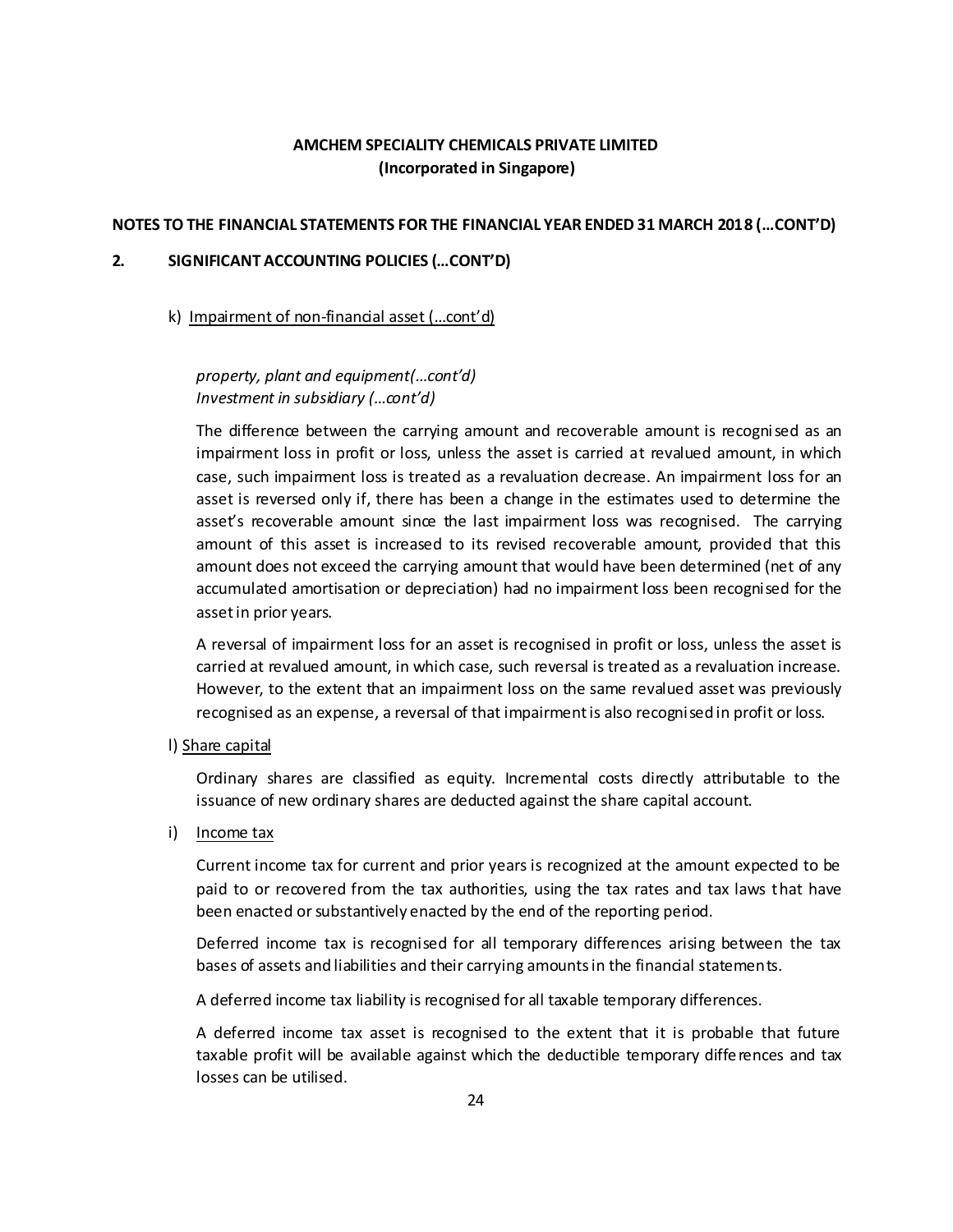## **NOTES TO THE FINANCIAL STATEMENTS FOR THE FINANCIAL YEAR ENDED 31 MARCH 2019 (…CONT'D)**

## **2. SIGNIFICANT ACCOUNTING POLICIES (…CONT'D)**

m) Income tax (…cont'd)

Deferred income tax is measure:

- (i) at the tax rates that are expected to apply when the related deferred income tax asset is realised or the deferred income tax liability is settled, based on tax rates and tax laws that have been enacted or substantively enacted by the end of the reporting period; and
- (ii) based on the tax consequence that will follow from the manner in which the Company expects, at the end of the reporting period, to recover or settle the carrying amounts of its assets and liabilities.

Current and deferred income taxes are recognised as income or expense in profit or loss except when they relate to items credited or debited outside profit or loss (either in other comprehensive income or directly in equity), in which case the tax is also recognised outside profit or loss (either in other comprehensive income or directly in equity, respectively).

n) Government grants

#### *Temporary Employment Credit*

Cash grants received from the government in relations to Temporary Employment Cre dit are recognised as income when there is reasonable assurance that the grant will be received.

## o) Employee benefits

Employee benefits are recognised as an expense, unless the cost qualifies to be capitalised as an asset.

## *Defined contribution plan*

Defined contribution plans are post-employment benefit plan under which the Company pays fixed contributions into separate entities such as the Central Provident Fund ("CPF") on a mandatory, contractual or voluntary basis. The Company has no future payment obligations once the contributions have been paid.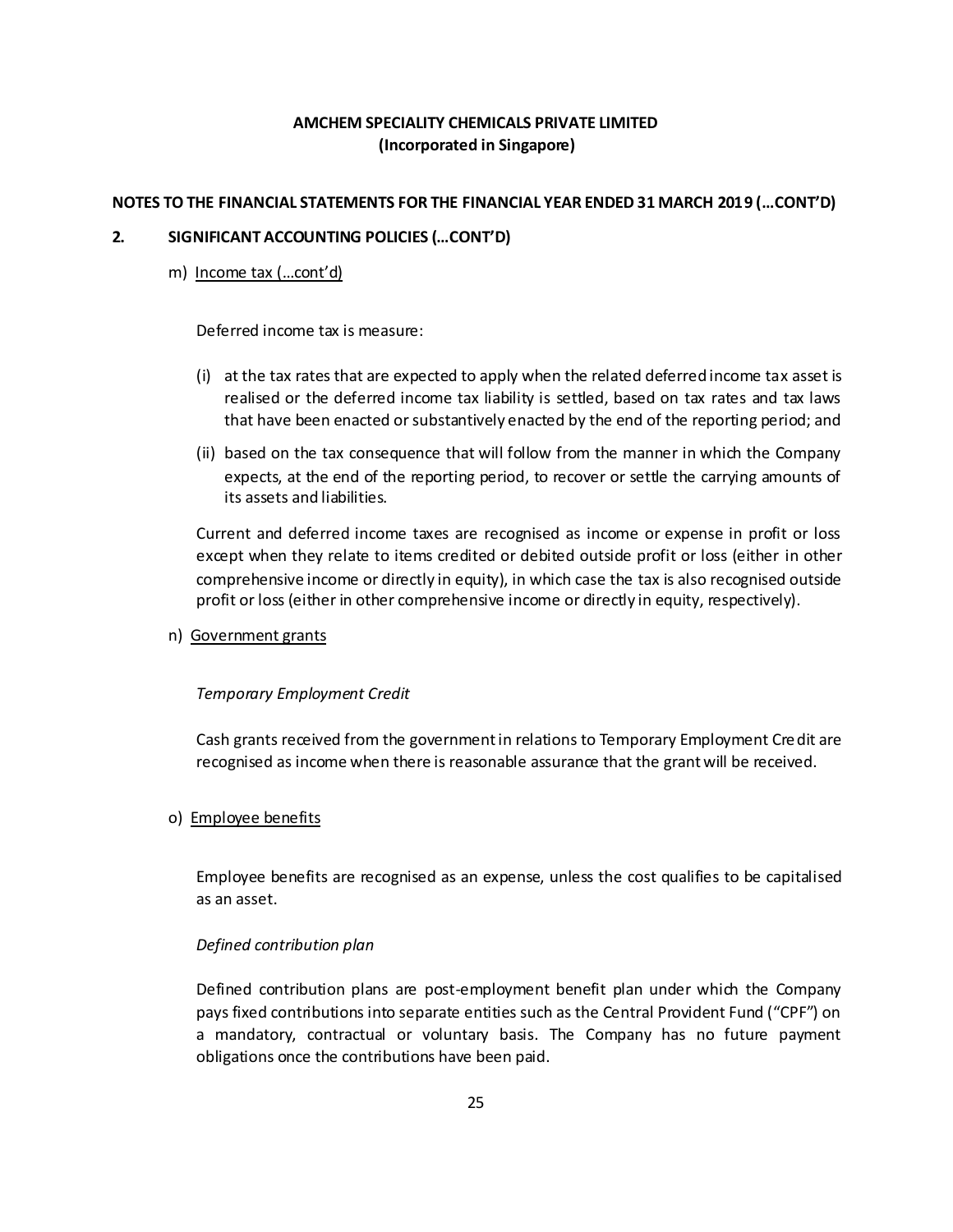## **NOTES TO THE FINANCIAL STATEMENTS FOR THE FINANCIAL YEAR ENDED 31 MARCH 2019 (…CONT'D)**

#### **2. SIGNIFICANT ACCOUNTING POLICIES (…CONT'D)**

p) Related parties

A related party is defined as follows:

- (i) A person or a close member of that person' family is related to Company if that person:
	- (a) Has control or joint control over the Company;
	- (b) Has significant influence over the Company; or
	- (c) Is a member of the key management personnel of the Company or of a parent of the Company.
- (ii) An entity is related to the Company if any of the following conditions applies:
	- (a) The entity and the Company are member of the same group (which means that each parent, subsidiary and fellow subsidiary is related to the others).
	- (b) One entity is an associate or joint venture of the other entity (or an associate or joint venture of a member of a group of which the other entity is a member).
	- (c) Both entities are joint ventures of the same third party.
	- (d) One entity is a joint venture of the third entity and other entity is an associate of the third entity.
	- (e) The entity is a post-employment benefit plan for the benefit of employees of either the Company or an entity related to the Company. If the Company is itself such a plan, the sponsoring employers are also related to the Company.
	- (f) The entity is controlled or jointly controlled by a person identified in (i).
	- (g) A person identified in (i)a has significant influence over the entity or is a member of the key management personnel of the entity (or of a parent of an entity).
	- (h) The entity, or any member of a group of which it is a part, provides key management personnel services to the Company or to the parent of the Company.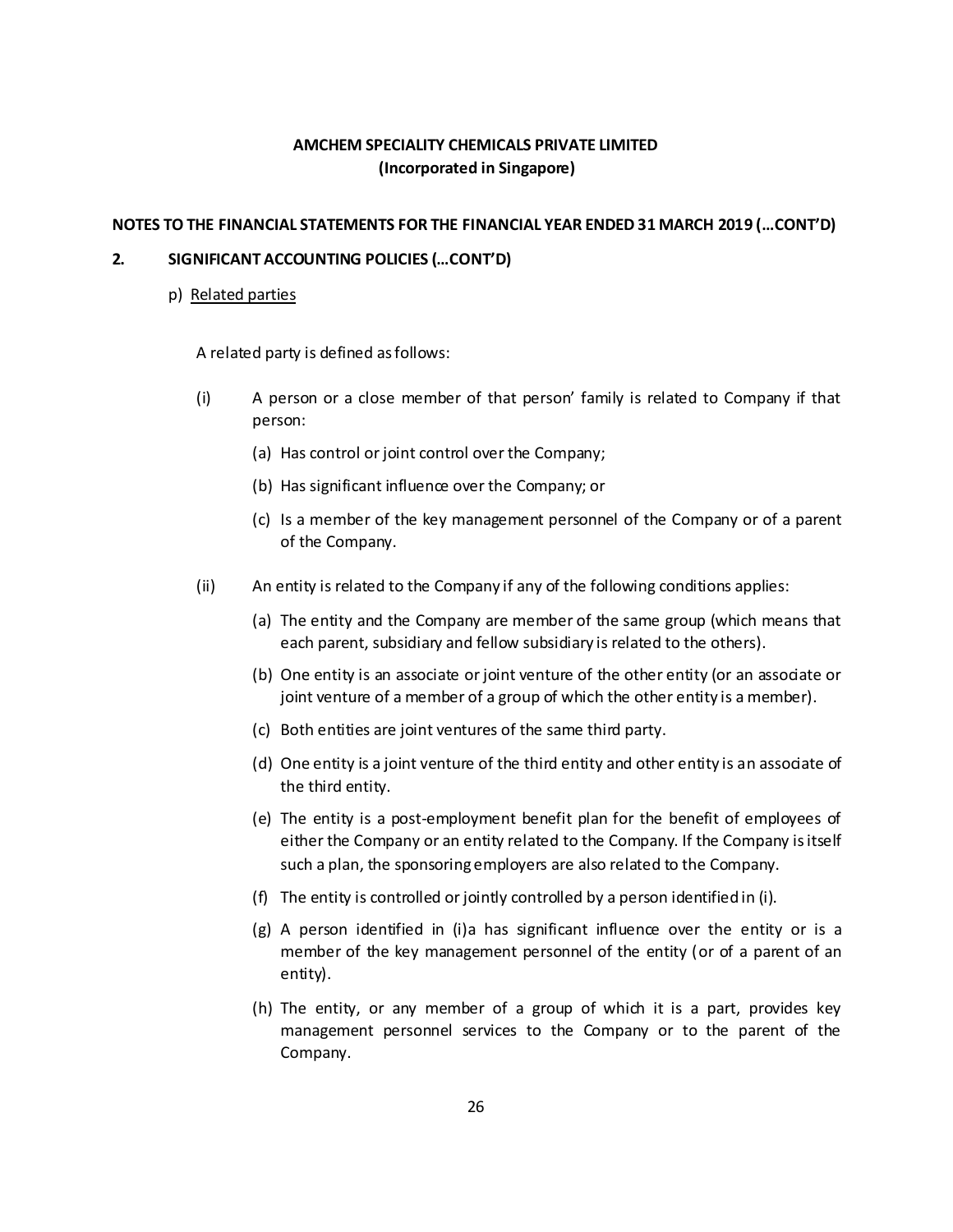## **NOTES TO THE FINANCIAL STATEMENTS FOR THE FINANCIAL YEAR ENDED 31 MARCH 2019 (…CONT'D)**

#### **2. SIGNIFICANT ACCOUNTING POLICIES (…CONT'D)**

#### q)Revenue recognition

These accounting policies are applied before the initial application date of FRS 115,1 April 2018:

Revenue is measured at the fair value of the consideration received or receivable and represents amount receivable for goods and services provided in the normal course of the business, net of goods and services tax, rebates and discounts.

The Company recognises revenue when the amount revenue and related cost can be reliably measured, it is probable that the collectability of the related receivables is reasonably assured and when the specific criteria for each of the Company's activities are met as follows:

- (i) Consultancy service income is recognised when the service is rendered.
- (ii) Dividend income is recognised when the right to receive payment is established.
- (iii) Revenue from commission income is recognised upon rendering of services by reference to the completion of relevant with the customers.

These accounting policies are applied on and after the initial application date of FRS 115, 1 April 2018:

Revenue is measured based on the consideration to which the Company expects to be entitled in exchange for transferring promised goods to a customer, excluding amounts collected on behalf of third parties (i.e. sales related taxes).

Revenue is recognised when the Company satisfies a performance obligation by transferring a promised good to the customer. A performance obligation is satisfied over a period of time. The amount of customer. A performance obligation is satisfied over a period of time. The amount of revenue recognised is the amount allocated to the satisfied performance obligation.

(i) Consultancy service income is recognised when the promised services are transferred to customers and all criteria for acceptance have been satisfied over a period of time.

(ii) Dividend income is recognised when the right to receive payment is established.

(iii) Revenue from commission income is recognised when the promised services are transferred to the customers and all criteria for acceptance in reference to agreement have been satisfied at a point in time.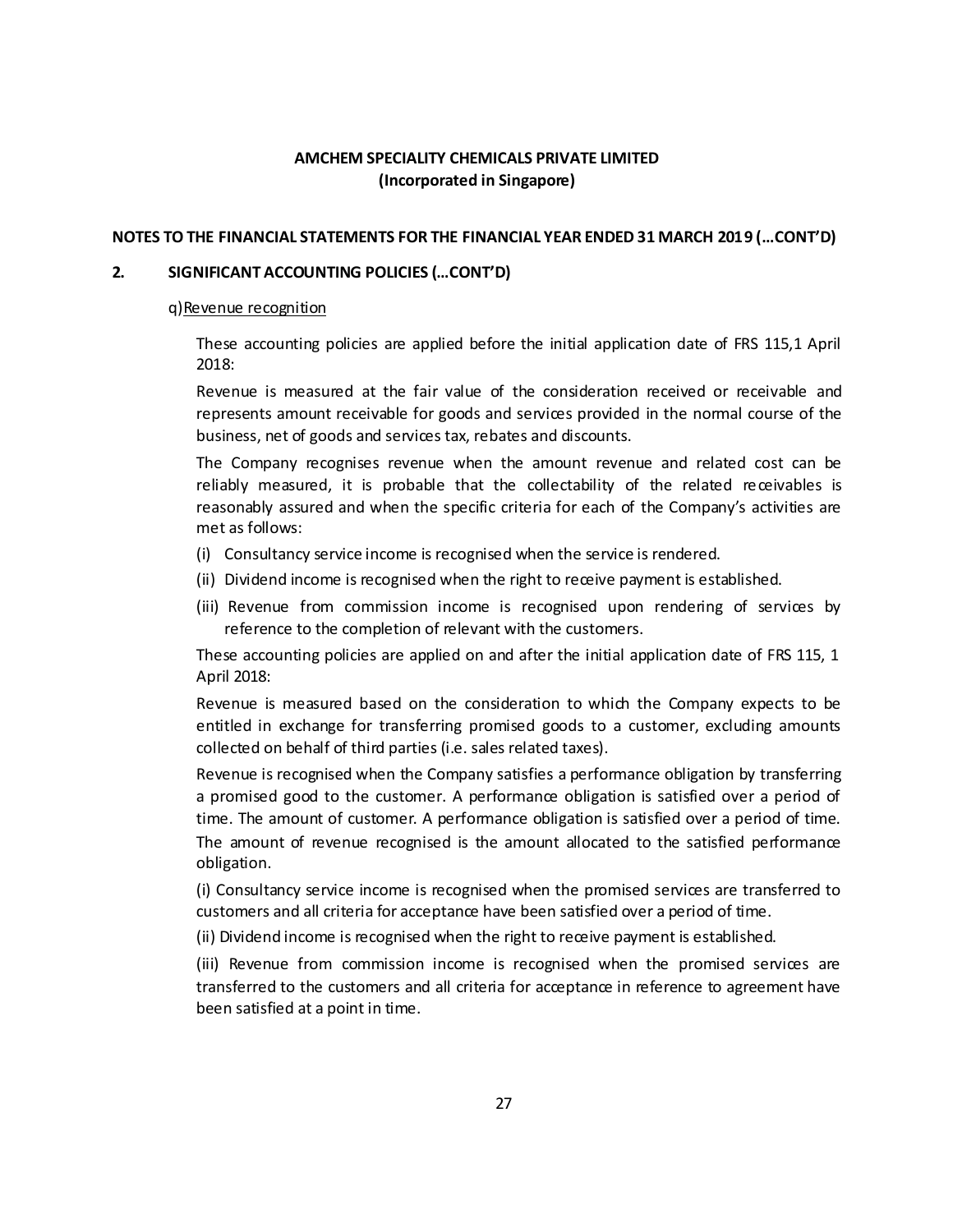## **NOTES TO THE FINANCIAL STATEMENTS FOR THE FINANCIAL YEAR ENDED 31 MARCH 2019 (…CONT'D)**

## **2. SIGNIFICANT ACCOUNTING POLICIES (…CONT'D)**

r)Leases

Lease of assets in which a significant portion of the risks and rewards of ownership are retained by the lessor are classified as operation leases.

Payments made under operating leases (net of any incentives received from the lessors) are recognised in profit or loss on a straight-line basis over the period of the lease.

Contingent rents are recognised as an expense in profit or loss when incurred.

## **3. CRITICAL ACCOUNTING ESTIMATES, ASSUMPTIONS AND JUDGEMENTS**

The presentation of financial statements in conforming to FRS requires the use of certain critical accounting estimates, assumptions and judgements in applying the accounting policies. These estimates, assumption and judgements are continually evaluated and are based on historical experience and other factors, including expectations of future events that are believed to be reasonable under the circumstances. Actual results may differ from these estimates.

The following are the critical accounting estimates, assumptions and judgements for preparation of financial statements:

## (a) Critical judgements in applying the entity's accounting policies

In the process of applying the Company's accounting policies which are described in Note 2 above, management is of the opinion that there are no critical judgements involved, apart from those involving estimations that have a significant effect on the amounts recognised in the financial statements.

(b) Key sources of estimation uncertainty

The key assumptions concerning the future and other key sources of estimation uncertainty at the end of the reporting period that may have a significant risk of causing a material adjustment to the carrying amounts of assets and liabilities within the next financial year are discussed below:

#### i) *Impairment of non – financial assets*

Investment in subsidiary is tested for impairment whenever there is objective evidence or indication that those assets may be impaired.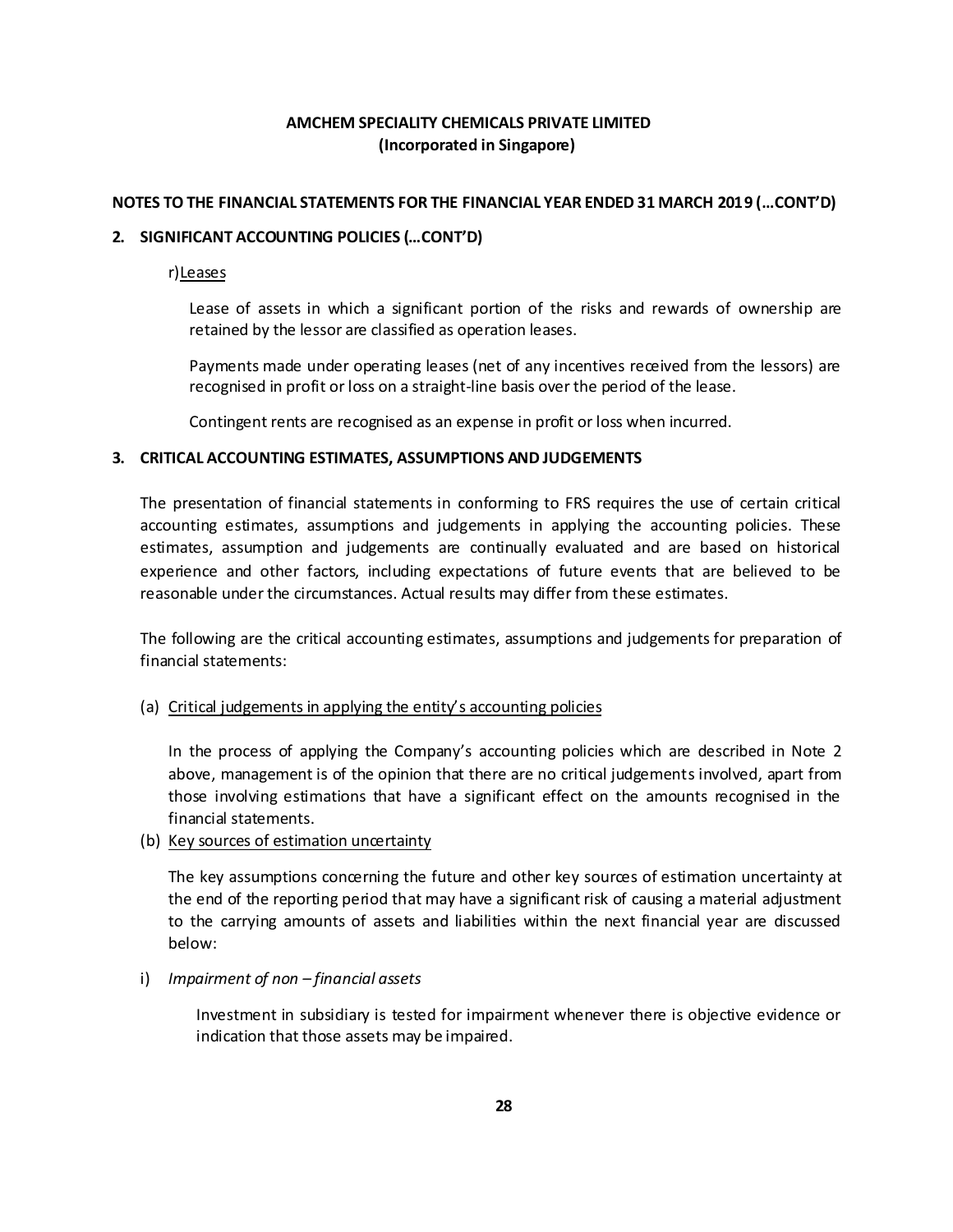## **NOTES TO THE FINANCIAL STATEMENTS FOR THE FINANCIAL YEAR ENDED 31 MARCH 2019 (…CONT'D)**

#### **3. CRITICAL ACCOUNTING ESTIMATES, ASSUMPTIONS AND JUDGEMENTS (…CONT'D)**

## (b) Key sources of estimation uncertainty (…cont'd)

i) *Impairment of non – financial assets (…cont'd)*

Determining whether investment in subsidiary is impaired requires an estimation of value of –in-use of the investment in subsidiary. The value-in-use calculation requires the management estimate the future cash flows and appropriate discount rate in order to calculate the present value of future cash flows. The management has evaluated such estimates and is confident that no allowance for impairment is necessary.

## **4. CASH AT BANK**

The Company's cash bank is denominated in the following currencies:

|                                | 2019    | 2018    |
|--------------------------------|---------|---------|
|                                | US\$    | US\$    |
| Singapore dollars              | 131,343 | 44,887  |
| Great British pounds           | 121,927 | 133,747 |
| <b>United States dollars</b>   | 592,351 | 99,224  |
|                                | 845,621 | 277,858 |
| 5.<br><b>OTHER RECEIVABLES</b> |         |         |
|                                | 2019    | 2018    |
|                                | US\$    | US\$    |
| Commission receivable          |         | 3,013   |
| Related party                  |         | 770     |
|                                |         | 3,783   |

In 2018, the amount due from a related party is unsecured, interest free and repayable on demand.

**\_\_\_\_\_\_\_\_\_\_\_\_\_\_\_\_\_\_\_\_\_\_\_\_\_\_\_\_\_\_\_\_\_\_\_\_\_\_\_** \_\_\_\_\_\_\_\_\_\_\_\_\_\_\_\_\_\_\_\_\_\_\_\_\_\_\_\_\_\_\_\_\_\_\_\_\_\_\_

Other receivables are denominated in United State dollars.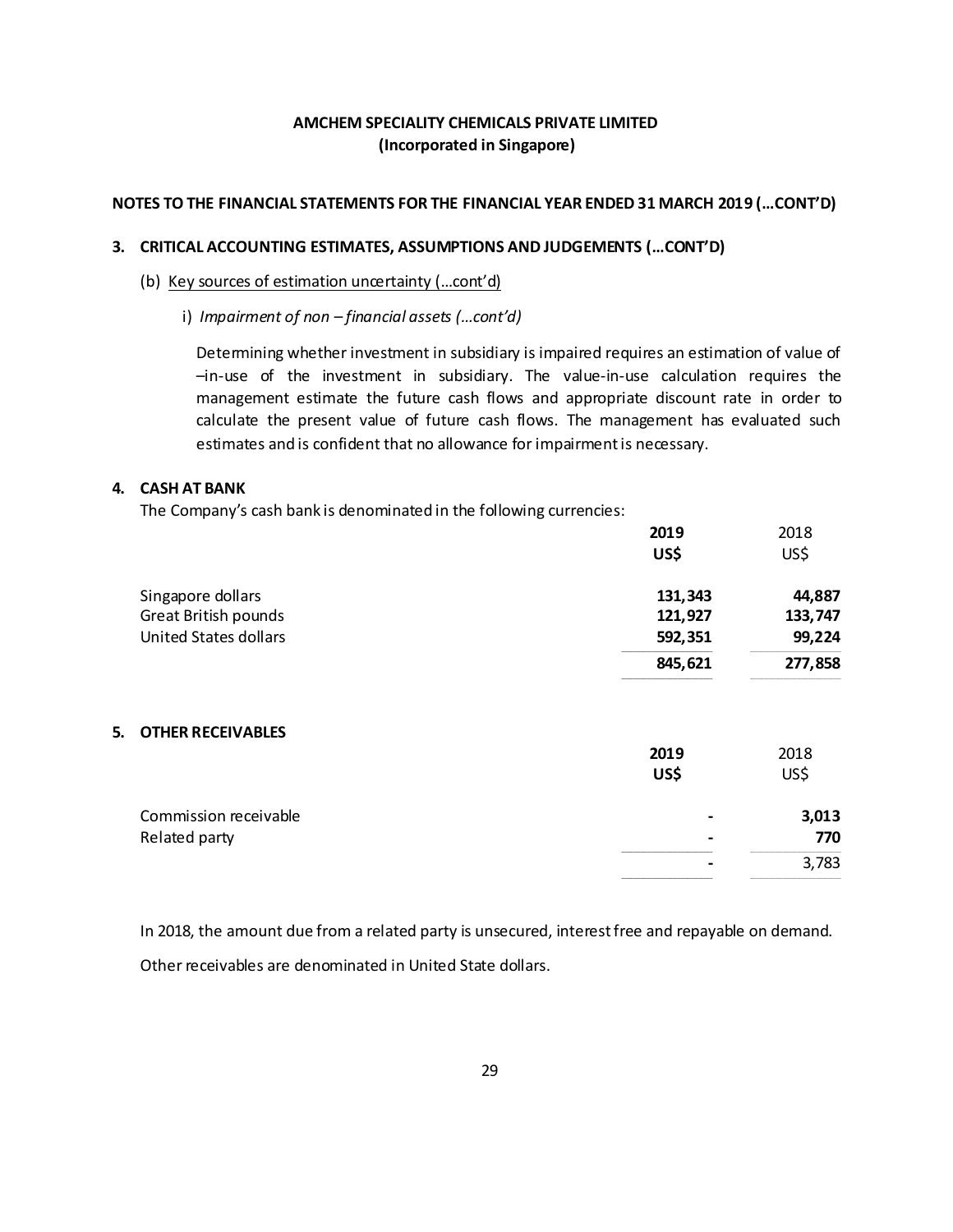# **AMCHEM SPECIALITY CHEMICALS PRIVATE LIMITED**

# **(Incorporated in Singapore)**

# **NOTES TO THE FINANCIAL STATEMENTS FOR THE FINANCIAL YEAR ENDED 31 MARCH 2019 (…CONT'D)**

# **6. PROPERTY, PLANT AND EQUIPMENT**

|    |                                                                   |                      |           | Computers<br>US\$ |      | Total                |
|----|-------------------------------------------------------------------|----------------------|-----------|-------------------|------|----------------------|
|    | 2019                                                              |                      |           |                   |      |                      |
|    | Cost                                                              |                      |           |                   |      |                      |
|    | At 1 April 2018                                                   |                      |           |                   |      |                      |
|    | Additions                                                         |                      |           |                   |      |                      |
|    | <b>Accumulated depreciation</b>                                   |                      |           | 2,990             |      | 2,990                |
|    | At 1 April 2018                                                   |                      |           | 2,990             |      | 2,990                |
|    | Change for the year                                               |                      |           |                   |      |                      |
|    | At 31 March 2019                                                  |                      |           | 2,990             |      | 2,990                |
|    | <b>Carrying amount</b>                                            |                      |           |                   |      |                      |
|    | At 31 March 2019                                                  |                      |           |                   |      |                      |
| 7. | <b>INVESTMENT IN SUBSIDIARY</b>                                   |                      |           |                   |      |                      |
|    |                                                                   |                      |           | 2019<br>US\$      |      | 2018<br>US\$         |
|    | Unquoted equity shares, at cost                                   |                      |           |                   |      |                      |
|    | At beginning and end of the year                                  |                      |           | 15,170,600        |      | 15,170,600           |
|    | The details of the subsidiary as at 31 March 2019 are as follows: |                      |           |                   |      |                      |
|    | Name of subsidiary/                                               |                      | Financial |                   |      | Percentage of equity |
|    | Country of Incorporation                                          | Principal activities | year end  |                   | held |                      |
|    |                                                                   |                      |           | 2019              |      | 2018                 |
|    |                                                                   |                      |           | %                 |      | $\%$                 |
|    | Amchem Speciality Chemicals                                       |                      |           |                   |      |                      |
|    | <b>UK Limited</b>                                                 |                      |           |                   |      |                      |
|    | (United Kingdom)                                                  | Investment holdings  | 31 March  |                   | 100  | 100                  |
|    | Held by Amchem                                                    |                      |           |                   |      |                      |
|    | <b>Speciality Chemicals UK</b>                                    | Manufacturing of     |           |                   |      |                      |
|    | Limited                                                           | Neuthane             |           |                   |      |                      |
|    | Notedom Limited                                                   | Polyurethane Cast    |           |                   |      |                      |
|    | (United Kingdom)                                                  | Elastomers           | 31 March  |                   | 100  | 100                  |
|    |                                                                   | 30                   |           |                   |      |                      |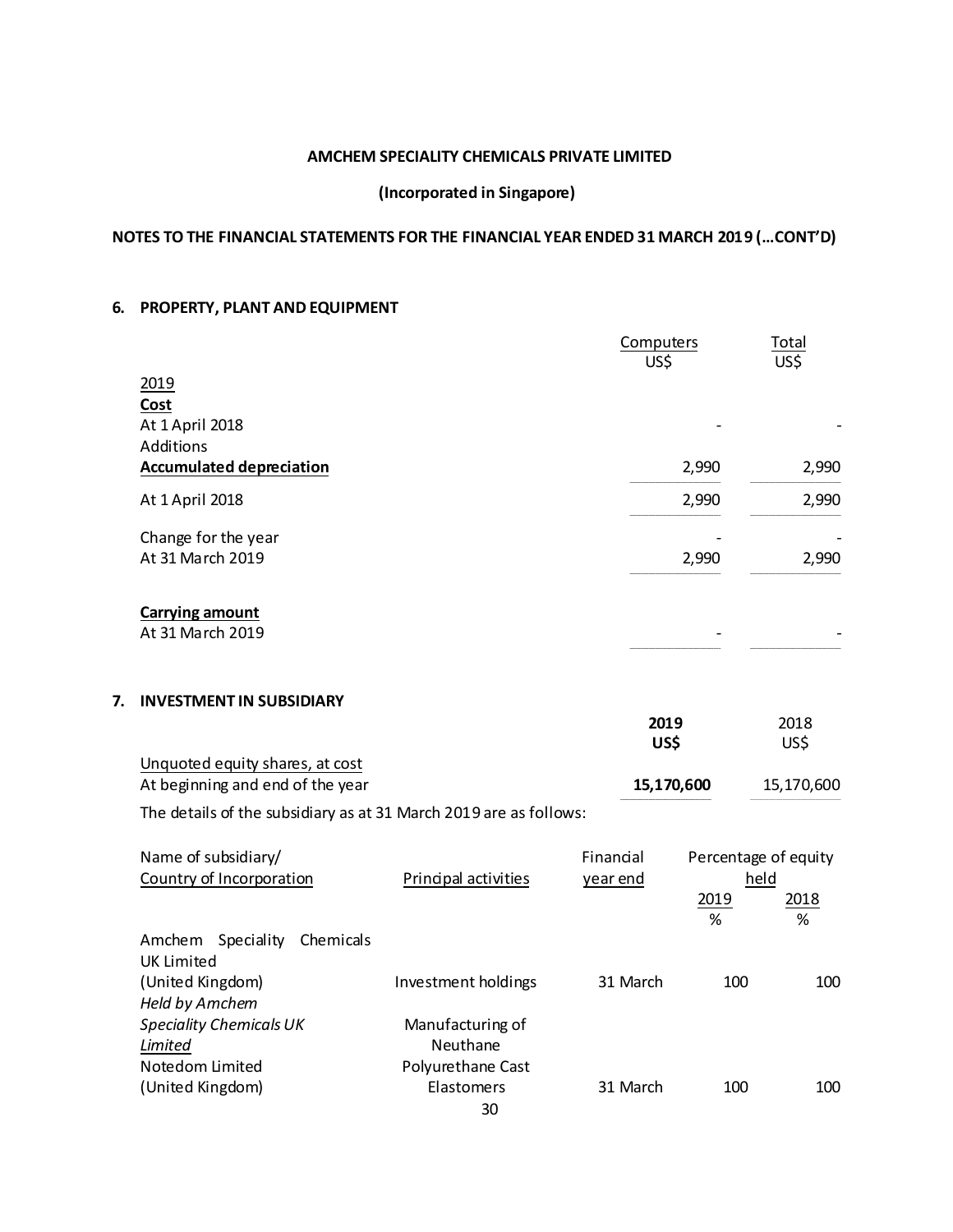## **NOTES TO THE FINANCIAL STATEMENTS FOR THE FINANCIAL YEAR ENDED 31 MARCH 2019 (…CONT'D)**

#### **8. OTHER PAYABLES**

|                                 | 2019                     | 2018    |
|---------------------------------|--------------------------|---------|
|                                 | US\$                     | US\$    |
| Accruals for operating expenses | 10,549                   | 355,054 |
| Other payables - Third party    | $\overline{\phantom{a}}$ | 516     |
|                                 |                          | 355,570 |
|                                 |                          |         |

Other payables are denominated in Singapore dollars.

## **9. SHARE CAPITAL**

|                                                       | 2019<br>Number of ordinary shares<br>issued | 2018       | <u>2019</u><br>US\$ | <u> 2018 </u><br>US\$ |
|-------------------------------------------------------|---------------------------------------------|------------|---------------------|-----------------------|
| Balance at beginning and<br>End of the financial year | 16,421,208                                  | 16,421,208 | 16,421,208          | 16,421,208            |

All issued ordinary shares are fully paid. There is no par values for these ordinary shares.

The holder of ordinary shares is entitled to receive dividends as dedared from time to time and is entitled to one vote per share at the meeting of the Company. All shares rank equally with regard to the Company' residual assets.

## **10. CONSULTANCY SERVICE INCOME**

|                                      | 2019    | 2018    |
|--------------------------------------|---------|---------|
|                                      | US\$    | US\$    |
| Consultancy income                   | 694,795 | 225,000 |
| Primary geographical markets         |         |         |
| India                                | 630,000 | 225,000 |
| United Kingdom                       | 64,795  |         |
| Timing of transfer of goo or service |         |         |
| Over time                            | 694,795 | 225,000 |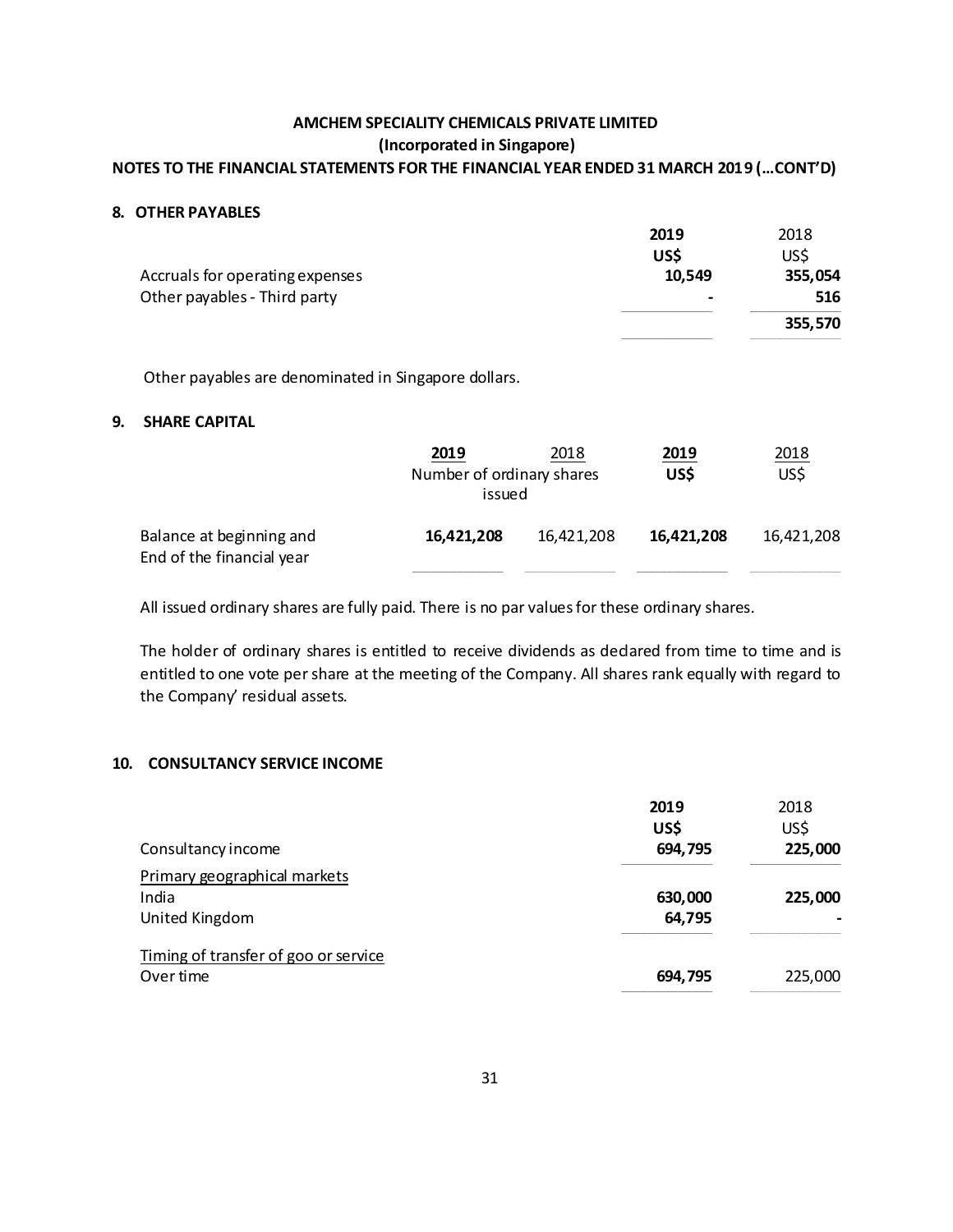# **AMCHEM SPECIALITY CHEMICALS PRIVATE LIMITED (Incorporated in Singapore) NOTES TO THE FINANCIAL STATEMENTS FOR THE FINANCIAL YEAR ENDED 31 MARCH 2019 (…CONT'D)**

## **10. CONSULTANCY SERVICE INCOME(…CONT'D)**

The following table provides information about the nature and timing of the satisfaction of performance obligations in contracts with customers, induding dignificant payment terms, and the related revenue recognition policies:

| Nature of goods or services      | The Company generates revenue from provision     |  |
|----------------------------------|--------------------------------------------------|--|
|                                  | of consultancy service                           |  |
| When revenue is recognised       | Income from the provision of services is         |  |
|                                  | recognised when the promised services are        |  |
|                                  | transferred and all criteria for acceptance have |  |
|                                  | been satisfied over a period of time.            |  |
| <b>Significant payment terms</b> | Payment is due within 15 days from the date of   |  |
|                                  | receipt of claim.                                |  |

## **11. OTHER INCOME**

|                                                | <u>2019</u> | <u> 2018</u> |
|------------------------------------------------|-------------|--------------|
|                                                | US\$        | US\$         |
| Commission and reimbursement received          | 529.825     | 227,061      |
| Government grant - Temporary Employment Credit | 251         | 390          |
|                                                | 530.076     | 227.451      |

#### **12. EMPLOYEE BENEFITS EXPENSE**

|                        | <u>2019</u> | <u>2018</u> |
|------------------------|-------------|-------------|
|                        | US\$        | US\$        |
| Director's fees        | 12,416      |             |
| Staff salaries         | 484,981     | 350,531     |
| <b>Bonus</b>           |             | 361,904     |
| <b>CPF</b>             | 15,394      | 9,762       |
| Skill development fund | 172         | 97          |
| <b>Medical fees</b>    | 34,193      | 12,341      |
|                        | 547,156     | 734,635     |

**\_\_\_\_\_\_\_\_\_\_\_\_\_\_\_\_\_\_\_\_\_\_\_\_\_\_\_\_\_\_\_\_\_\_\_\_\_\_\_** \_\_\_\_\_\_\_\_\_\_\_\_\_\_\_\_\_\_\_\_\_\_\_\_\_\_\_\_\_\_\_\_\_\_\_\_\_\_\_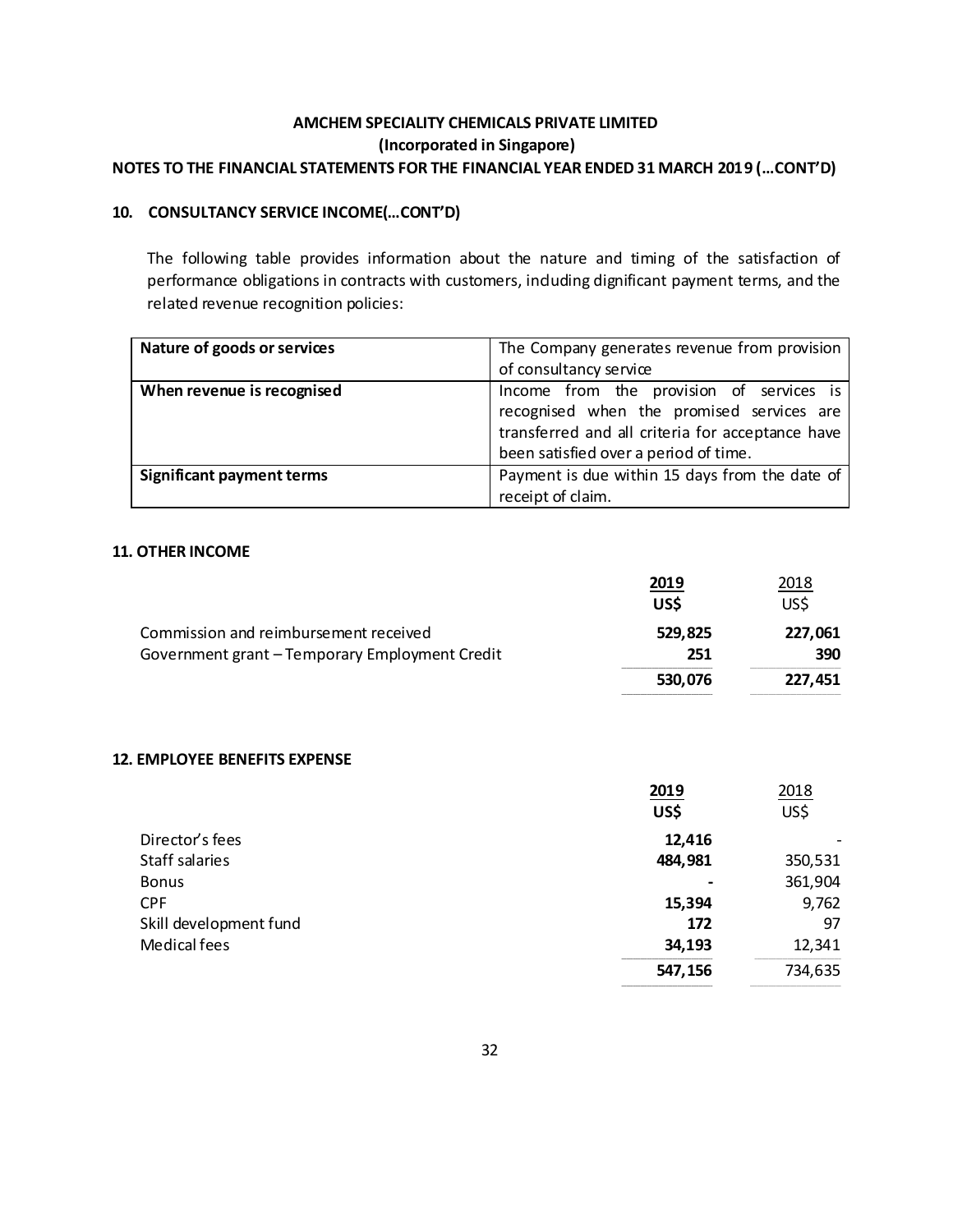# **AMCHEM SPECIALITY CHEMICALS PRIVATE LIMITED (Incorporated in Singapore) NOTES TO THE FINANCIAL STATEMENTS FOR THE FINANCIAL YEAR ENDED 31 MARCH 2019 (…CONT'D)**

## **13. OTHER OPERATING EXPENSES**

|                            | 2019    | 2018    |
|----------------------------|---------|---------|
|                            | US\$    | US\$    |
| Professional fees          | 14,009  | 89,370  |
| Foreign exchange loss      | 2,009   | 4,871   |
| Travelling expenses        | 43,152  | 5,940   |
| Rental of office equipment | 371     |         |
| Rental of office Premises  | 27,748  |         |
| Others                     | 12,723  | 8,009   |
|                            | 100,012 | 108,190 |

**\_\_\_\_\_\_\_\_\_\_\_\_\_\_\_\_\_\_\_\_\_\_\_\_\_\_\_\_\_\_\_\_\_\_\_\_\_\_\_** \_\_\_\_\_\_\_\_\_\_\_\_\_\_\_\_\_\_\_\_\_\_\_\_\_\_\_\_\_\_\_\_\_\_\_\_\_\_\_

**\_\_\_\_\_\_\_\_\_\_\_\_\_\_\_\_\_\_\_\_\_\_\_\_\_\_\_\_\_\_\_\_\_\_\_\_\_\_\_** \_\_\_\_\_\_\_\_\_\_\_\_\_\_\_\_\_\_\_\_\_\_\_\_\_\_\_\_\_\_\_\_\_\_\_\_\_\_\_

#### **14. INCOME TAX EXPENSE**

|                                    | <u>2019</u><br>US\$ | <u>2018</u><br>US\$ |
|------------------------------------|---------------------|---------------------|
| Current year provision             | 39,000              |                     |
| Foreign tax paid - withholding tax | 63,600              | 22,500              |
|                                    | 102,600             | 22,500              |
|                                    |                     |                     |

The current year's income tax expense/(benefit) varied from the amount of income tax determined by applying the applicable Singapore statutory income tax rate of 17% (2018:17%) to the profit/(loss) before income tax as a result of the following differences:

|                                      | 2019<br>US\$ | 2018<br>US\$ |
|--------------------------------------|--------------|--------------|
| Profit/(loss) before income tax      | 973,503      | 135,717      |
| Income tax expense at statutory rate | 165,496      | 23,072       |
| Non-allowable items                  | 5,471        | 70,046       |
| Non-taxable income                   | (67, 794)    | (89,435)     |
| Foreign tax paid                     | 63,600       | 22,500       |
| Tax exemption                        | (13, 339)    | (2, 155)     |
| Tax rebate/relief                    | (50,957)     | (75)         |
| <b>Others</b>                        | 123          | (1, 453)     |
|                                      | 102,600      | 22,500       |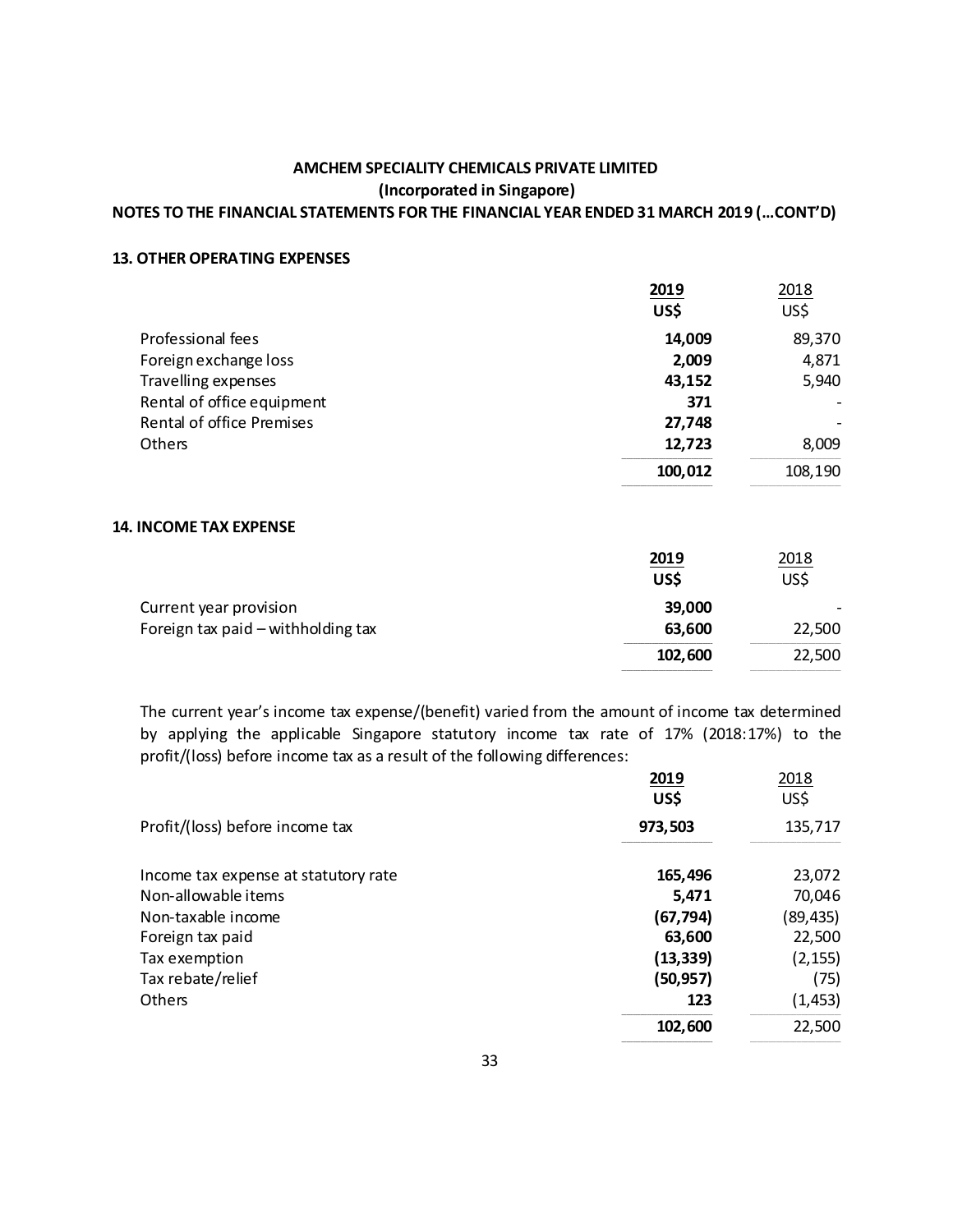## **AMCHEM SPECIALITY CHEMICALS PRIVATE LIMITED (Incorporated in Singapore) NOTES TO THE FINANCIAL STATEMENTS FOR THE FINANCIAL YEAR ENDED 31 MARCH 2019 (…CONT'D)**

## **15. IMMEDIATE AND ULTIMATE HOLDING COMPANY**

The Company' immediate and ultimate holding company is Manali Petrochemicals Limited, a company incorporated in India.

## **16. RELATED PARTY TRANSACTION**

(a)In addition to the related party information disclosed elsewhere in the financial statements, the following transaction between the Company and its related party took place during the financial year:

|                                                  | 2019    | 2018    |
|--------------------------------------------------|---------|---------|
|                                                  | US\$    | US\$    |
| Consultancy services income from holding company | 480.000 | 180,000 |
| Consultancy services income from related party   | 150,000 | 45,000  |
| Consultancy services income from subsidiary      | 64,795  |         |
| Dividend income from subsidiary                  | 398,790 | 526,091 |

## (b)Compensation of Key management personnel

The remuneration of Key management during the financial year were as follows:

|                          | 2018<br>US\$ | <u> 2017</u><br>US\$ |
|--------------------------|--------------|----------------------|
| Short-term benefits      | 469.049      | 712,435              |
| Post-employment benefits | 9.766        | 9,762                |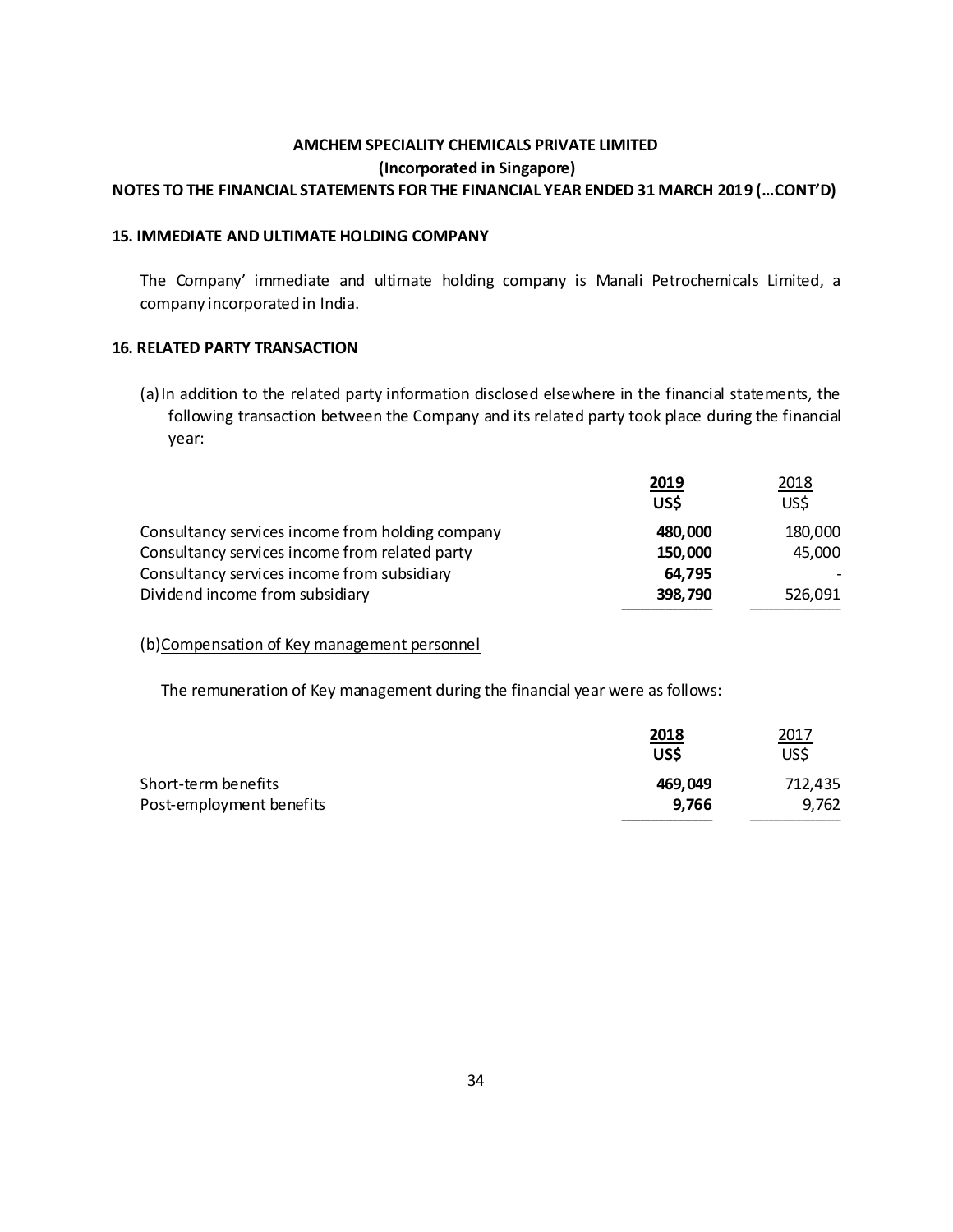## **AMCHEM SPECIALITY CHEMICALS PRIVATE LIMITED (Incorporated in Singapore)**

## **NOTES TO THE FINANCIAL STATEMENTS FOR THE FINANCIAL YEAR ENDED 31 MARCH 2019 (…CONT'D)**

## **17. FINANCIAL RISK MANAGEMENT**

## *Financial risk factors*

The company' activities expose it to market risks (induding foreign currency risk and interest rate risk), credit risk and liquidity risk. The Company' overall risk management strategy seeks to minimise adverse effects from the unpredictability of financial markets on the Company' financial performance.

## *(a) Market risks*

## (i) Foreign currency risk

The Company incurs foreign currency risk on transactions that are denominated in currencies other than United States dollars such as Singapore dollars and Great British pounds. However, the Company does not use any hedging instruments to protect against the volatility associated with foreign currency transactions, other assets and liabilities created in the normal course of business.

The Company's currency exposure based on the information provided to key management is as follows:

|                                              | <b>SGD</b><br>US\$ | GBP<br>US\$ |
|----------------------------------------------|--------------------|-------------|
| 2019                                         |                    |             |
| <b>Financial asset</b>                       |                    |             |
| Cash at bank                                 | 131,343            | 121,927     |
| <b>Financial liability</b>                   |                    |             |
| Other payable                                | (10, 549)          |             |
| Currency exposure on net financial liability | (120, 794)         | 121,927     |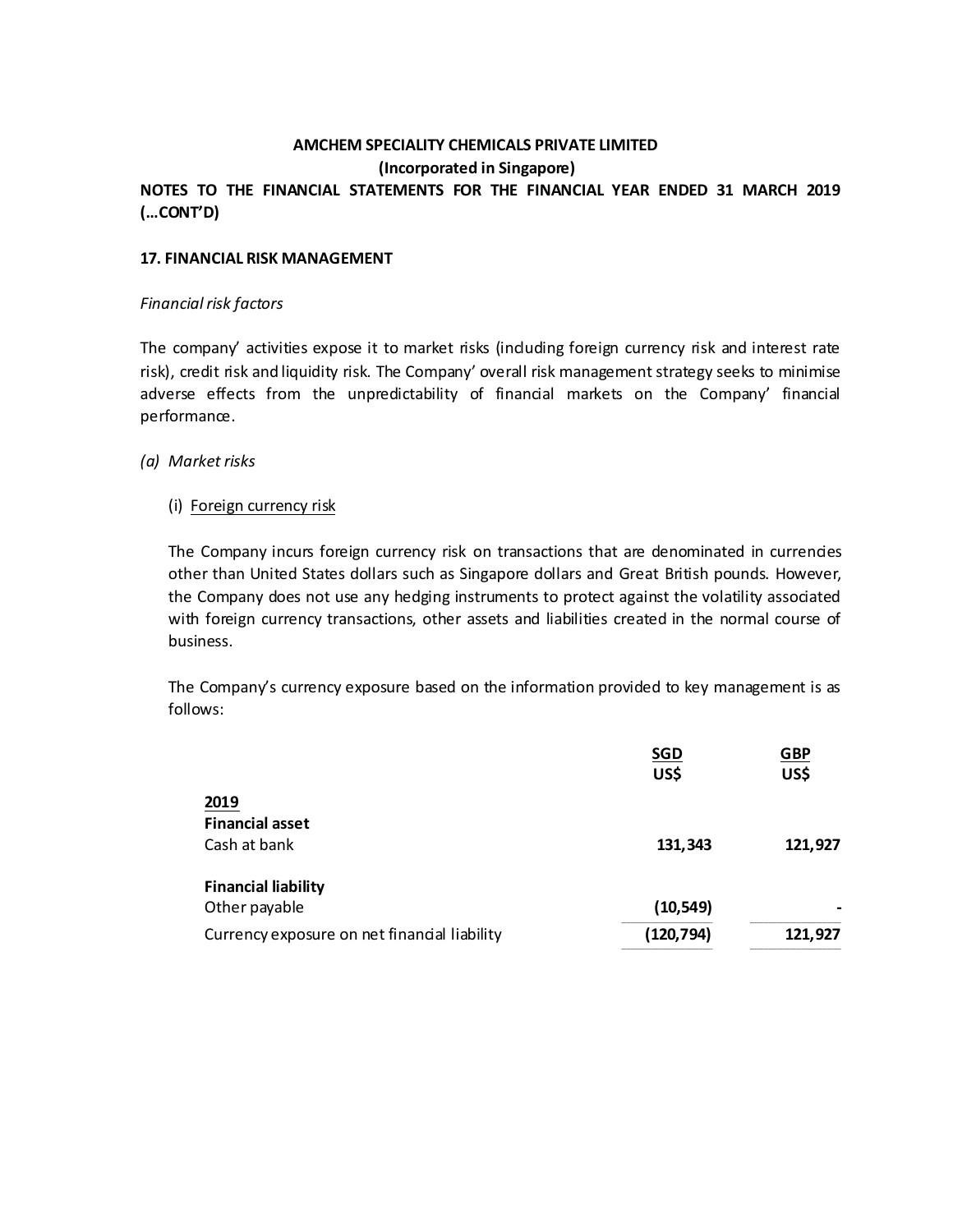## 35 **AMCHEM SPECIALITY CHEMICALS PRIVATE LIMITED**

### **(Incorporated in Singapore)**

## **NOTES TO THE FINANCIAL STATEMENTS FOR THE FINANCIAL YEAR ENDED 31 MARCH 2019 (…CONT'D)**

## **17. FINANCIAL RISK MANAGEMENT (…CONT'D)**

*Financial risk factors(…cont'd)*

*(b) Market risks(…cont'd)*

(i) Foreign currency risk (…cont'd)

|                                              | SGD<br>US\$ | <b>GBP</b><br>US\$ |
|----------------------------------------------|-------------|--------------------|
| 2018<br><b>Financial asset</b>               |             |                    |
| Cash at bank                                 | 44,887      | 133,747            |
| <b>Financial liability</b><br>Other payable  | (355, 570)  |                    |
| Currency exposure on net financial liability | (310, 683)  | 133,747            |

At 31 March 2019, if the Singapore dollars and Great Britishpounds had strengthened/weakened by 3% and 7% respectively (2018: 7% and 12%) against the United States dollars with all other variables induding tax rate being held constant, the Company' profit or loss for the financial year total equity would have been higher/lower approximately by:

|                      | 2019<br>US\$ | 2018<br>US\$ |
|----------------------|--------------|--------------|
| Singapore dollars    | 3,600        | 21,000       |
| Great British pounds | 8,500        | 16,000       |

(ii) Interest rate risk

The Company has no significant exposure to market risk for changes in interest rates as it has no interest bearing borrowings.

*(a) Credit risk* 

Credit risk refers to the risk that a counter party will default on its contractual obligations resulting in financial loss to the Company. The major class of financial assets of the Company is cash at bank and other receivables.Cash at banks is placed with financial institution with good credit ratings.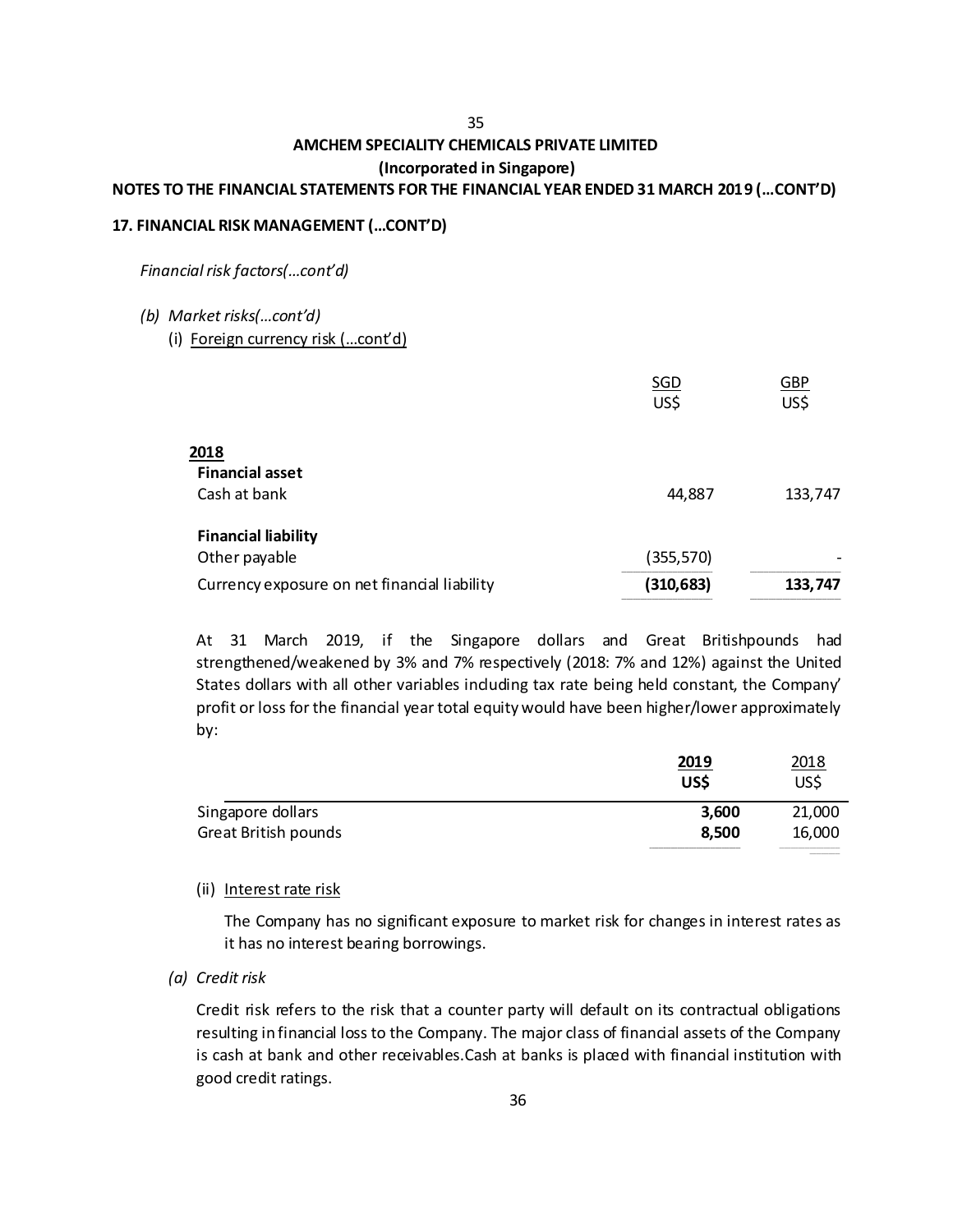## **AMCHEM SPECIALITY CHEMICALS PRIVATE LIMITED (Incorporated in Singapore) NOTES TO THE FINANCIAL STATEMENTS FOR THE FINANCIAL YEAR ENDED 31 MARCH2019 (…CONT'D)**

## **17. FINANCIAL RISK MANAGEMENT (…CONT'D)**

*Financial risk factors (…cont'd)*

## *(b) Credit risk(…cont'd)*

As the Company does not hold any collateral, the maximum exposure to credit risk for each class of financial instruments is the carrying amount of that class of financial instruments presented on the statement of financial position.

*(c) Liquidity risk* 

Liquidity risk refers to the risk in which the Company may not be able to meet its short-term obligations. At the end of the reporting period, assets held by the Company for managing liquidity risk induded cash at bank as disdosed in Note 4.

## *Non-derivative financial liabilities*

The following table details the remaining contractual maturity for non-derivative financial liabilities. The table has been drawn up based on the undiscounted cash flows of financial liabilities based on the earliest date on which the Company can be required to pay.

|                           | 2019   | 2018    |
|---------------------------|--------|---------|
|                           | US\$   | US\$    |
| On demand or within1 year |        |         |
| Other payables            | 10.549 | 355,570 |
|                           |        |         |

## *(d) Fair values measurement*

The carrying amounts of cash at bank, other receivables and other payables approximates their fair values due to their short-term nature.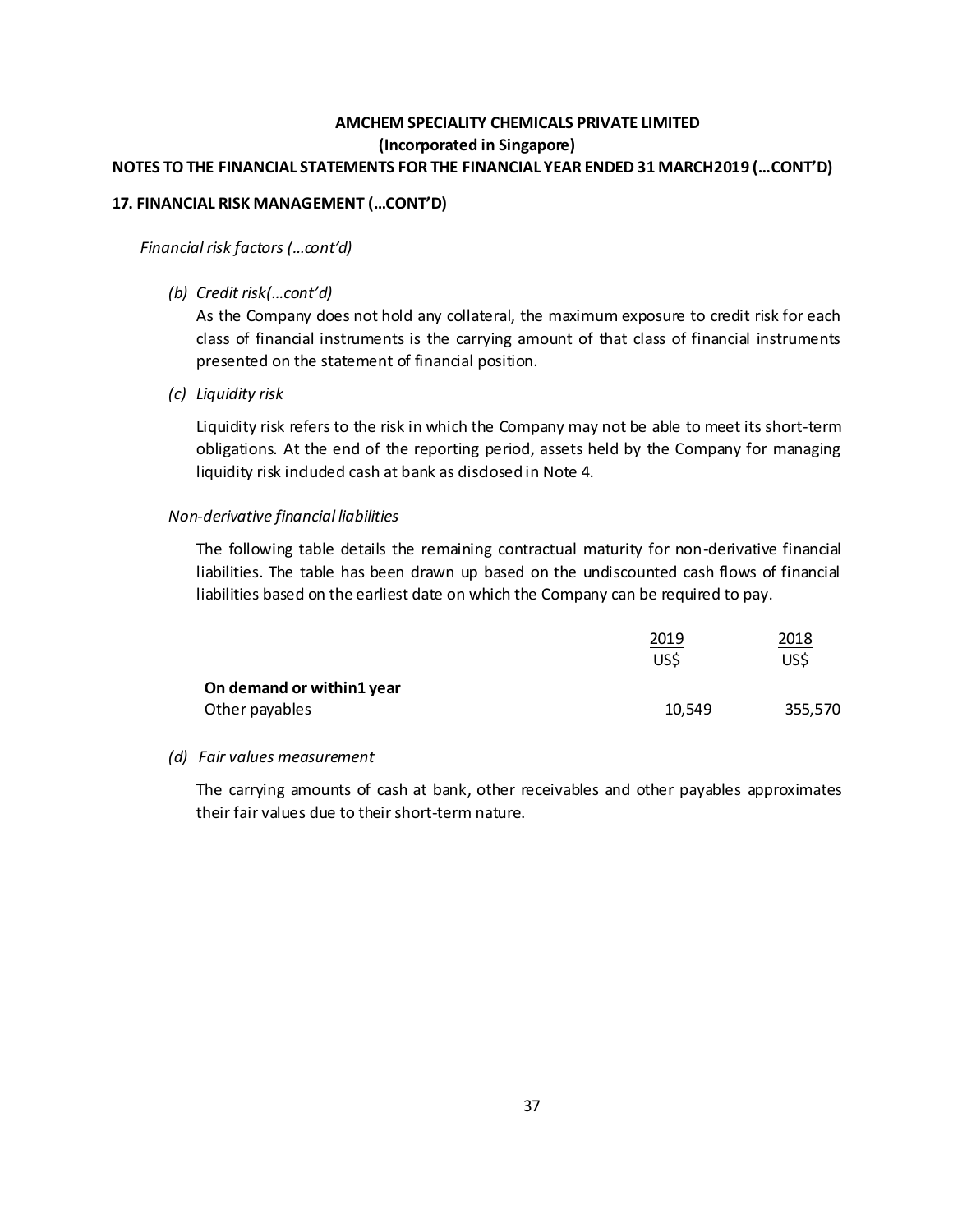## **AMCHEM SPECIALITY CHEMICALS PRIVATE LIMITED (Incorporated in Singapore) NOTES TO THE FINANCIAL STATEMENTS FOR THE FINANCIAL YEAR ENDED 31 MARCH 2019 (…CONT'D)**

## **17. FINANCIAL RISK MANAGEMENT (…CONT'D)**

## *(e) Fair values measurement*

The following table sets out the Company's financial instruments as at the end of the reporting year:

|                                               | 2019<br>US\$ | 2018<br>US\$ |
|-----------------------------------------------|--------------|--------------|
| <b>Financial asset</b>                        |              |              |
| Amortised cost                                |              |              |
| Cash at bank                                  | 845,621      |              |
| Loans and receivables:                        |              |              |
| Cash at bank                                  |              | 277,858      |
| Other receivables                             |              | 3,783        |
| <b>Financial liability</b><br>Amortised cost: |              |              |
| Other payables                                | 10,549       | 355,570      |

## **18. CAPITAL RISK MANAGEMENT**

The Company's objectives when managing capital are to safeguard the Company's ability to continue as a going concem, so that it can continue to provide returns for shareholder and benefits for other stakeholders, and to provide an adequate return to shareholder by pricing products and services commensurately with the level of risk. The management sets the amount of capital in proportion to risk. The capital structure of the Company consist of issued share capital. The management manages the capital structure and makes adjustments to it in the light of changes in economic conditions and the risk characteristics of the underlying assets. In order to maintain or adjust the capital structure, the management may adjust the amount of dividends paid to shareholder, return capital to shareholder, issue new shares, or sell assets to reduce debt.

The Company is not subjected to externally imposed capital requirements and Company' overall strategies remained unchanged for the financial years ended 31 March 2019 and 31 March 2018.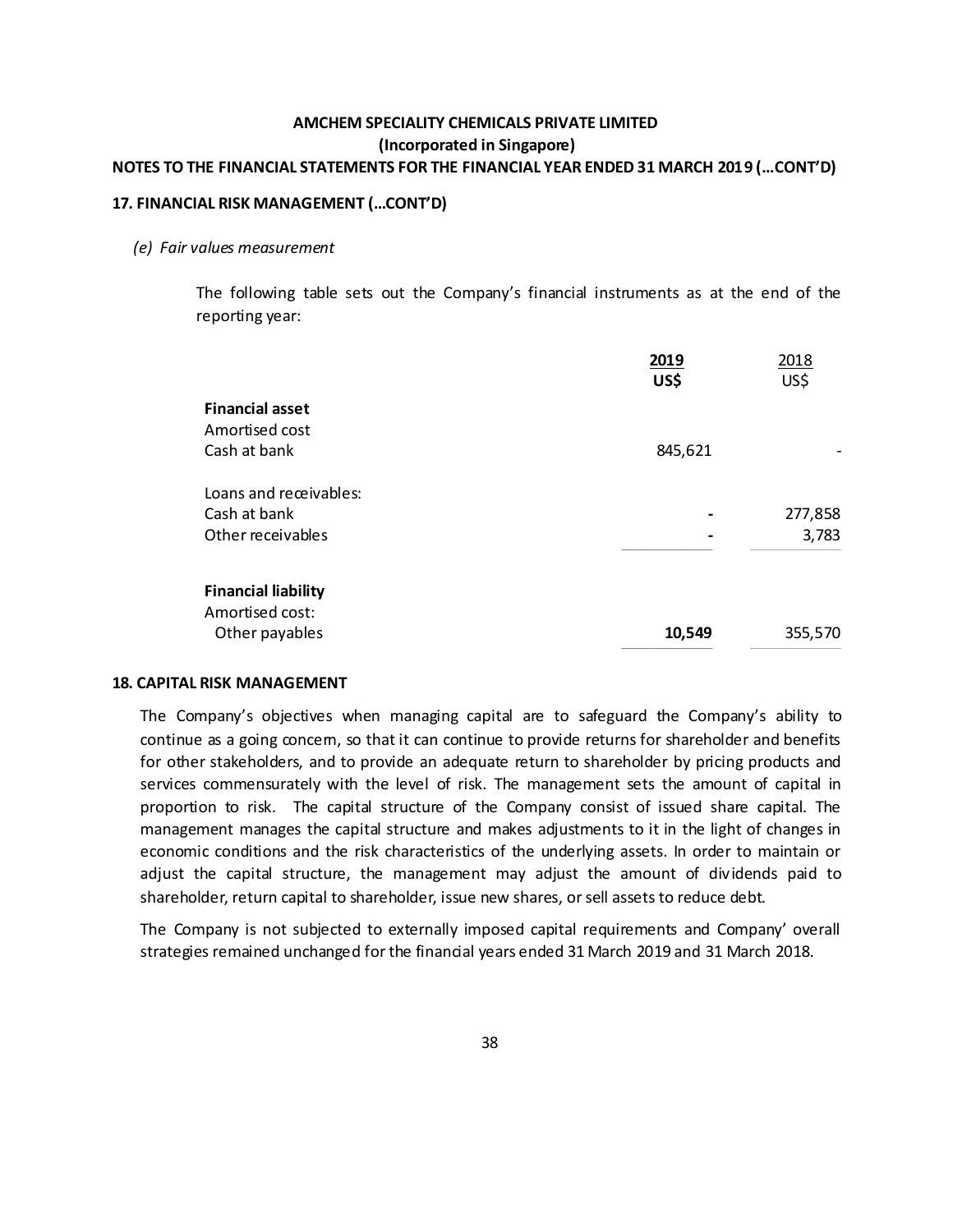## **AMCHEM SPECIALITY CHEMICALS PRIVATE LIMITED (Incorporated in Singapore) NOTES TO THE FINANCIAL STATEMENTS FOR THE FINANCIAL YEAR ENDED 31 MARCH 2019 (…CONT'D)**

## **19. NEW STANDARDS ISSUED BUT NOT YET EFFECTIVE**

At the date of authorisation of these financial statements, the following FRS and amendments to FRS that are relevant to the Company were issued but not yet effective:

| Description                                               | Effective for annual<br>periods beginning on or after |  |  |
|-----------------------------------------------------------|-------------------------------------------------------|--|--|
| FRS 119 Leases                                            | 1 January 2019                                        |  |  |
| <b>INT FRS 123 Uncertainly over Income Tax Treatments</b> | 1 January 2019                                        |  |  |
| Annual Improvement to FRSs (March 2018)                   | 1 January 2019                                        |  |  |

The Company has not applied those FRSs and INT FRSs that have been issued but are effective only in next financial year. The Company expects the adoption of the standards will have no financial effect on the financial statements in the period of initial application.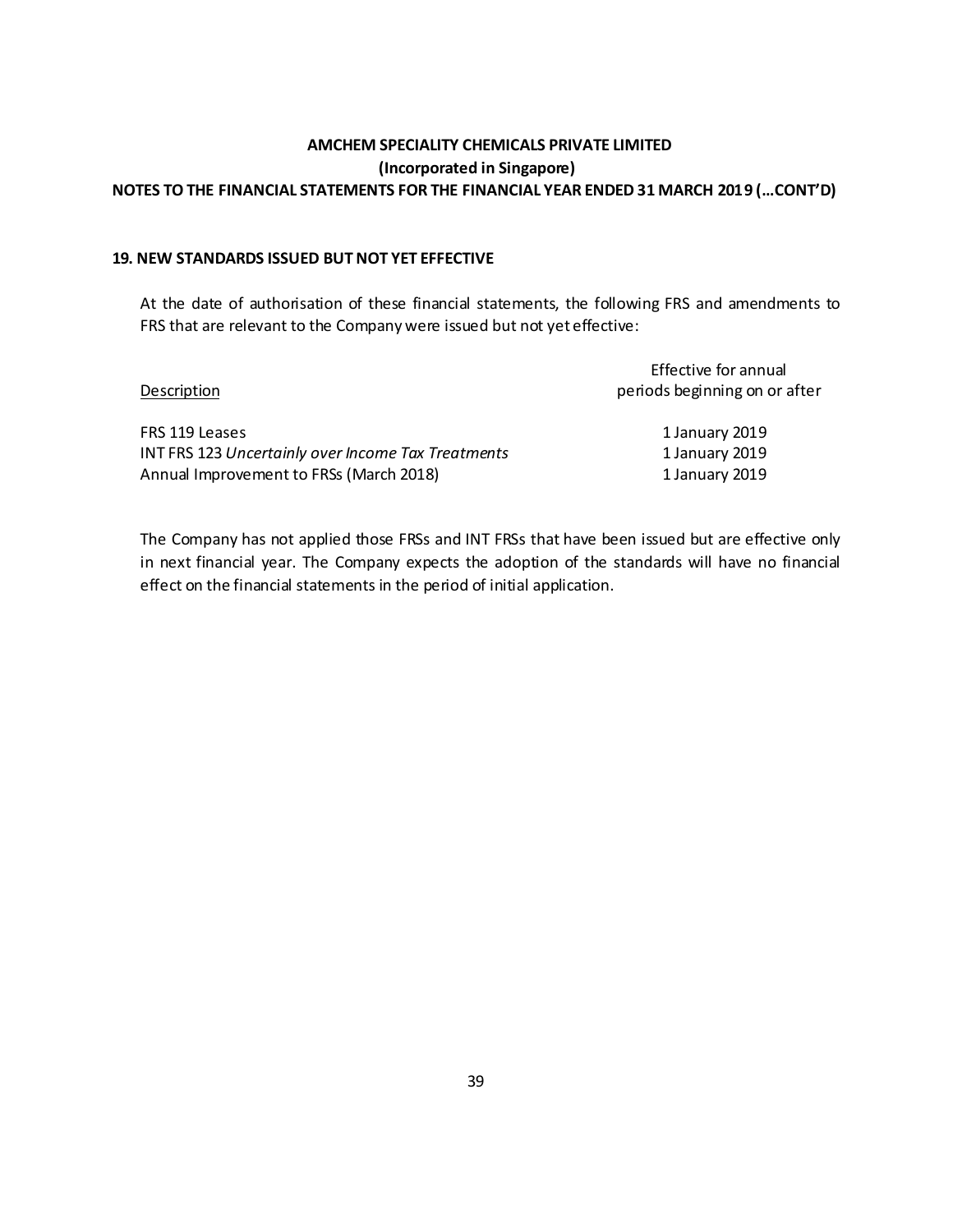## **REGISTERED NUMBER: 10329758 (England and Wales)**

Report of the Directors and

Financial Statements for the Year Ended 31March 2019

For

AMCHEM Speciality Chemicals UK Limited

Lee Accounting Services Limited Trading as Lee & Co Chartered Accountants & Statutory Auditors 26 High Street Rickmansworth Hertfordshire WD3 1ER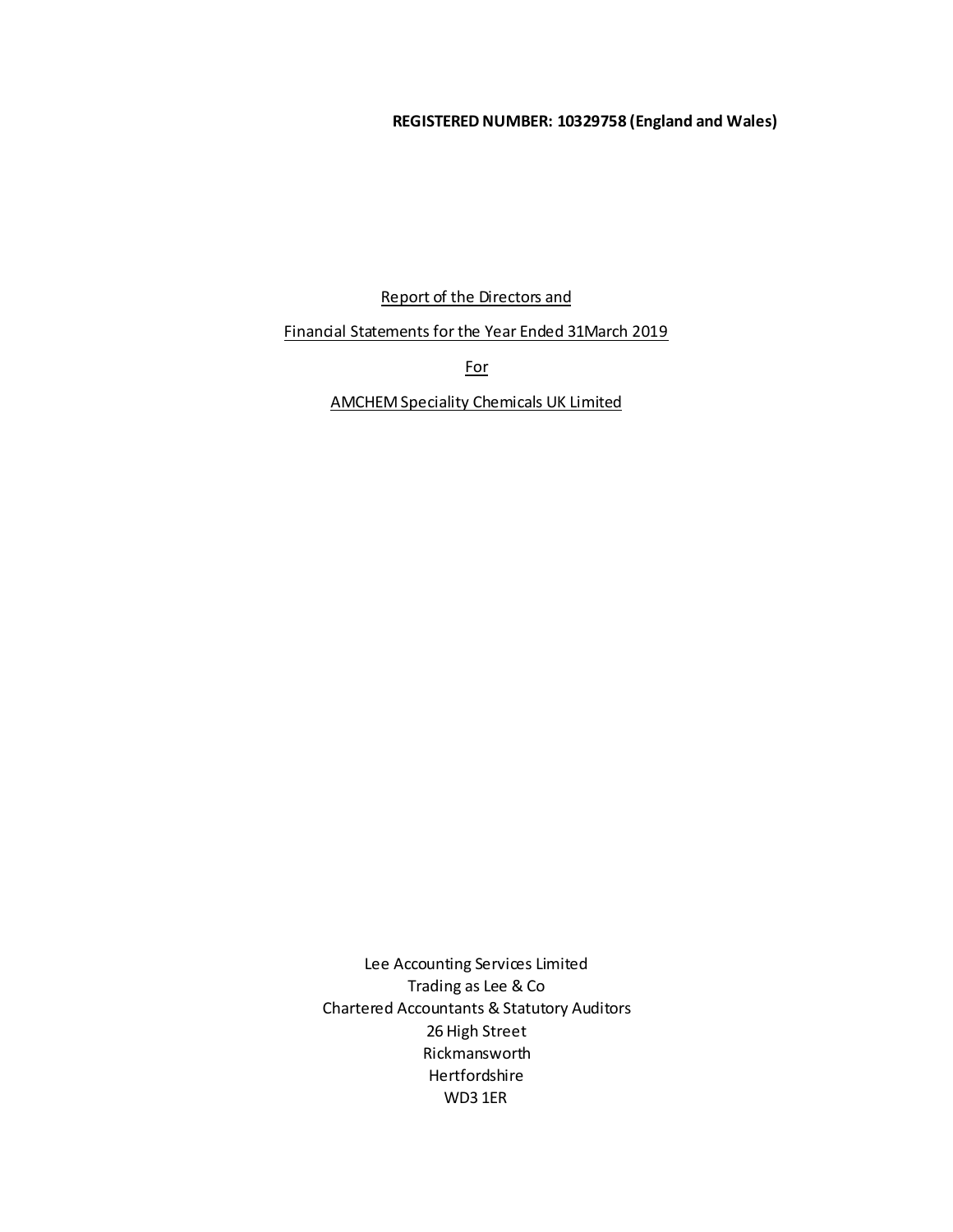## Contents of the Financial Statements

## For the Year Ended 31 March 2019

|                                    | Page |
|------------------------------------|------|
| Company Information                | 1    |
| Report of the Directors            | 2    |
| Report of the Independent Auditors | 4    |
| Income Statement                   | 7    |
| <b>Balance Sheet</b>               | 8    |
| Statement of Changes in Equity     | 9    |
| Notes to the Financial Statements  | 10   |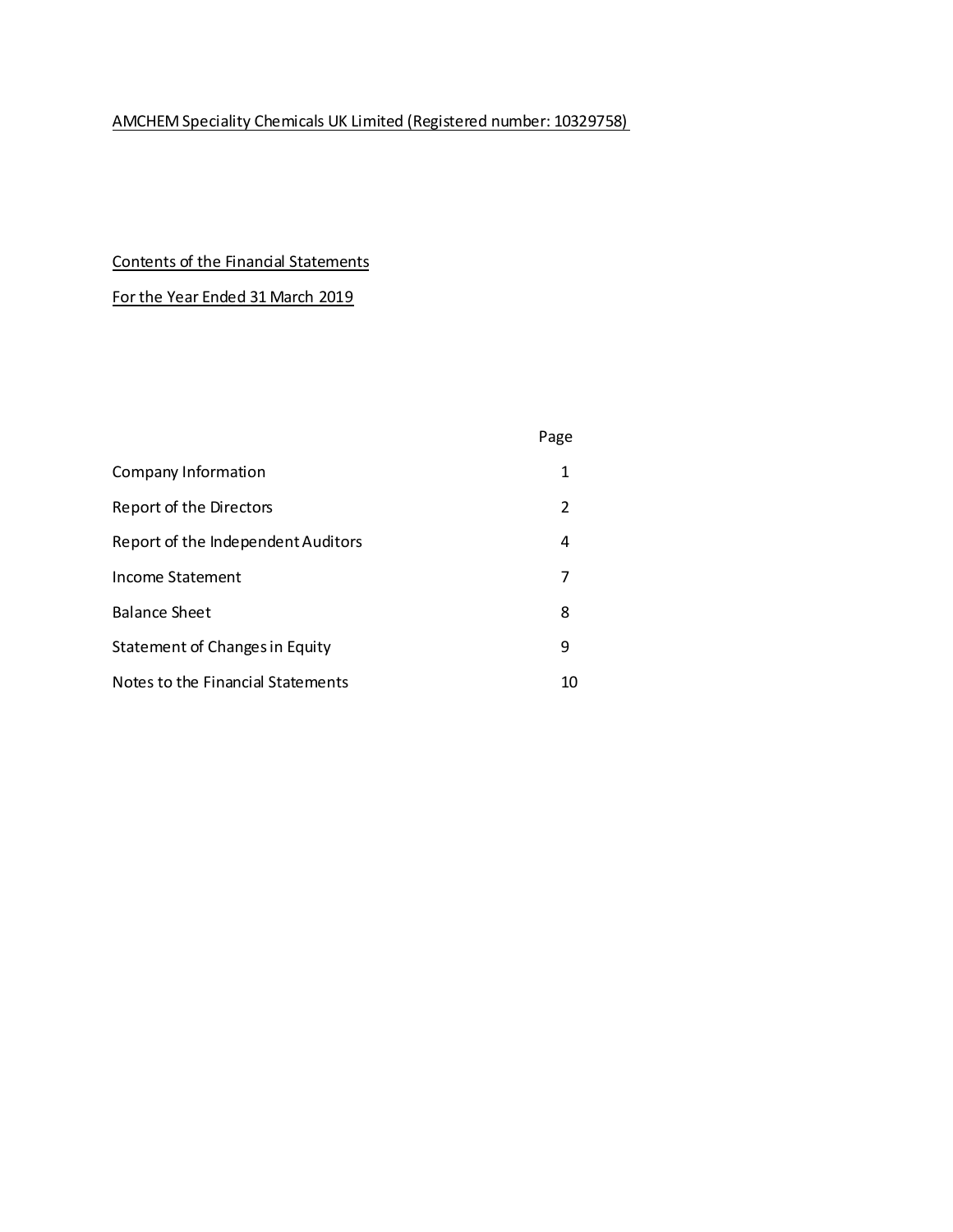AMCHEM Speciality Chemicals UK Limited

Company Information For the Year Ended 31March 2019

| DIRECTORS: | C M Bowry   |
|------------|-------------|
|            | A C Muthiah |
|            | S Srikanth  |

REGISTERED OFFICE: Avery House

 8 Avery Hill Road London SE9 2BD

REGISTERED NUMBER: 10329758 (England and Wales)

AUDITORS: Lee Accounting Services Limited Trading as Lee & Co Chartered Accountants & Statutory Auditors 26 High Street Rickmansworth Hertfordshire WD3 1ER

Page 1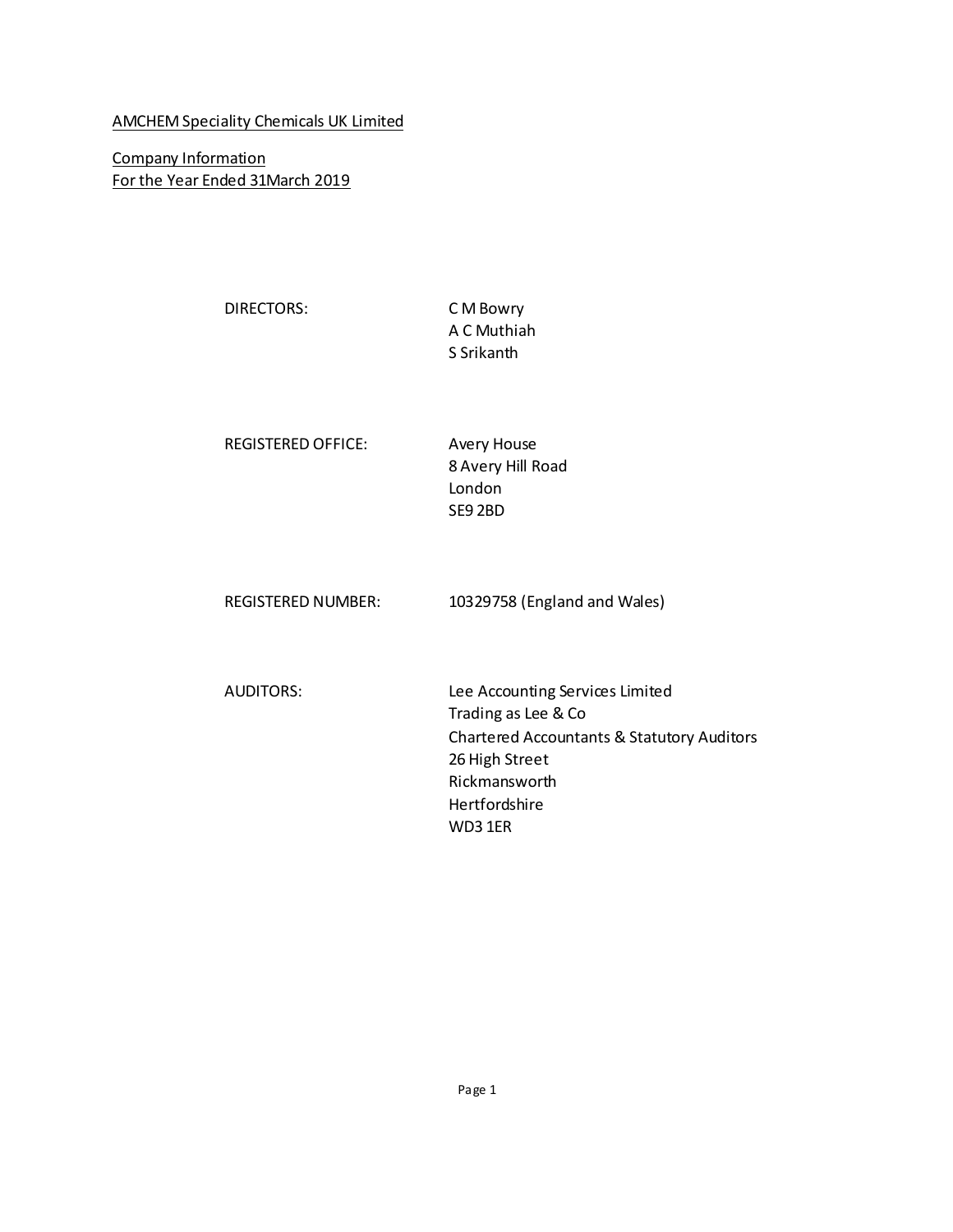Report of the Directors For the Year Ended 31March 2019

The directors present their report with the financial statements of the company for the year ended 31 March 2019.

#### **DIRECTORS**

The directors shown below have held office during the whole of the period from 1 April 2018 to the date of this report.

C M Bowry A C Muthiah

Other changes in directors holding office are as follows:

S Srikanth – appointed 7 March 2019

#### **STATEMENT OF DIRECTORS' RESPONSIBILITIES**

The directors are responsible for preparing the Report of the Directors and the financial statements in accordance with applicable law and regula tions.

Company law requires the directors to prepare financial statement for each financial year. Under that law the directors have elected to prepare the financial statements in accordance with United Kingdom Generally Accepted Accounting Practice (United Kingdom Accounting Standards and applicable law). Under company law the directors must not approve the financial statements unless they are satisfied that they give a true and fair view of the state of affairs of the company and of the profit or loss of the company for that period. In preparing these financial statements, the directors are required to:

- Select suitable accounting policies and then apply them consistently;
- Make judgements and accounting estimates that are reasonable and prudent;
- Prepare the financial statements on the going concern basis unless it is inappropriate to presume that the company will continue in business.

The directors are responsible for keeping adequate accounting records that are sufficient to show and explain the company's transactions and disclose with reasonable accuracy at any time the financial position of the company and enable them to ensure that the financial statements comply with the Companies Act 2006. They are also responsible for safeguarding the assets of the company and hence for taking reasonable steps for the prevention and detection of fraud and other irregularities.

#### **STATEMENT AS TO DISCLOSURE OF INFORMATION TO AUDITORS**

So far as the directors are aware, there is no relevant audit information (as defined by Section 418 of the Companies Act 2006) of which the company's auditors are unaware, and each director has taken all the steps that he ought to have taken as a director in order to make himself aware of any relevant audit information and to establish that the company's auditors are aware of that information.

#### **AUDITORS**

The auditors, Lee Accounting Services Limited, will be proposed for re-appointment at the forthcoming Annual General Meeting.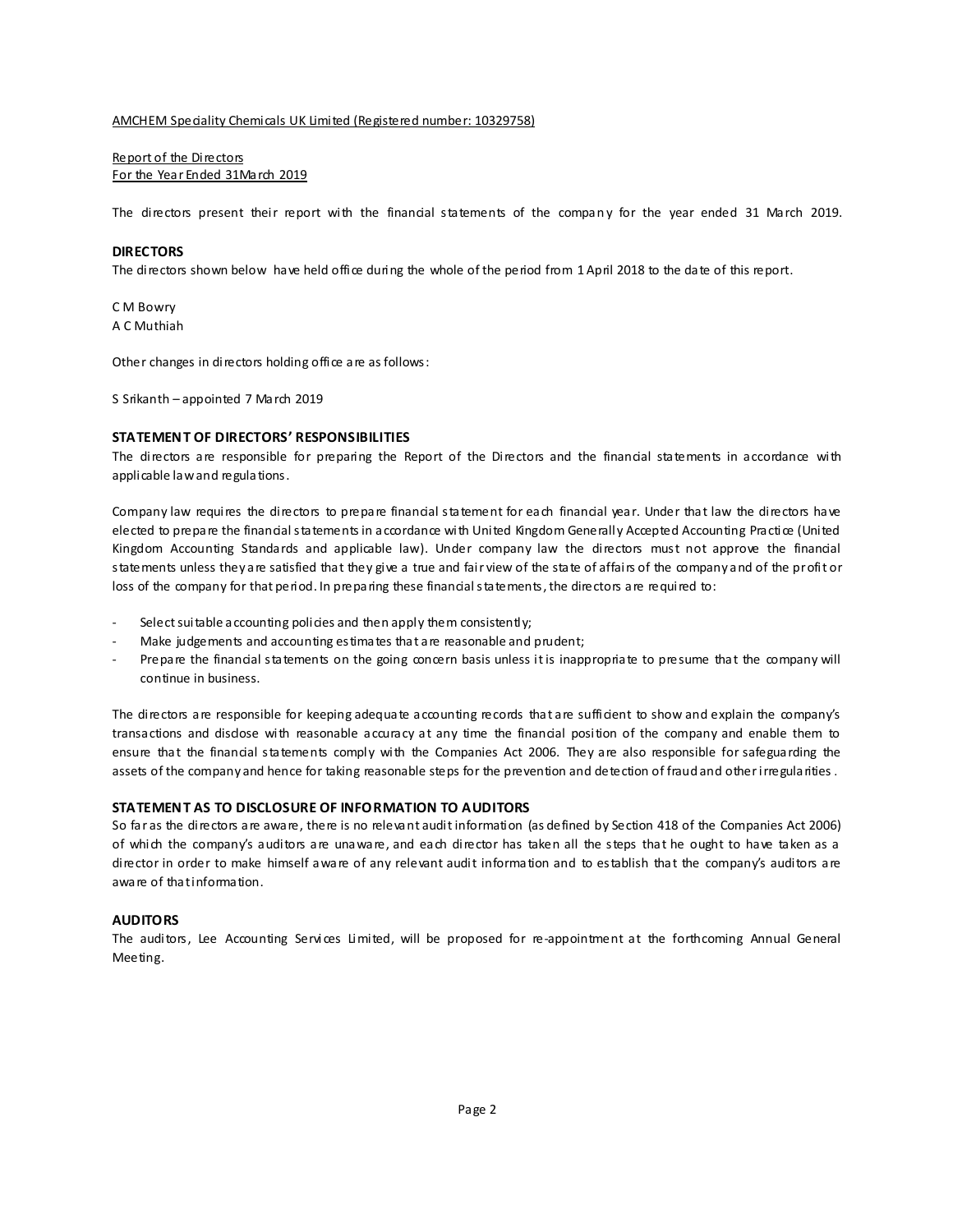### Report of the Directors For the Year Ended 31March 2019

This report has been prepared in accordance with the provisions of Part 15 of the Companies Act 2006 relating to small companies.

### **ON BEHALF OF THE BOARD:**

………………………………………………………..

C M Bowry Director

**Date: 3.5.19**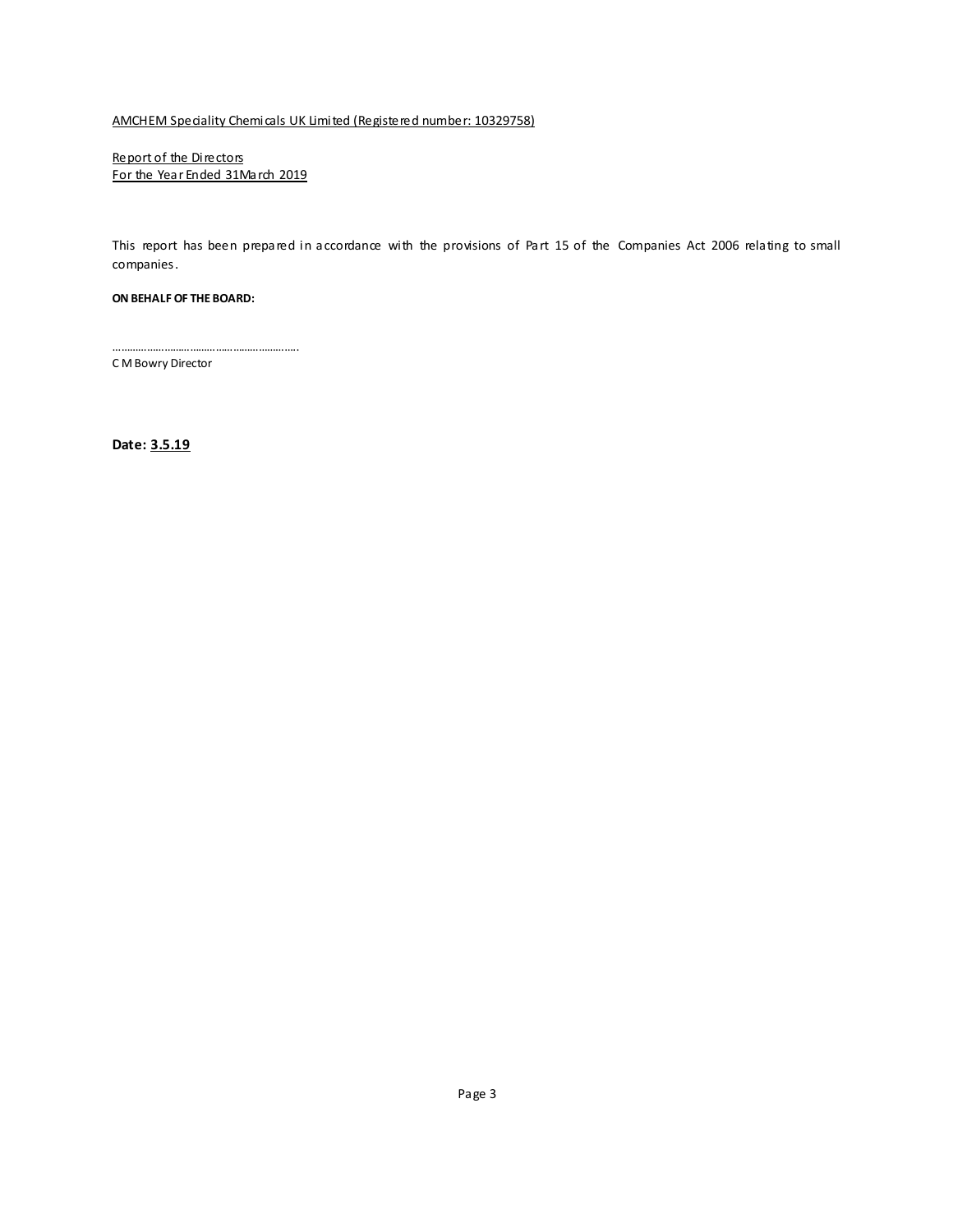## Report of the Independent Auditors to the Members of AMCHEM Speciality Chemicals UK Limited

### **Opinion**

We have audited the financial statements of AMCHEM Speciality Chemicals UK Limited (the 'company') for the year ended 31 March 2019 which comprise the Income Statement, Balance Sheet, Statement of Changes in Equity and Notes to the Financial Statements, induding a summary of significant accounting policies. The financial reporting framework that has been applied in their preparation is applicable law and United Kingdom Accounting Standards, Induding Financial Reporting Standard 102 Section 1A 'The Financial Reporting Standard applicable in the UK and Republic of Ireland' (United Kingdom Generally Accepted Accounting Practice).

### **In our opinion the financial statements:**

- Give a true and fair view of the state of the company's affairs as at 31 March 2018 and of its profit for the year then ended;
- Have been properly prepared in accordance with United Kingdom Generally Accepted Accounting Practice; and
- Have been prepared in accordance with the requirements of the Companies Act 2006.

### **Basis for opinion**

We conducted our audit in accordance with International Standards on Auditing (UK) (ISAs (UK)) and applicable law. Our responsibilities under those standards are further described in the Auditor's responsibilities for the audit of the financial statements section of our report. We are independent of the company in accordance with the ethical requirements that are relevant to our audit of the financial statements in the UK, including the FRC's Ethical Standard, and we have fulfilled our other ethical responsibilities in accordance with these requirements. We believe that the audit evidence we have obtained is sufficient and appropriate to provide a basis for our opinion.

### **Conclusions relating to going concern**

We have nothing to report in respect of the following matters in relation to which the ISAs (UK) require us to report to you where:

- The directors' use of the going concern basis of accounting in the preparation of the financial statements is not appropriate; or
- The directors have not disdosed in the financial statements any identified material uncertainties that may cast significant doubt about the company's ability to continue to adopt the going concern basis of accounting for a period of at least twelve months from the date when the financial statements are authorized for issue.

## **Other information**

The directors are responsible for the other information. The other information comprises the information in the Report of the Directors, but does not include the financial statements and our Report of the Auditors thereon.

Our opinion on the financial statements does not cover the other information and , except to the extent otherwise explicitly stated in our report, we do not express any form of assurance condusion thereon.

In connection with our audit of the financial statements, our responsibility is to read the other information and, in doing so, consider whether the other information is materially inconsistent with the financial statements or our knowledge obtained in the audit or otherwise appears to be materially misstated. If we identify such material inconsistencies or apparent material misstatements, we are required to determine whether there is a material misstatement in the financial statements or a material misstatement of the other information. If, based on the work we have performed, we conclude that there is a material misstatement of this other information, we are required to report that fact. We have nothing to report in this regard.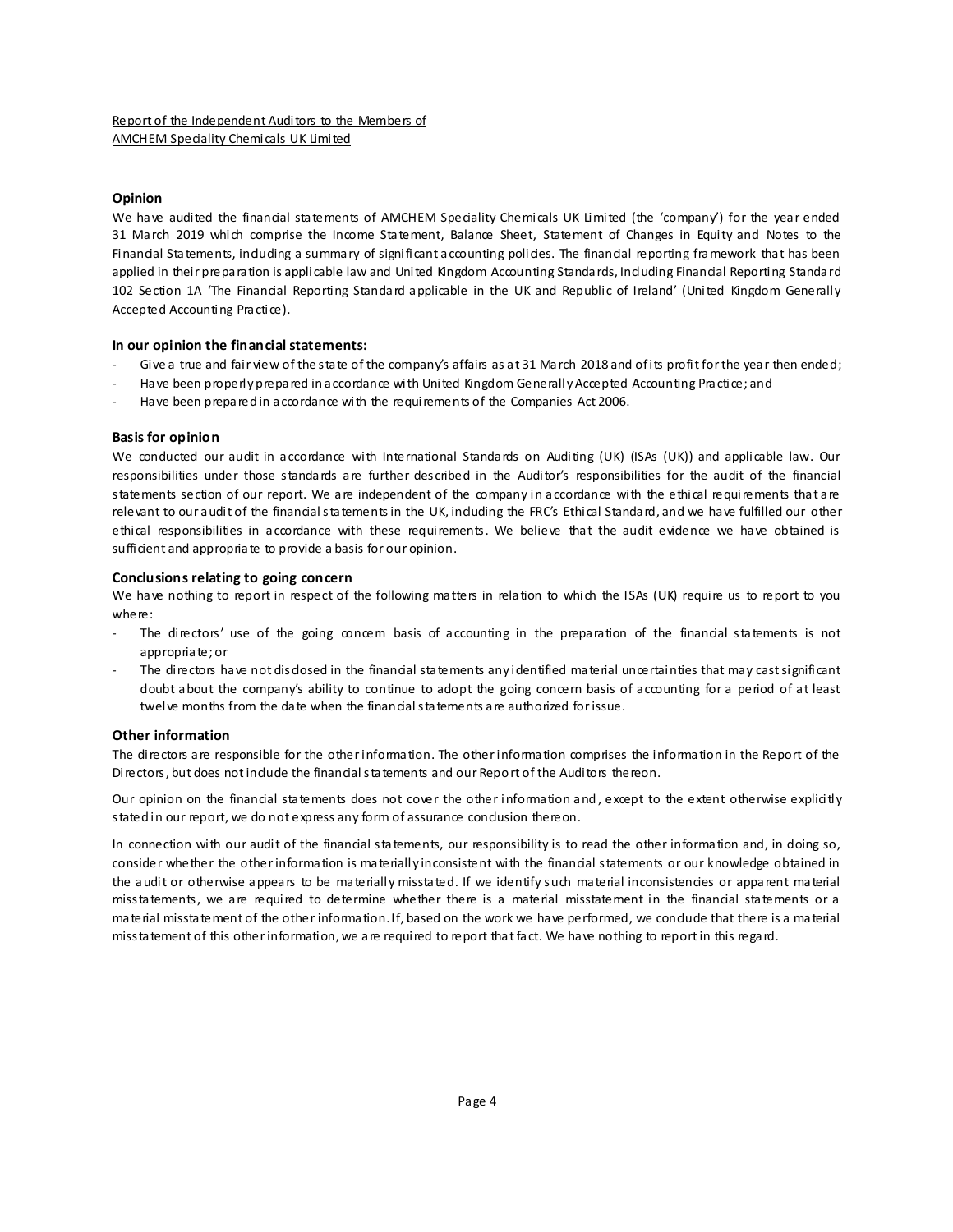Report of the Independent Auditors to the Members of AMCHEM Speciality Chemicals UK Limited

### **Opinion on other matters prescribed by the Companies Act 2006**

In our opinion, based on the work undertaken in the course of the audit:

- The information given in the Report of the Directors for the financial year for which the financial statements are prepared is consistent with the financial statements; and
- The Report of the Directors has been prepared in accordance with applicable legal requirements.

### **Matters on which we are required to report by exception**

In the light of the knowledge and understanding of the company and its environment obtained in the course of the audit, we have not identified material misstatements in the Report of the Directors.

We have nothing to report in respect of the following matters where the Companies Act 2006 required us to report to you if, in our opinion:

- Adequate accounting records have not been kept, or returns adequate for our audit have not been received from branches not visited by us; or
- The financial statements are not in agreement with the accounting records and returns; or
- Certain disdosures of director's remuneration specified by law are not made; or
- We have not received all the information and explanations we require for our audit; or
- The directors were not entitled to prepare the financial statements in accordance with the small companies regime and take advantage of the small companies' exemption from the requirement to prepare a Strategic Report or in preparing the report of the Directors.

### **Responsibilities of directors**

As explained more fully in the Statement of Directors' Responsibilities set out on page two, the directors are responsible fo r the preparation of the financial statements and for being satisfied that they give a true and fair view, and for such internal control as the directors determine necessary to enable the preparation of financial statements that are free from material misstatement, whether due to fraud or error.

In preparing the financial statements, the directors are responsible for assessing the company's ability to continue as a going concern, disclosing, as applicable, matters related to going concern and using the goingconcern basis of accounting unless the directors either intend to liquidate the company or to cease operations, or have no realistic alternative but to do so.

## **Auditors' responsibilities for the audit of the financial statements**

Our objectives are to obtain reasonable assurance about whether the financial statements as a whole are fee from material misstatement, whether due to fraud or error, and to issue a Rep ort of the Auditors that includes our opinion. Reasonable assurance is a high level of assurance, but is not a guarantee that an audit conducted in accordance with ISAs (UK) will always detect a material misstatement when it exists. Misstatements can arise from fraud or error and are considered material if, individually or in the aggregate, they could reasonably be expected to influence the economic decisions of users taken on the basis of these financial statements.

A further description of our responsibilities for the audit of the financial statement is located on the Financial Reporting Council's website at www.frc.org.uk/auditors responsibilities. This description forms part of our Report of the Auditors.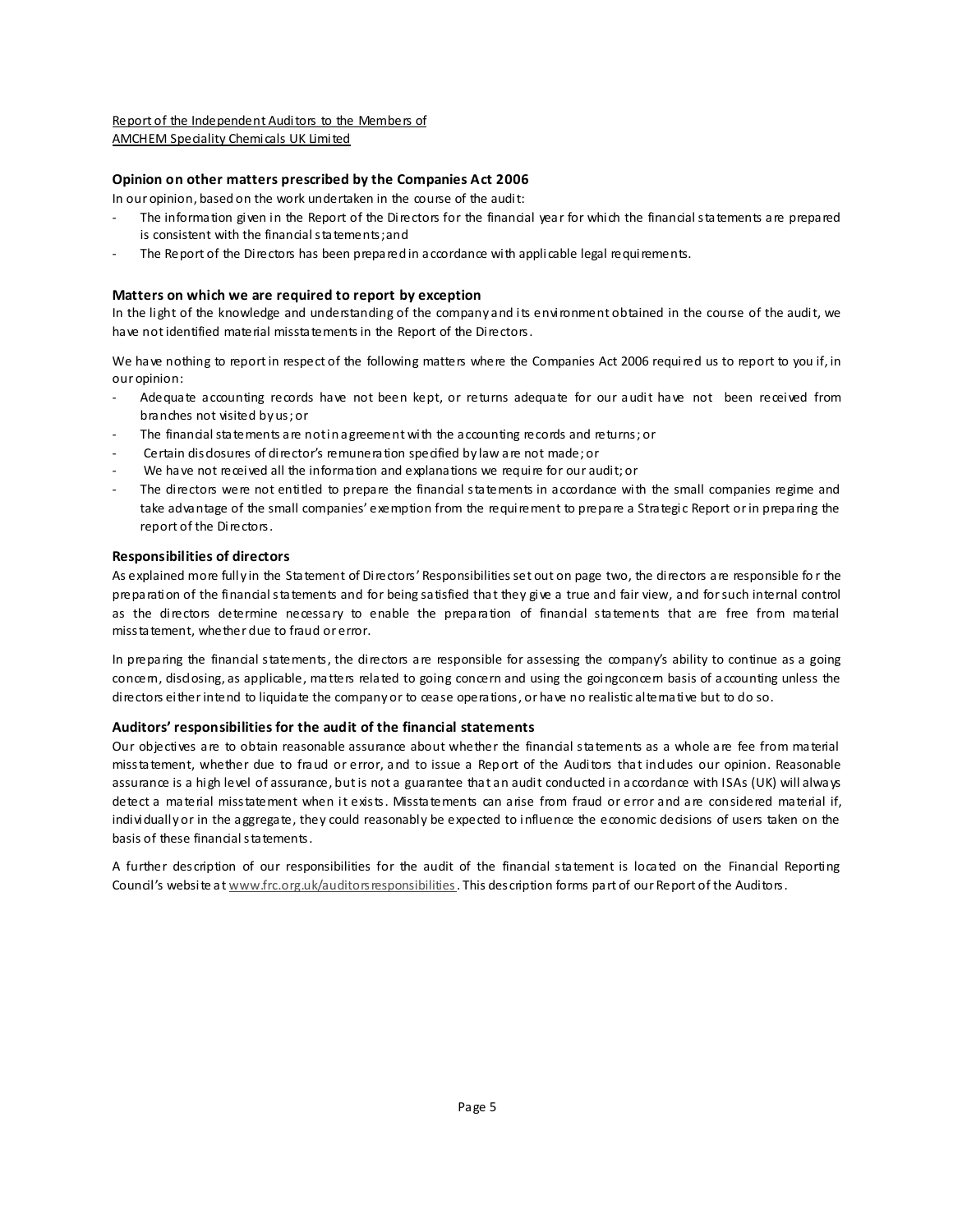## Report of the Independent Auditors to the Members of AMCHEM Speciality Chemicals UK Limited

### **Use of our report**

This report is made solely to the company's members, as a body, in accordance with Chapter 3 of part 16 of the Companies Act 2006. Our audit work has been undertaken so that we might state to the company's members those matters we are required to state to them in a Report of the Auditors and for no other pu rpose. To the fullest extent permitted by law, we do not accept or assume responsibility to anyone other than the company and the company's members as a body, for our audit work, for this report, or for the opinions we have formed.

John D Lee BA FCA (Senior Statutory Auditor) For and on behalf of Lee Accounting Services Limited Trading as Lee & Co Chartered Accountants & Statutory Auditors 26 High Street Rickmansworth Hertfordshire WD3 1ER

Date: 16.5.19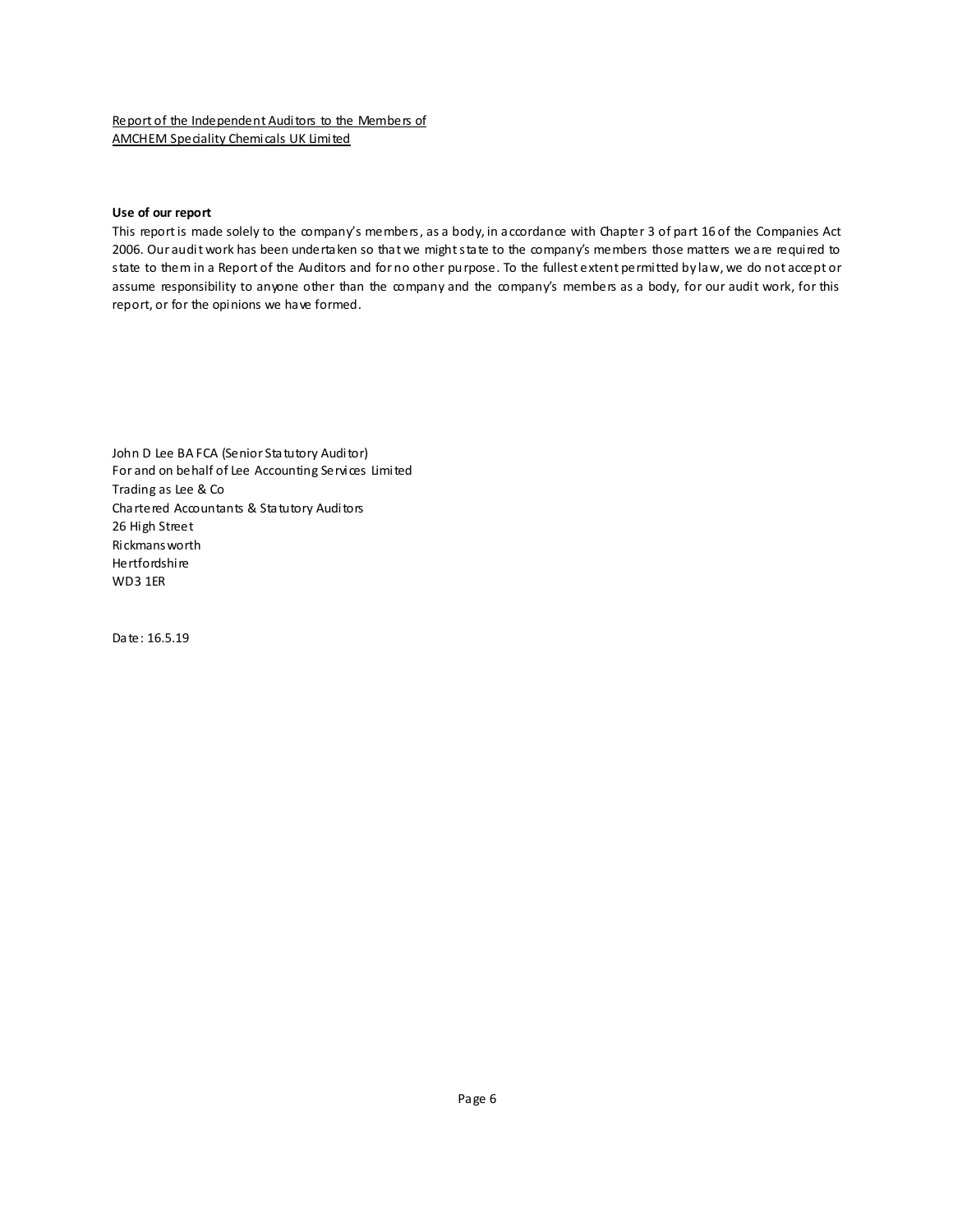# Income Statement

For the Year Ended31March 2019

|                                          |   | 31.3.19 |         | 31.3.18 |         |
|------------------------------------------|---|---------|---------|---------|---------|
| <b>Notes</b>                             |   | £       | £       | £       | £       |
| <b>TURNOVER</b>                          |   |         | 120,000 |         | 120,000 |
| Administrative expenses                  |   |         | 86,524  |         | 34,632  |
| <b>OPERATING PROFIT</b>                  | 4 | 300,000 | 33,476  | 350,000 | 85,368  |
| Income from shares in group undertakings |   |         |         |         |         |
| Interest receivable and similar income   |   | 617     | 300,617 | 1,060   | 351,060 |
| Interest receivable and similar income   |   |         | 41      |         |         |
| <b>PROFIT BEFORE TAXATION</b>            |   |         | 334,052 |         | 436,428 |
| Tax on profit                            |   |         | 6,477   |         | 16,418  |
| PROFIT FOR THE FINANCIAL PERIOD          |   |         | 327,575 |         | 420,010 |

*The notes from part of these financial statements* 

Page 7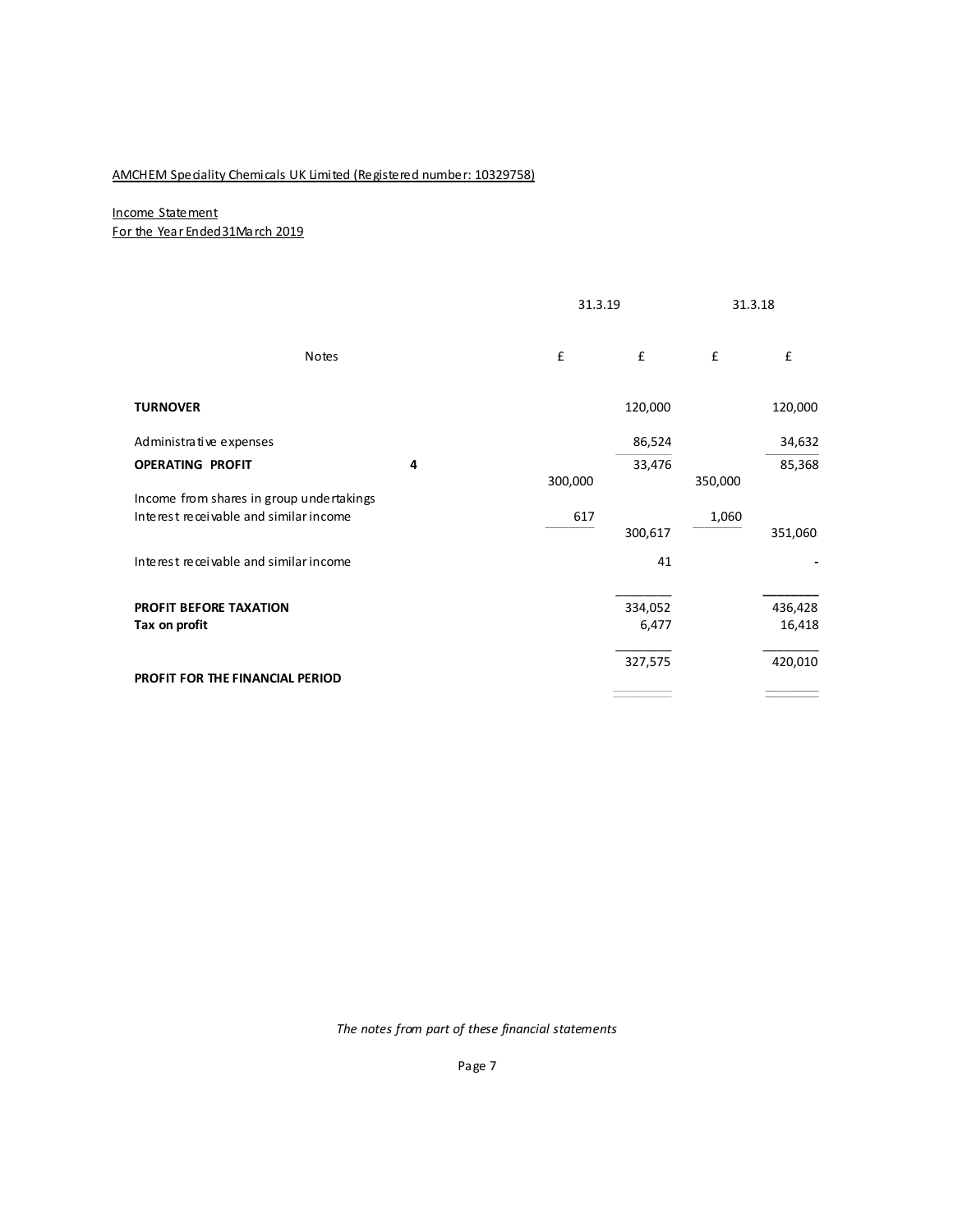## Balance Sheet 31 March 2019

|                                              |                | 31.3.19   |             | 31.3.18   |             |
|----------------------------------------------|----------------|-----------|-------------|-----------|-------------|
|                                              | Note           | £         | £           | £         | £           |
| <b>FIXED ASSETS</b>                          |                |           |             |           |             |
| Tangible assets                              | 6              |           | 204         |           | 304         |
| Investments                                  | $\overline{7}$ |           | 13,327,165  |           | 13,327,165  |
|                                              |                |           | 13,327,369  |           | 13,327,469  |
| <b>CURRENT ASSETS</b>                        |                |           |             |           |             |
| <b>Debtors</b>                               | 8              | 36,000    |             | 36,000    |             |
| Cash at bank                                 |                | 93,047    |             | 368,015   |             |
|                                              |                | 129,047   |             | 404,015   |             |
| <b>CREDITORS</b>                             |                |           |             |           |             |
| Amounts falling due within one year          | 9              | 1,877,575 |             | 2,180,195 |             |
| <b>NET CURRENT LIABILITIES</b>               |                |           | (1,748,528) |           | (1,776,180) |
| <b>TOTAL ASSETS LESS CURRENT LIABILITIES</b> |                |           | 11,578,841  |           | 11,551,289  |
| <b>PROVISONS FOR LIABILITIES</b>             |                |           | 35          |           | 58          |
| <b>NET ASSETS</b>                            |                |           | 11,578,806  |           | 11,551,231  |
| <b>CAPITAL AND RESERVES</b>                  |                |           |             |           |             |
| Called up share capital                      | 10             |           | 11,500,000  |           | 11,500,000  |
| Retained earnings                            |                |           | 78,806      |           | 51,231      |
| <b>SHAREHOLDERS'FUNDS</b>                    |                |           | 11,578,806  |           | 11,551,231  |
|                                              |                |           |             |           |             |

The financial statements have been prepared in accordance with the provisions of part 15 of the Companies Act 2006 relating to small companies.

The financial statements were approved by the Board of Directors on 03.5.19and were signed on its behalf by:

C M Bowry – Director

……………………………………………………………………………

*The notes form part of these financial statements*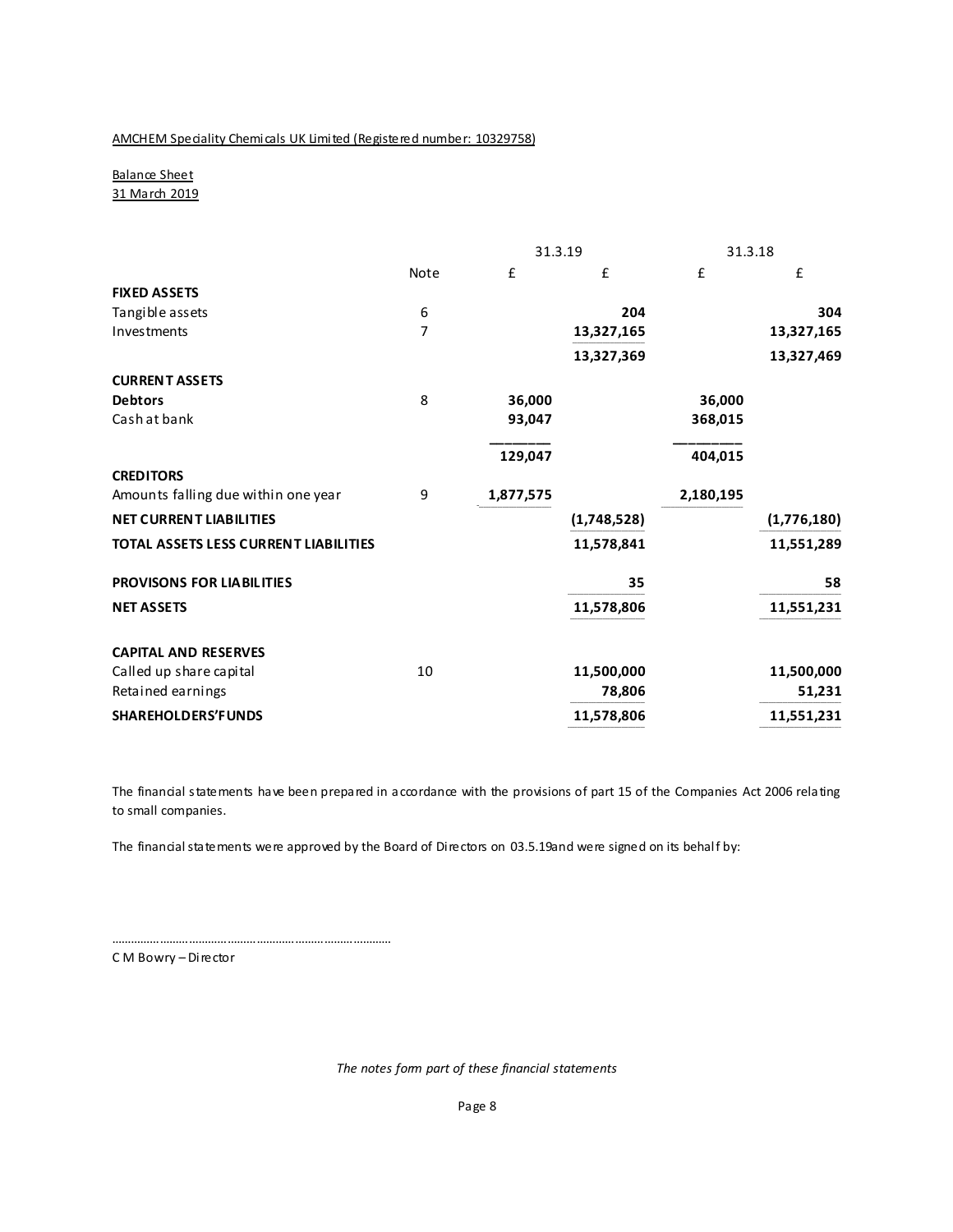## Statement of Changes in Equity For the Year Ended 31March 2018

|                            | Called up<br>share capital<br>£ | Retained<br>earnings<br>£ | Total<br>equity<br>£ |
|----------------------------|---------------------------------|---------------------------|----------------------|
| Balance at 1 April 2017    | 11,500,000                      | 31,221                    | 11,531,221           |
| <b>Changes in equity</b>   |                                 |                           |                      |
| Dividends                  |                                 | (400,00)                  | (400,000)            |
| Total comprehensive income |                                 | 420,010                   | 420,010              |
| Balance at 31 March 2018   | 11,500,000                      | 51,231                    | 11,551,231           |
| <b>Changes in equity</b>   |                                 |                           |                      |
| Dividends                  |                                 | (300,000)                 | (300,000)            |
| Total comprehensive income |                                 | 420,010                   | 327,575              |
| Balance at 31 March 2019   | 11,500,000                      | 78,806                    | 11,578,806           |

*The noted from part of these financial statements*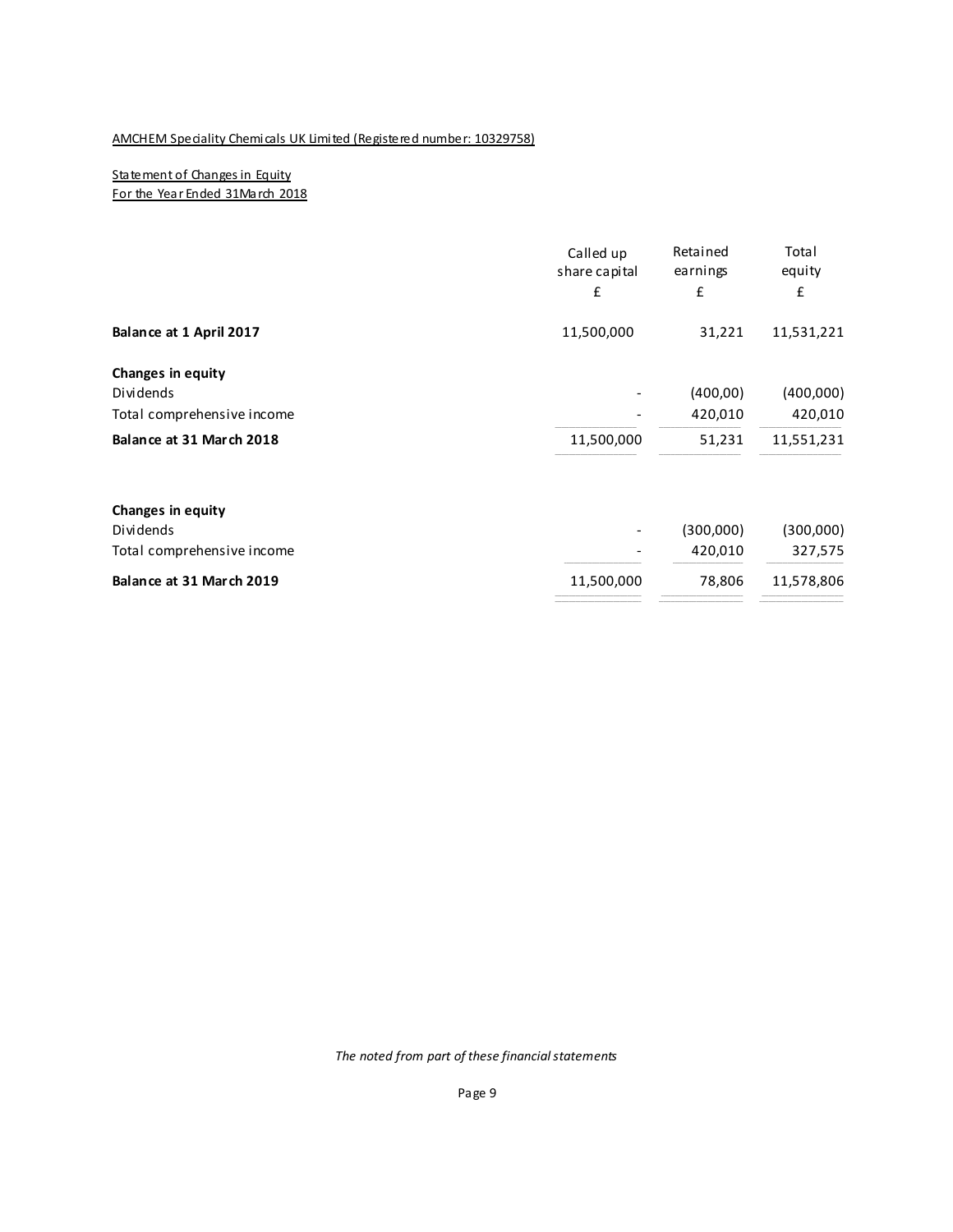Notes for the Financial Statements For the Year Ended31March 2019

### **1. STATUTORY INFORMATION**

AMCHEM Speciality Chemicals UK Limited is a private company, limited by shares, registered in England and Wales. The company's registered number and registered office address can be found on the Company Information page.

The presentation currency of the financial statements is the Pound Sterling  $(f)$ .

### **2. ACCOUNTING POL ICIES**

### **Basis of preparing the financial statement**

These financial statements have been prepared in accordance with the Financial Reporting Standard 102 " The Financial Reporting Standard applicable in the UK and Republic of Ireland" induding the provisions of Section 1A "Small Entities" and the Companies Act 2006. The financial statements have been prepared under the historical cost convention.

#### **Turnover**

Turnover is measured at the fair value of the consideration received or receivable, exduding discounts, rebates, value added tax and other sales taxes.

### **Tangible fixed assets**

Depreciation is provided at the following annual rates in order to write off each asset over its estimated useful life. Plant and machinery etc - 25% on cost

#### **Investment in subsidiaries**

Investment in subsidiary undertaking are recognised at cost.

### **Financial instruments**

## **Debtors**

Short term debtors are measured at transaction price, less any impairment. Loans receivable are measured initially at fair value, net of transaction costs, and are measured subsequently at amortised cost using the effective interest method, less any impaiment.

### **Creditors**

Short term creditors are measured at the transaction price. Other financial liabilities, including bank loans are measured initially at fair value, net of transaction costs, and are measured subsequently at amortised cost using the effective interest method.

### **Taxation**

Taxation for the year comprises current and deferred tax. Taxis recognised in the Income Statement, except to the extent that it relates to items recognised in other comprehensive income or directly in equity.

Current or deferred taxation asset and liabilities are not discounted.

Current tax is recognised at the amount of tax payable using the tax rates and laws that have been enacted or substantively enacted by the balance sheet date.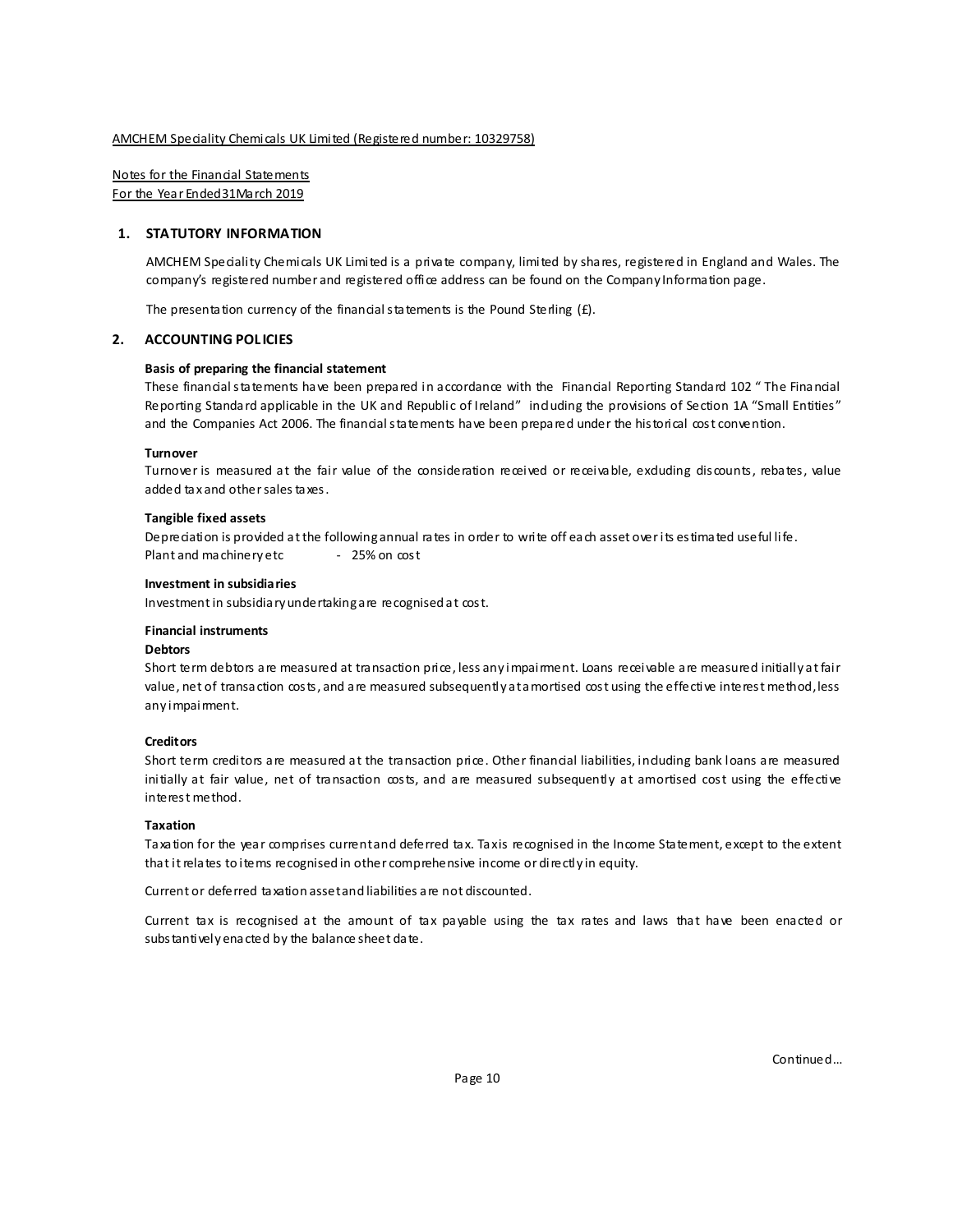Notes for the Financial Statements - continued For the Year Ended31March 2019

## **2. ACCOUNTING POL ICIES – continued**

## **Deferred tax**

Deferred tax is recognised in respect of all timing differences that have originated but not reversed at the balance sheet date.

Timing differences arise from the indusion of income and expenses in tax assessment in periods different from those in which they are recognised in financial statements. Deferred tax is measured using tax rates and laws that have been enacted or substantively enacted by the year end and that are expected to apply to the reversal of the timing difference.

Unrelieved tax losses and other deferred tax assets are recognised only to the extent that it is probable that they will be recovered against the reversal of deferred tax liabilities or other future taxable profits.

### **Going concern**

The company has net current liabilities at the year end due to an outstanding loan to the subsidiary company. The loan has arisen as the subsidiary company has made payments on behalf of its parents. The loan is not interest bearing and has not fixed terms of repayments. The directors understand the subsidiary would not look for repayment of the loan in preference to third party creditors and hence the accounts have been prepared on the going concern basis.

### **3. EMPLOYEES AND DIRECTORS**

The average number of employees during the period was  $2(2018 - 2)$ .

## **4. OPERATING PROFIT**

**5. DIVIDENDS** 

The operating profit is stated after charging:

|                                           | 31.3.19 | 31.3.18 |
|-------------------------------------------|---------|---------|
|                                           | £       | £       |
| Depreciation - owned assets               | 100     | 102     |
| Auditor's remuneration                    | 500     | 500     |
| Auditor's remuneration for non audit work | 750     | 750     |
|                                           |         |         |
| <b>DIVIDENDS</b>                          |         |         |
|                                           | 31.3.19 | 31.3.18 |
|                                           | f       | £       |
| Interim                                   | 300,000 | 400,00  |
|                                           |         |         |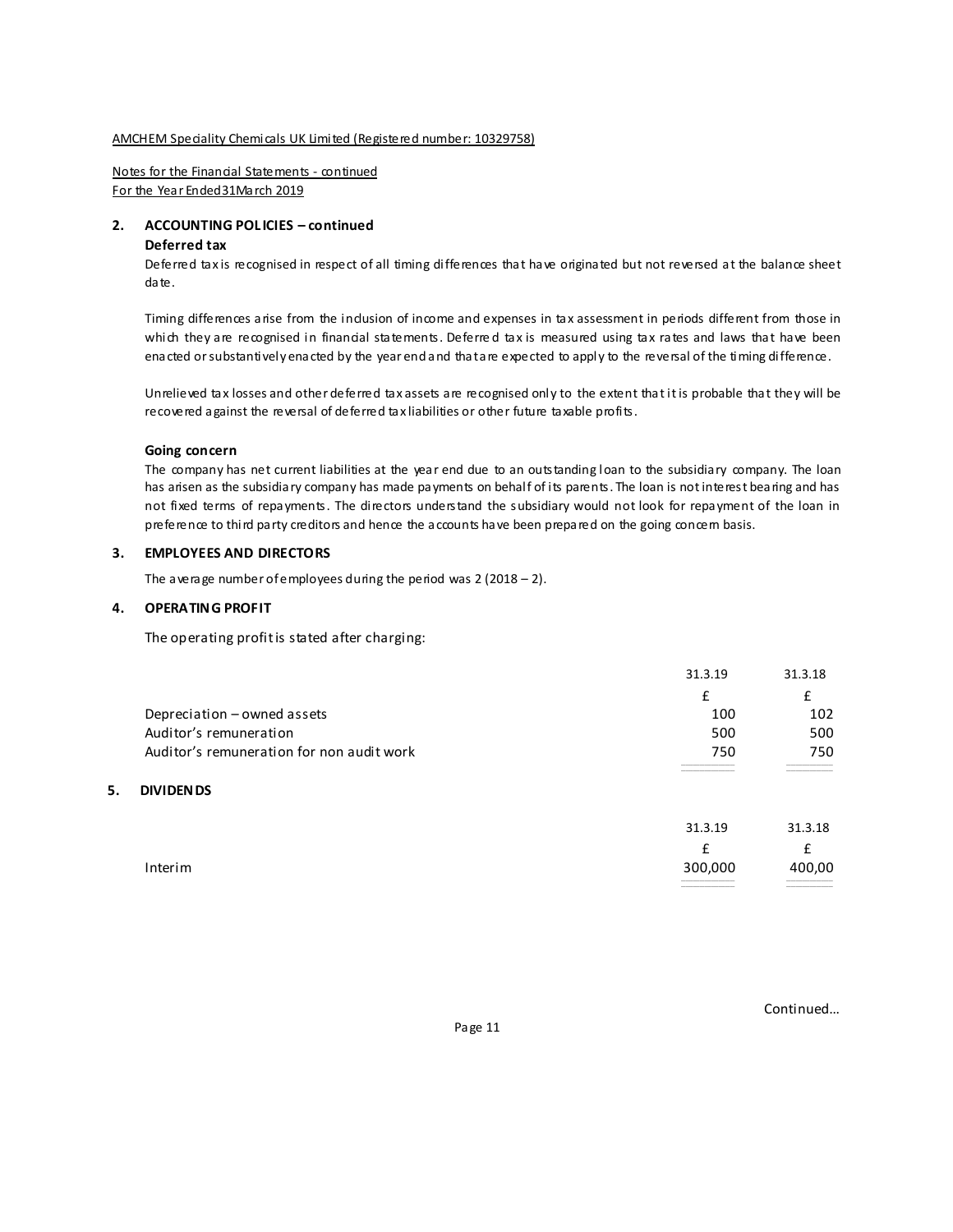Notes for the Financial Statements - continued For the Year Ended 31 March 2019

## **6.TANGIBLE FIXED ASSETS**

|                       | Plant and<br>machinery |
|-----------------------|------------------------|
|                       | etc                    |
|                       | £                      |
| <b>COST</b>           |                        |
| At 1 April 2018       |                        |
| And 31 March 2019     | 508                    |
| <b>DEPRECIATION</b>   |                        |
| At 1 April 2018       | 204                    |
| Charge for year       | 102                    |
| At 31 March 2018      | 304                    |
| <b>NET BOOK VALUE</b> |                        |
| At 31 March 2019      | 204                    |
| At 31 March 2018      | 304                    |

## **7. FIXED ASSET INVESTMENTS**

| 8. | <b>DEBTORS: AMOUNTS FALLING DUE WITHIN ONE YEAR</b> |                                         |
|----|-----------------------------------------------------|-----------------------------------------|
|    | At 31 March 2018                                    | 13,327,165                              |
|    | <b>NET BOOK VALUE</b><br>At 31 March 2019           | 13,327,165                              |
|    | At 31 March 2019                                    | 13,327,165                              |
|    | At 1 April 2018                                     | 13,327,165                              |
|    | <b>COST</b>                                         | Shares in<br>group<br>undertakings<br>£ |

|               | 31.3.19 | 31.3.18 |
|---------------|---------|---------|
|               |         | £       |
| Trade debtors | 36,000  | 36,000  |
|               |         |         |

Continued…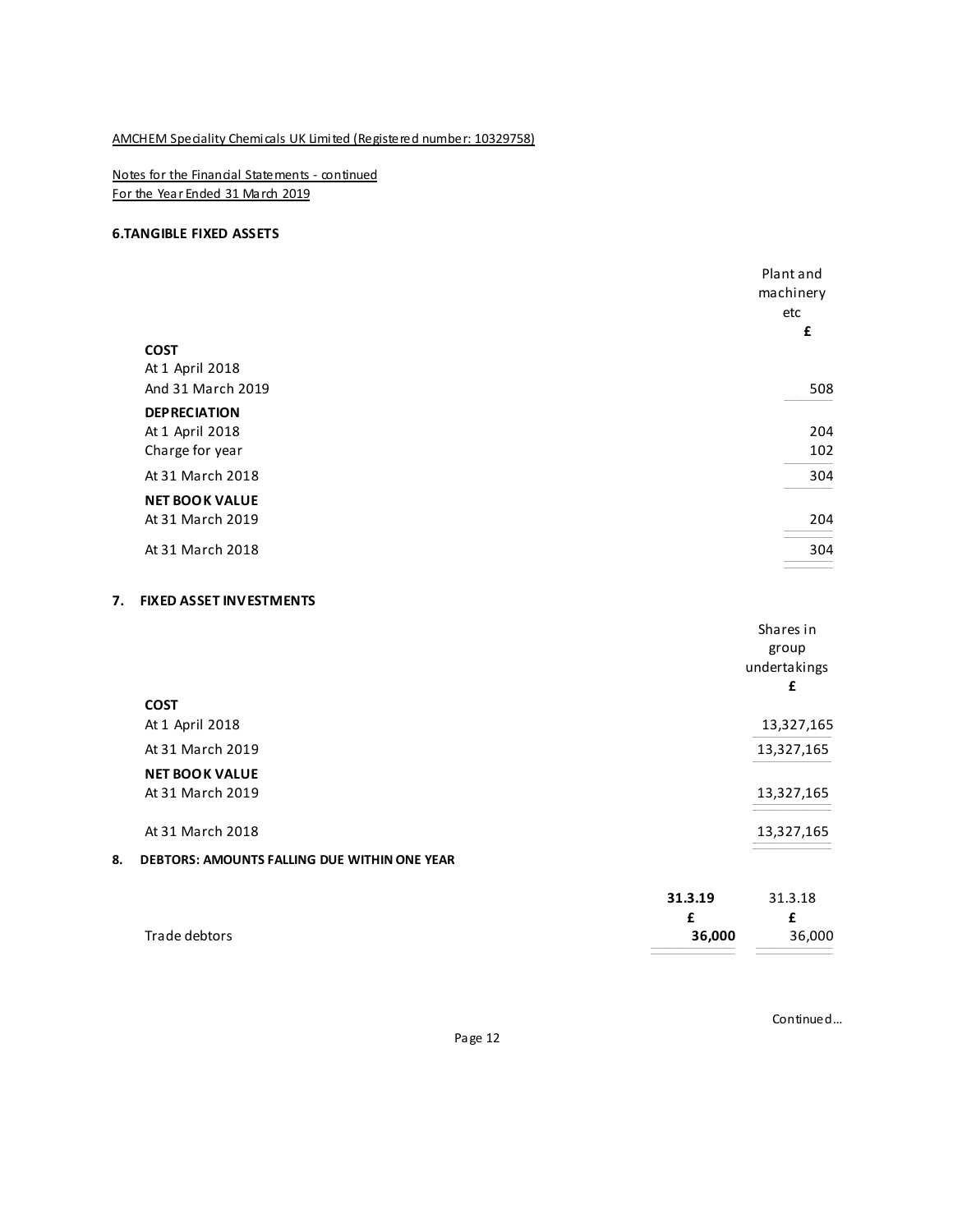Notes for the Financial Statements - continued For the Year Ended 31 March 2019

## **9. CREDITORS: AMOUNTS FALLING DUE WITHIN ONE YEAR**

|                                    | 31.3.19   | 31.3.18   |
|------------------------------------|-----------|-----------|
|                                    |           |           |
| Amounts owed to group undertakings | 1,831,470 | 2,131,470 |
| Taxation and security              | 18,882    | 22,360    |
| Other creditors                    | 27,223    | 26,365    |
|                                    | 1,877,575 | 2,180,195 |
|                                    |           |           |

 $\mathcal{L}_\text{max}$ 

 $\mathcal{L}_\text{max}$ 

#### **10. CALLED UP SHARE CAPITAL**

| Allotted, issued and fully paid: |                |         |           |           |  |  |
|----------------------------------|----------------|---------|-----------|-----------|--|--|
| Number:<br>Class:                | <b>Nominal</b> | 31.3.19 | 31.3.18   |           |  |  |
|                                  |                | value:  |           |           |  |  |
| 11,500,000                       | Ordinary       | £1      | 2.180.195 | 2,300,093 |  |  |

## **11. ULTIMATE PARENT COMPANY AND CONTROLLING PARTY**

The controlling party is AMCHEM Speciality Chemicals Private Limited.

The ultimate controlling party is Manali Petrochemicals Limited.

The parent of the smallest group preparing consolidated financial statements is AMCHEM Speciality Chemicals Private Limited (incorporated in Singapore). The registered office address of this company is 8 Temasek Boulevard, #22-03 Suntec Tower 3, Singapore 038988.

Page 13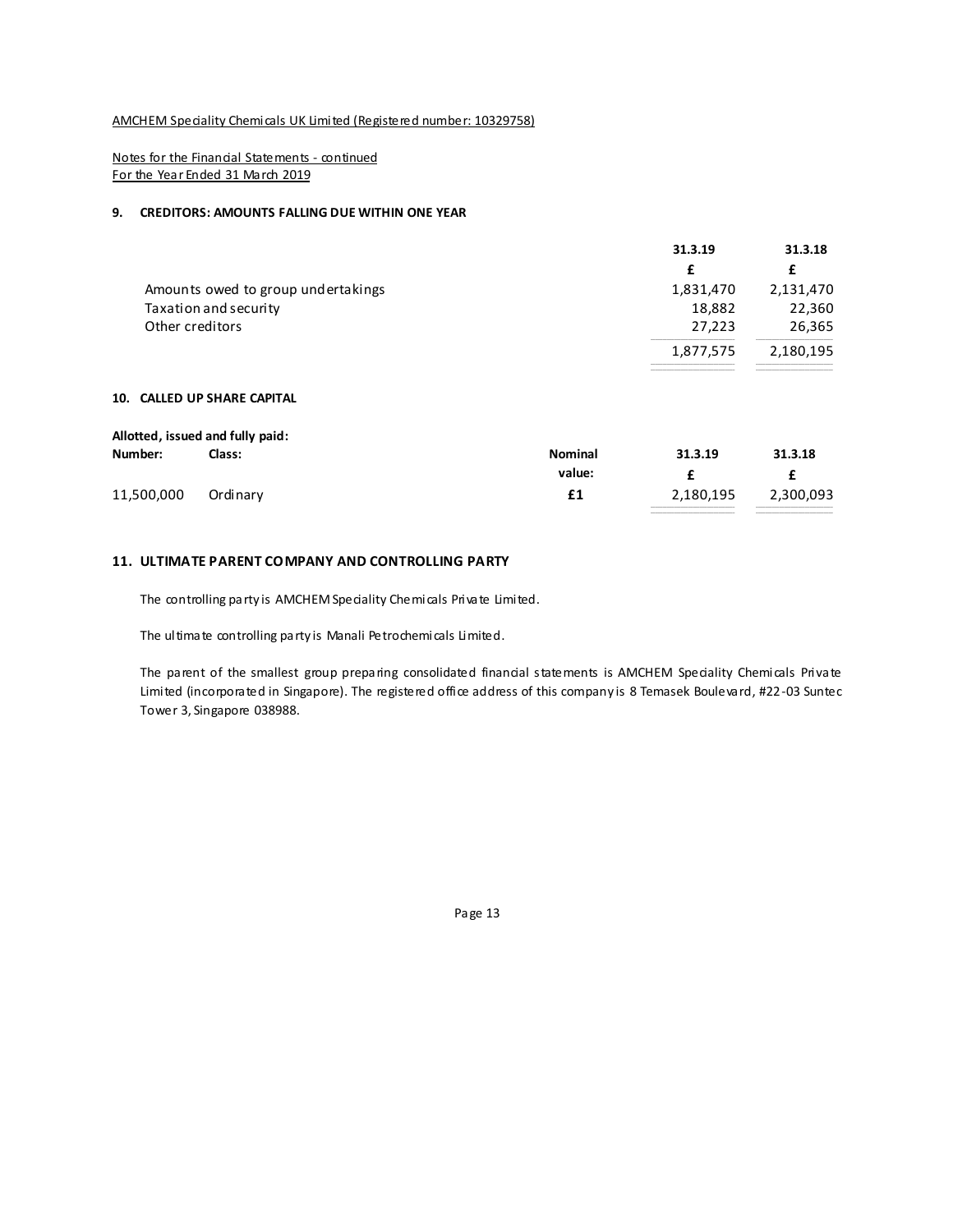## Strategic Report, Report of the Directors and

Audited Financial Statement for the Year Ended 31 March 2019

For

Notedome Limited

Lee Accounting Services Limited Trading as Lee & Co Chartered Accountants & Statutory Auditors 26 High Street Rickmansworth Hertfordshire WD3 1ER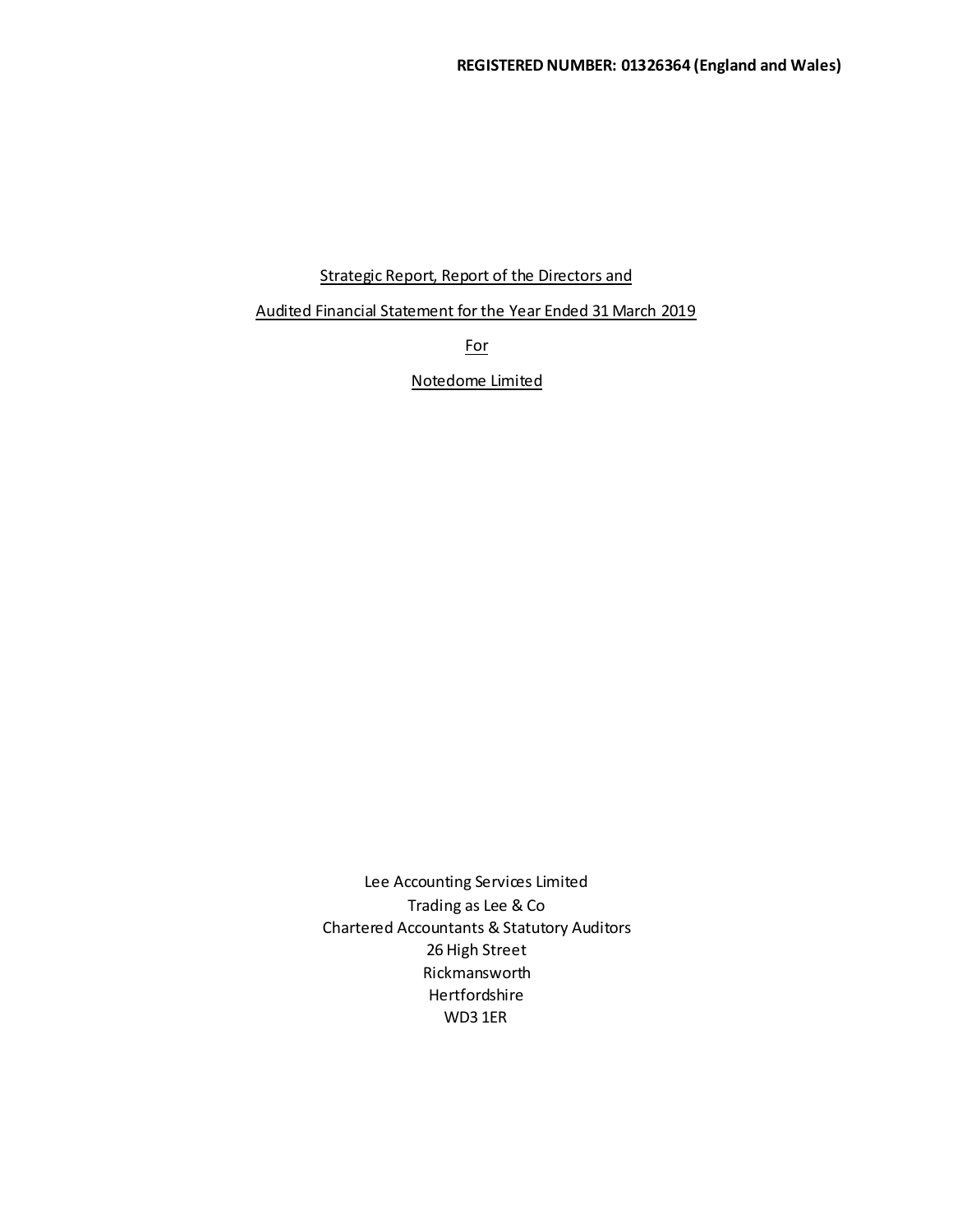## Notedome Limited (Registered number: 01326364)

## Contents of the Financial Statements For the Year Ended 31 March 2019

|                                    | Page         |
|------------------------------------|--------------|
| Company Information                | $\mathbf{1}$ |
| Strategic Report                   | 2            |
| Report of the Directors            | 3            |
| Report of the Independent Auditors | 5            |
| Statement of Comprehensive Income  | 7            |
| <b>Balance Sheet</b>               | 8            |
| Statement of Changes in Equity     | 9            |
| <b>Cash Flow Statement</b>         | 10           |
| Notes to the Financial Statements  | 11           |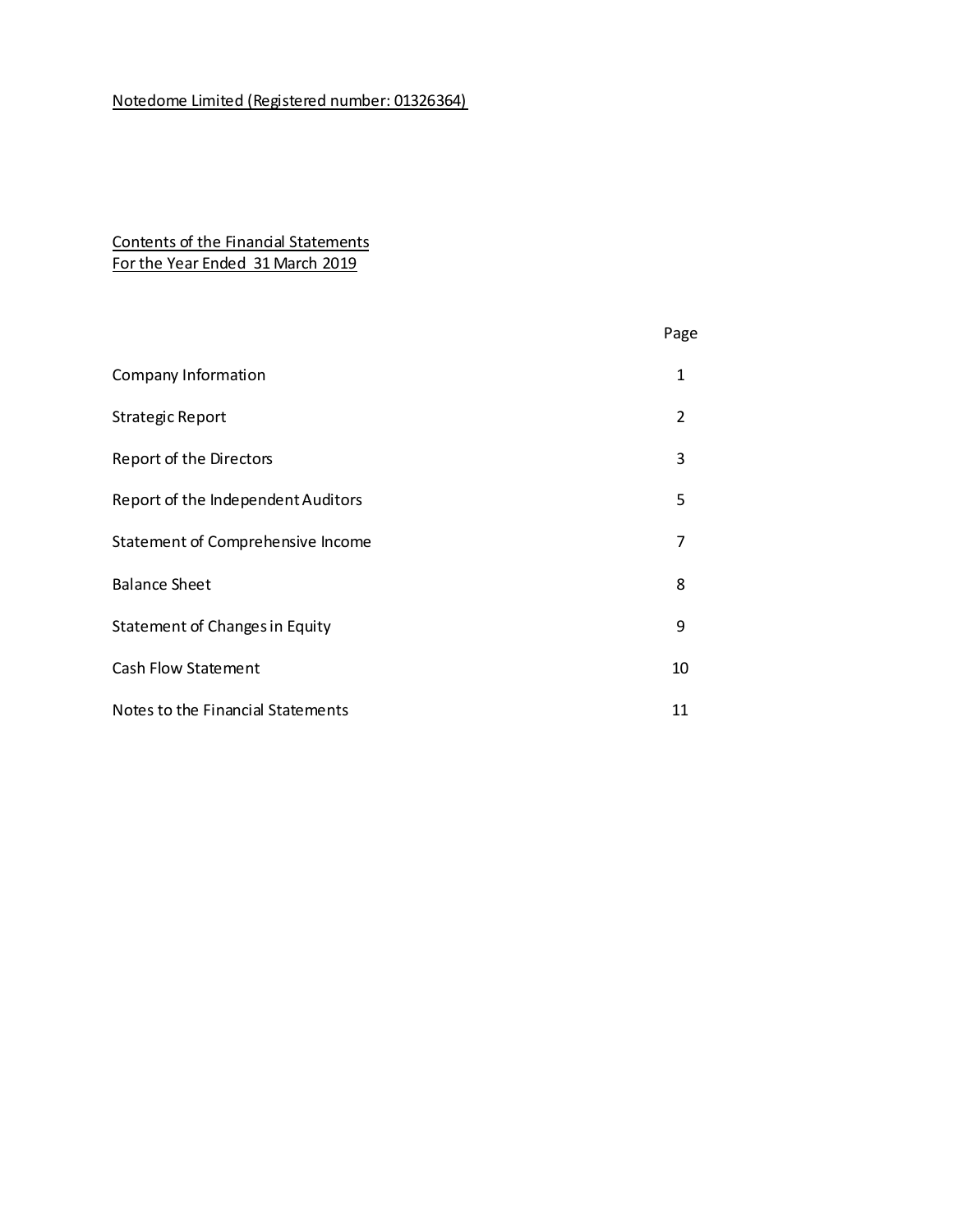## Notedome Limited

## Company Information For the Year Ended 31 March 2019

| <b>DIRECTORS:</b>         | Bryan Lear<br>Duncan Lear<br>Chandra M Bowry<br>Ashwin C Muthiah<br>Muthukrishnan Ravi                                                                              |
|---------------------------|---------------------------------------------------------------------------------------------------------------------------------------------------------------------|
| <b>REGISTERED OFFICE:</b> | 34 Herald Way<br><b>Binley Industrial Estate</b><br>Coventry<br><b>West Midlands</b><br>CV3 2RQ                                                                     |
| <b>REGISTERED NUMBER:</b> | 01326364 (England and Wales)                                                                                                                                        |
| <b>AUDITORS:</b>          | Lee Accounting Services Limited<br>Trading as Lee & Co<br>Chartered Accountants & Statutory Auditors<br>26 High Street<br>Rickmansworth<br>Hertfordshire<br>WD3 1ER |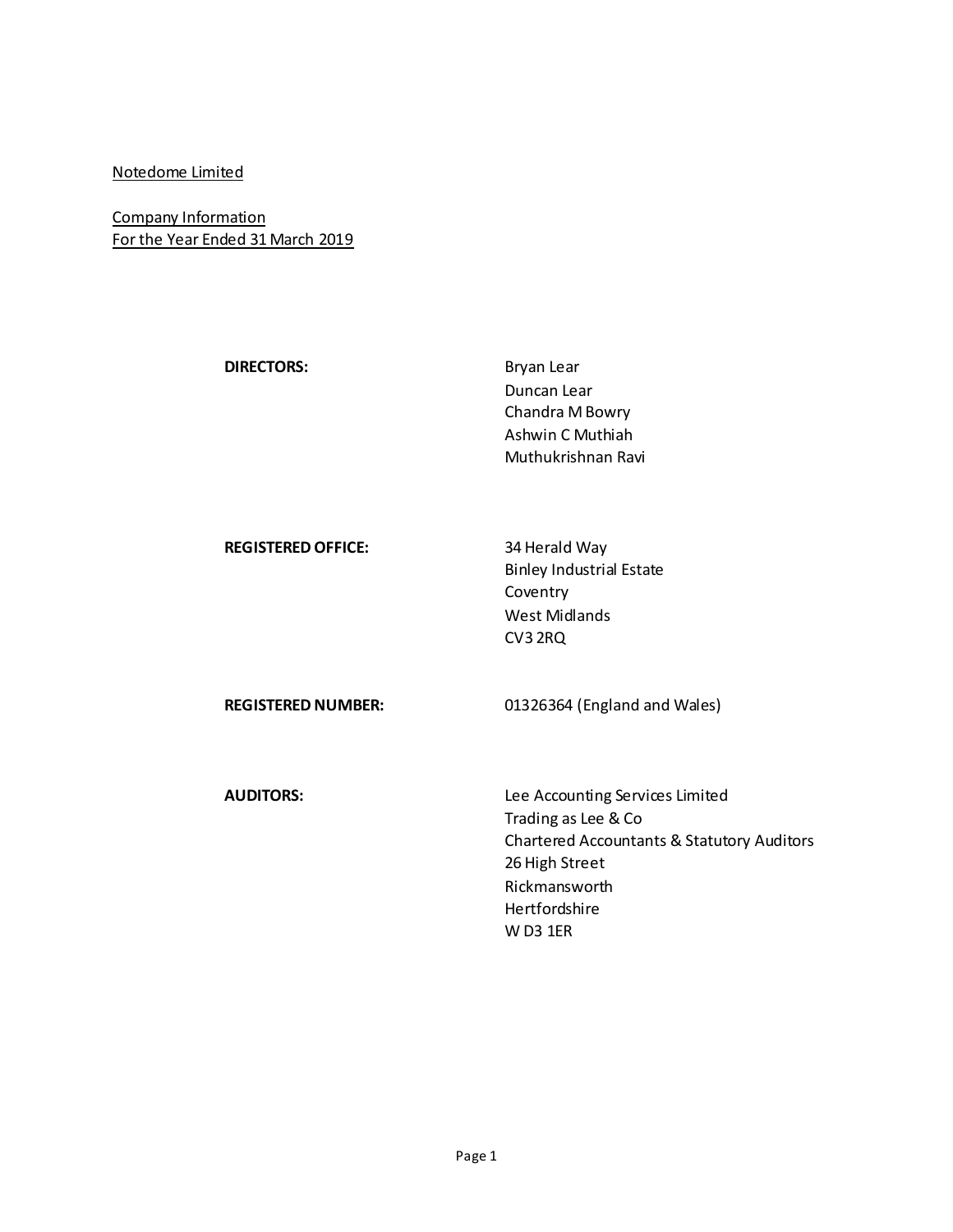## Notedome Limited (Registered number: 01326364)

Strategic Report For the Year Ended 31 March 2019

The directors present their strategic report for the year ended 31 March 2019.

2018/19 was a year of consolidation on sales with key export markets still struggling due to the low prices in commodities.

Typical markets such as mining and oil and gas exploration remained quiet with little new investment. We await for signs that markets are improving.

Current year figures show a small fall in gross margin from 27.2% to 26.0%, which was due to a combination of higher raw material prices and generally weaker international sales.

The net profit percentage for the year was reduced to 5.3% (2018: 5.7%). There were a number of one off expenses as a result of the acquisition that resulted in the decline in net profit.

The next financial year into 2019/20 will see us looking to extend our manufacturing into Asia to consolidate and grow this market and integrate new systems from our sister company into our existing global sales network.

The risks to the business remain the volatility of the exchange rate and the potential for shortage of key raw materials leading to increased raw material prices.

## **ON BEHALF OF THE BOARD:**

……………………………………………………………

Bryan Lear – Director

Date: 16.05.2019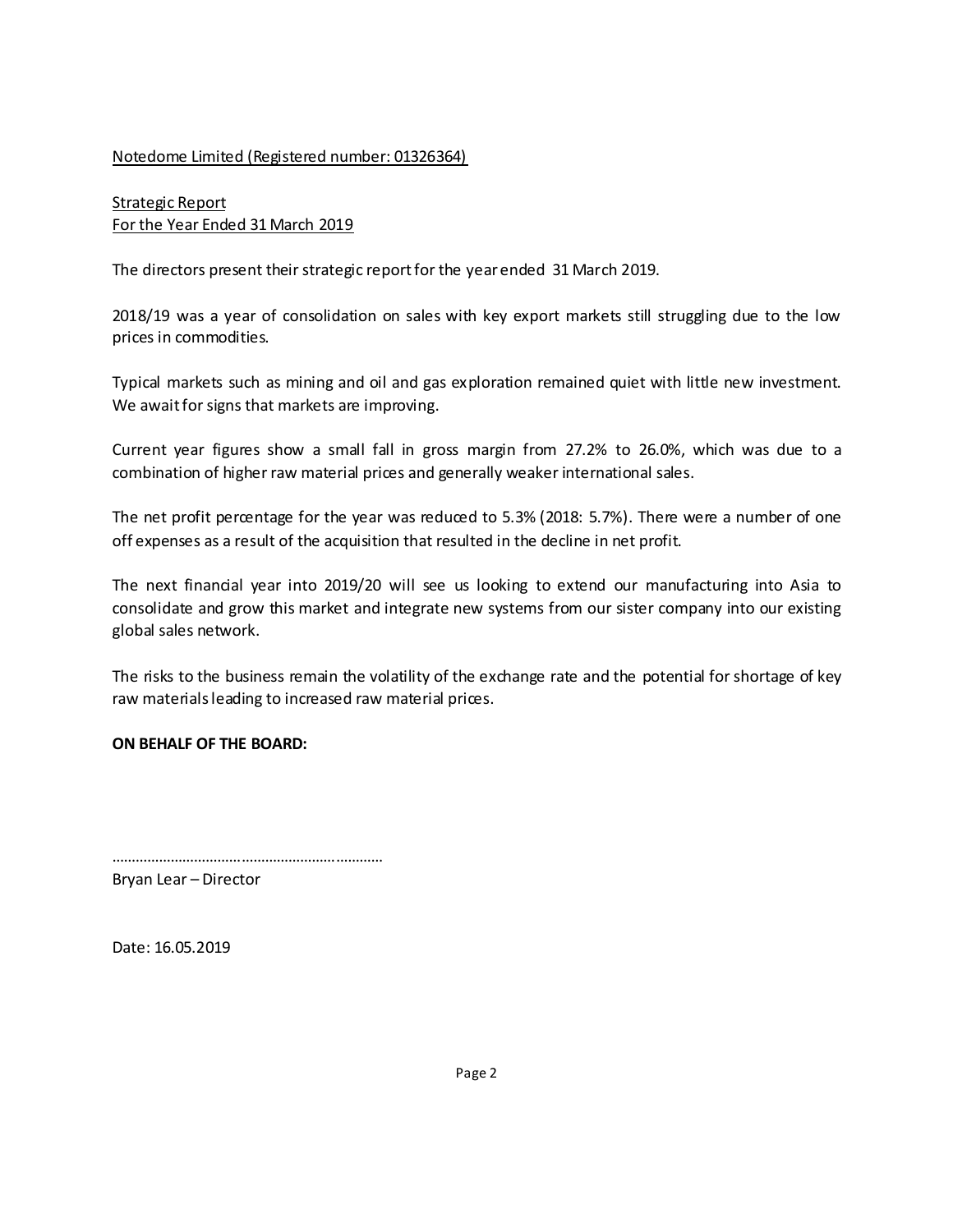Notedome Limited (Registered number: 01326364)

#### Report of the Directors

For the Year Ended 31 March 2019

The directors present their report with the financial statements of the company for the year ended 31 March 2019.

### **PRINCIPAL ACTIVITY**

The principal activity of the company in the year under review was that of the processing and sale of chemicals and cast polyurethanes.

### **DIVIDENDS**

An interim dividend of £76.61 per share was paid during the year. The directors recommend that no final dividend be paid.

The total distribution of dividends for the year ended 31 March 2019 will be £300,000.

### **DIRECTORS**

The directors shown below have held office during the whole of the period from 1 April 2018 to the date of this report. Bryan Lear Duncan Lear Chandra M Bowry Ashwin C Muthiah Muthukrishnan Ravi

### **STATEMENT OF DIRECTORS' RESPONSIBILITIES**

The directors are responsible for preparing the Strategic Report, the Report of the Directors and the financial statements in accordance with applicable law and regulations.

Company law requires the directors to prepare financial statements for each financial year. Under that law the direc tors have elected to prepare the financial statements in accordance with United Kingdom Generally Accepted Accounting Practice (United Kingdom Accounting Standards and applicable law). Under company law the directors must not approve the financial statement unless they are satisfied that they give a true and fair view of the state of affairs of the company and of the profit or los s of the company for that period. In preparing these financial statements, the directors are required to:

- select suitable accounting policies and then apply them consistently;
- make judgements and accounting estimates that are reasonable and prudent;
- prepare the financial statements on the going concern basis unless it is inappropriate to presume that the company will continue in business.

The directors are responsible for keeping adequate accounting records that are sufficient to show and explain the company's transactions and disclose with reasonable accuracy at any time the financial position of the company and enable them to ensure that the financial statements comply with the Companies Act 2006. They are also responsible for safeguarding the asset of the company and hence for taking reasonable steps for the prevention and detection of fraud and other irregularities.

### **STATEMENT AS TO DISCLOSURE OF INFORMATION TO AUDITORS**

So far as the directors are aware, there is no relevant audit information (as defined by Section 418 of the Companies Act 2006) of which the company's auditors are unaware, and each director has taken all the steps that he ought to have taken as a director in order to make himself aware of any relevant audit information and to establish that the company's auditors are aware of that information.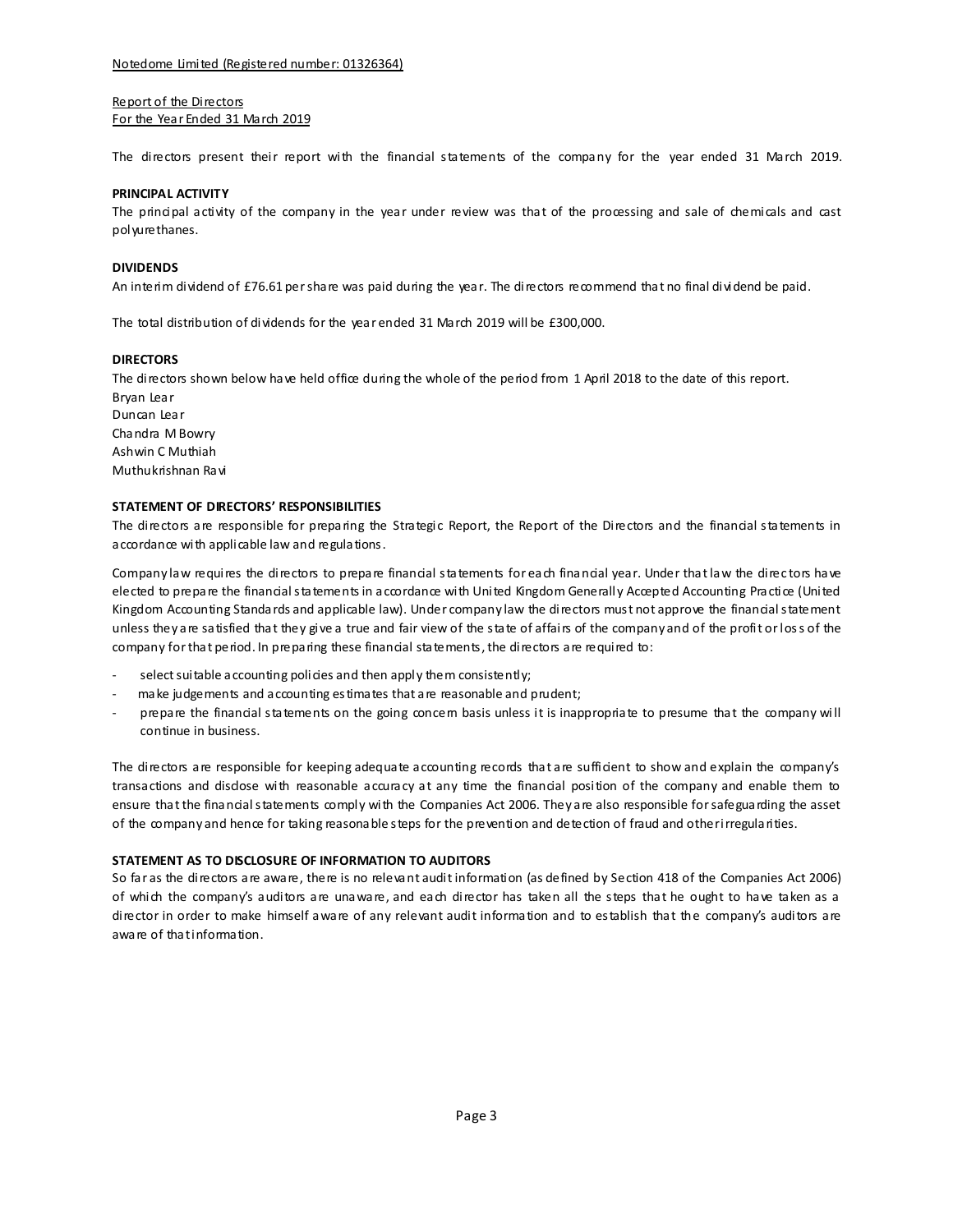## Notedome limited ( Registered number: 01326364)

### Report of the Directors For the Year Ended 31 March 2019

## **AUDITORS**

The auditors, Lee Accounting Services Limited, will be proposed for re-appointment at the forthcoming Annual General Meeting.

## **ON BEHALF OF THE BOARD:**

……………………………………………………………….

Bryan Lear – Director

Date: 16.05.2019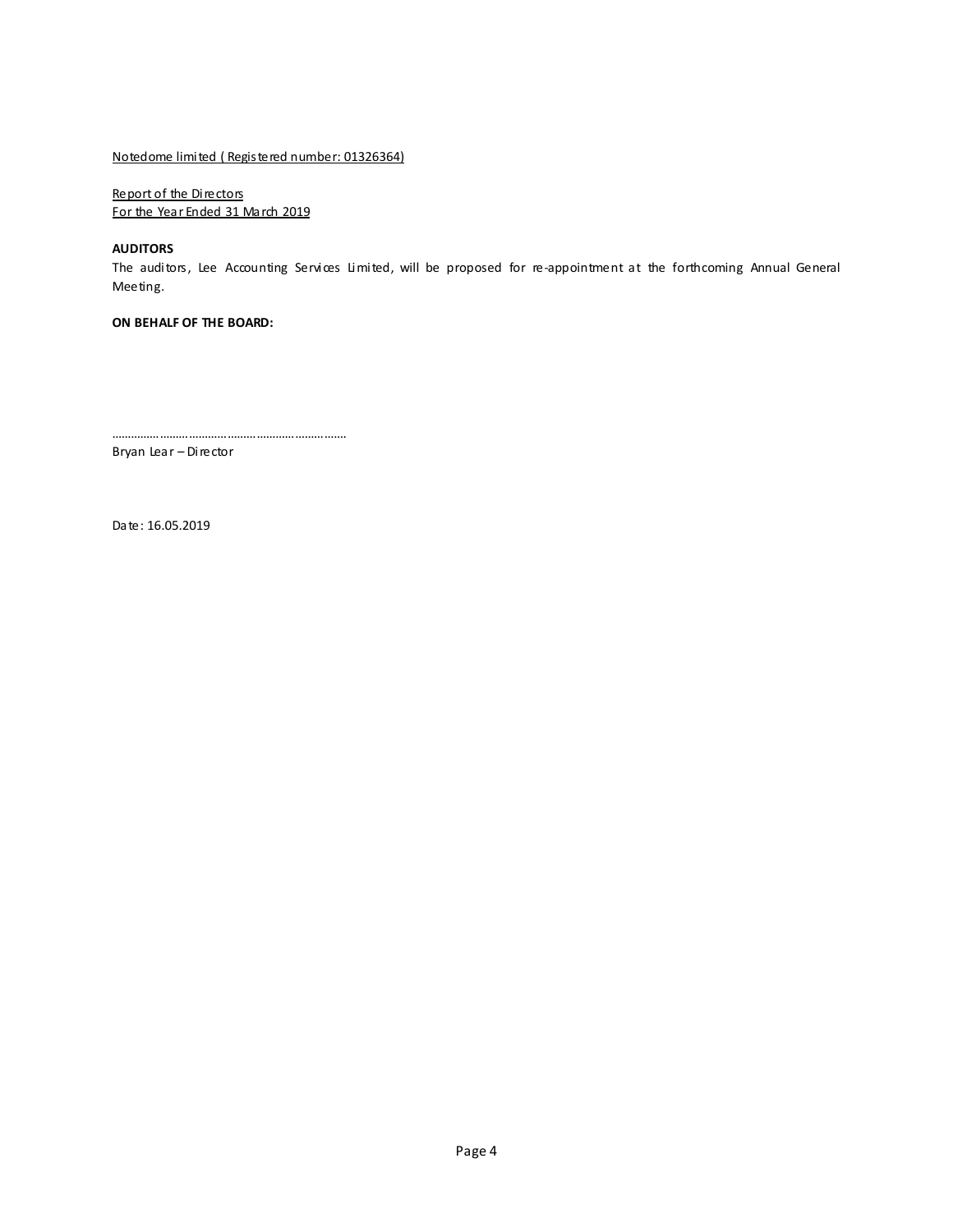## Report of the Independent Auditors to the Members of Notedome Limited

#### **Opinion**

We have audited the financial statements of Notedome Limited (the 'company') for the year ended 31 March 2019 which comprise the Statement of Comprehensive Income, Balance Sheet, Statement of Changes in Equity, Cash Flow Statement and Notes to the Financial Statement, including a summary of significant accounting policies. The financial reporting framework t hat has been applied in their preparation is applicable law and United Kingdom Accounting Standards, induding Financial Reporting Standard 102 'The Financial Reporting Standard applicable in the UK and Republic of Ireland'(United Kingdom Generally Accepted Accounting Practice).

In our opinion the financial statements:

- give a true fair view of the state of the company's affairs as at 31 March 2019 and of its profit for the year then ended;
- have been properly prepared in accordance with United Kingdom Generally Accepted Accounting Practice; and
- have been prepared in accordance with the requirements of the Companies Act 2006.

#### **Basic for opinion**

We conducted our audit in accordance with International Standards on Auditing (UK) (ISAs(UK)) and applicable law,Our responsibilities under those standards are further described in the Auditors' responsibilities for the audit of the financial statements section of our report. We are independent of the company in accordance with the ethical requirements that are relevant to our audit of the financial statements in the UK , including the FRC's Ethical Standard, and we have fulfilled our other ethical responsibilities in accordance with these requirements. We believe that the audit evidence we have obtained is sufficient and appropriate to provide a basis for our opinion.

#### **Conclusions relation to going concern**

We have nothing to report in respect of the following matters in relation to which the ISAs (UK) require us to report to you where:

- the directors' use of the going concern basis of accounting in the preparation of the financial statements is not appropriate; or
- the directors have not disdosed in the financial statements any identified material uncertainties that may cast significant doubt about the company's ability to continue to adopt the going concem basis of accounting for a period of at least twelve months from the date when the financial statements are authorised for issue.

#### **Other information**

The directors are responsible for the other information. The other information comprises the information in the Strategic Report and the Report of the Directors, but does not indude the financial statements and our Report of the Auditors thereon.

Our opinion on the financial statements does not cover the other information and, except to the extent otherwise explicitly stand in our report, we do not express any from of assurance conclusion thereon.

In connection with our audit of the financial statements, our responsibility is to read the other information and, in doing so, consider whether the other information is materially inconsistent with the financial statements or our knowledge obtained in the audit or otherwise appear to be materially misstated. If we identify such material inconsistencies or apparent material misstatements, we are required to determine whether there is a material misstatement in the financial statements or a material misstatement of the other information. If, based on the work we have performed, we condude that there is a material misstatement of this other information, we are required to report that fact. We have nothing to report in this regard.

#### **Opinion on other matters prescribed by the Companies Act 2006**

In our opinion,based on the work undertaken in the course of the audit:

- the information given in the Strategic Report and the Report of the Directors for the financial year for which the financial statements are prepared is consistent with the financial statements; and
- the Strategic Report and the Report of the Directors have been prepared in accordance with applicable legal requirements.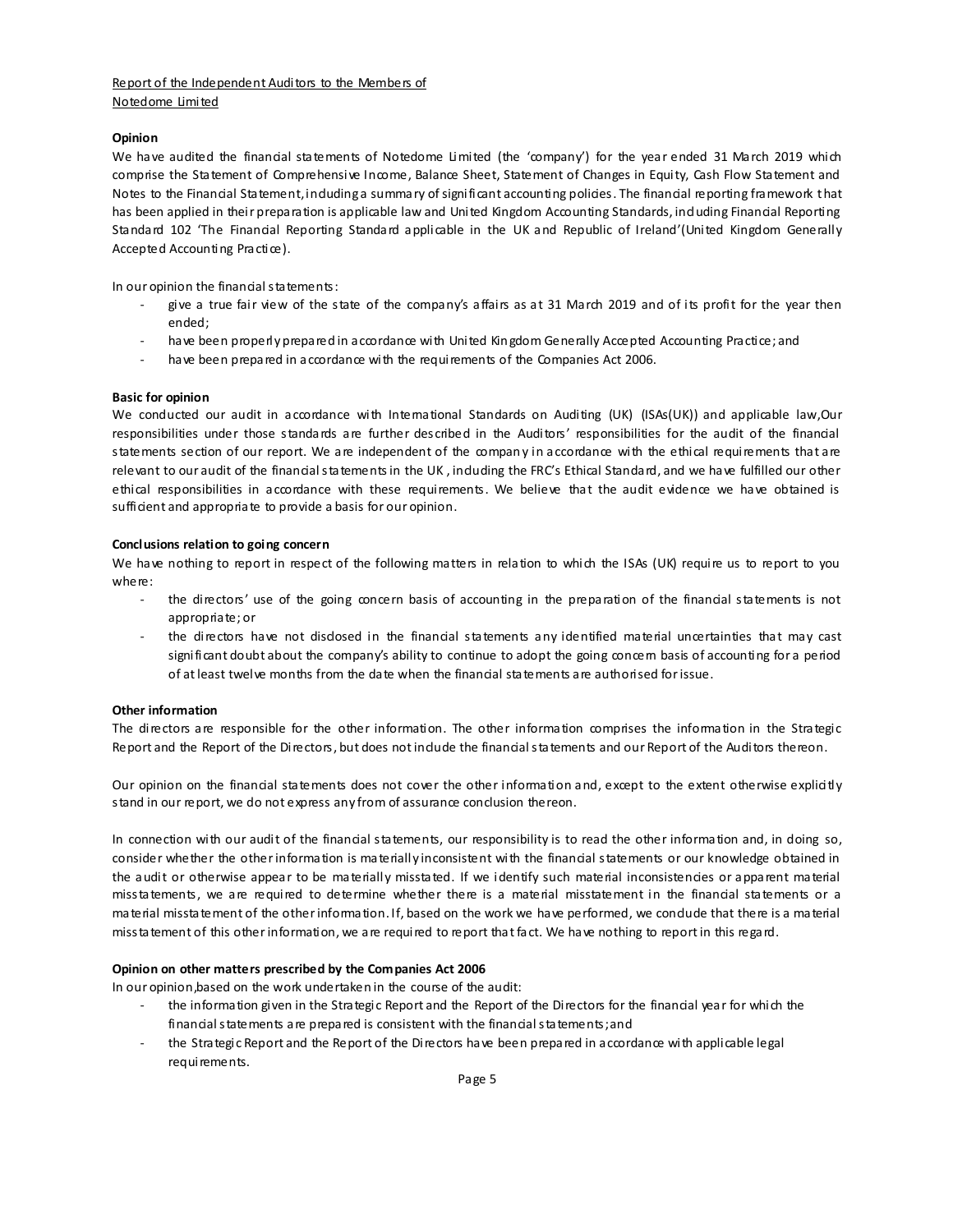## Report of the Independent Auditors to the Members of Notedome Limited

### **Matters on which we are required to report by exception**

In the light of the knowledge and understanding of the company and its environment obtained in the course of the audit, we have not identified material misstatements in the Strategic Report or the Report of the Directors.

We have nothing to report in respect of the following matters where the Companies Act 2006 requires us to report to you if, in our opinion:

- adequate accounting record have not been kept, or returns adequate for our audit have not been received from branches not visited by us; or
- the financial statements are not in agreement with the accounting records and returns; or
- certain disdosures of directors' remuneration specified by law are not made; or
- we have not received all the information and explanation we require for our audit.

#### **Responsibilities of directors**

As explained more fully in the Statement of Directors' Responsibilities set out on pages three , the directors are responsible for the preparation of the financial statement and for being satisfied that they give a true and fair view , and for such internal control as the directors determine necessary to enable the preparation of financial statements that are free from material misstatement, whether due to fraud or error.

In preparing the financial statements, the directors are responsible for assessing the company's ability to continue as a going concern, disclosing, as applicable, matters related to going concern and using the going concern basis of accounting unless the directors either intend to liquidate the company or to cease operations, or have no realistic alte rnative but to do so.

### **Auditor's responsibilities for the audit of the financial statements**

Our objectives are to obtain reasonable assurance about whether the financial statements as a whole as free from material misstatement, whether due to fraud or error, and to issue a Report of the Auditors that includes our opinion. Reasonable assurance is a high level of assurance, but is not a guarantee that an audit cond ucted in accordance with ISAs (UK) will always detect a material misstatement when it exists. Misstatements can arise from fraud or error and are considered material if, individually or in the aggregate, they could reasonably be expected to influence the economic decisions of users taken on the basis of these financial statements.

A further description of our responsibilities for the audit of the finan cial statements is located on the Financial Reporting Council's website at www.frc.org.uk/auditors responsibilities. This description forms part of our Report of the Auditors.

#### **Use of our report**

This report is made solely to the company's members, as a body, in accordance with Chapter 3 of Part 16 of the Companies Act 2006. Our Audit work has been undertaken so that we might state to the company's members those matters we are required to state to them in a Report of the Auditors and for no other purpose. To the fullest extent permitted by law, we do no t accept or assume responsibility to anyone other than the company and the company's members as a body, for our audit work, for this report, or for the opinions we have formed.

John David Lee BA FCA (Senior Statutory Auditor) For and on behalf of Lee Accounting Services Limited Trading as Lee & Co Chartered Accountants & Statutory Auditors 26 High Street Rickmansworth Hertfordshire WD3 1ER

Date: 16.05.19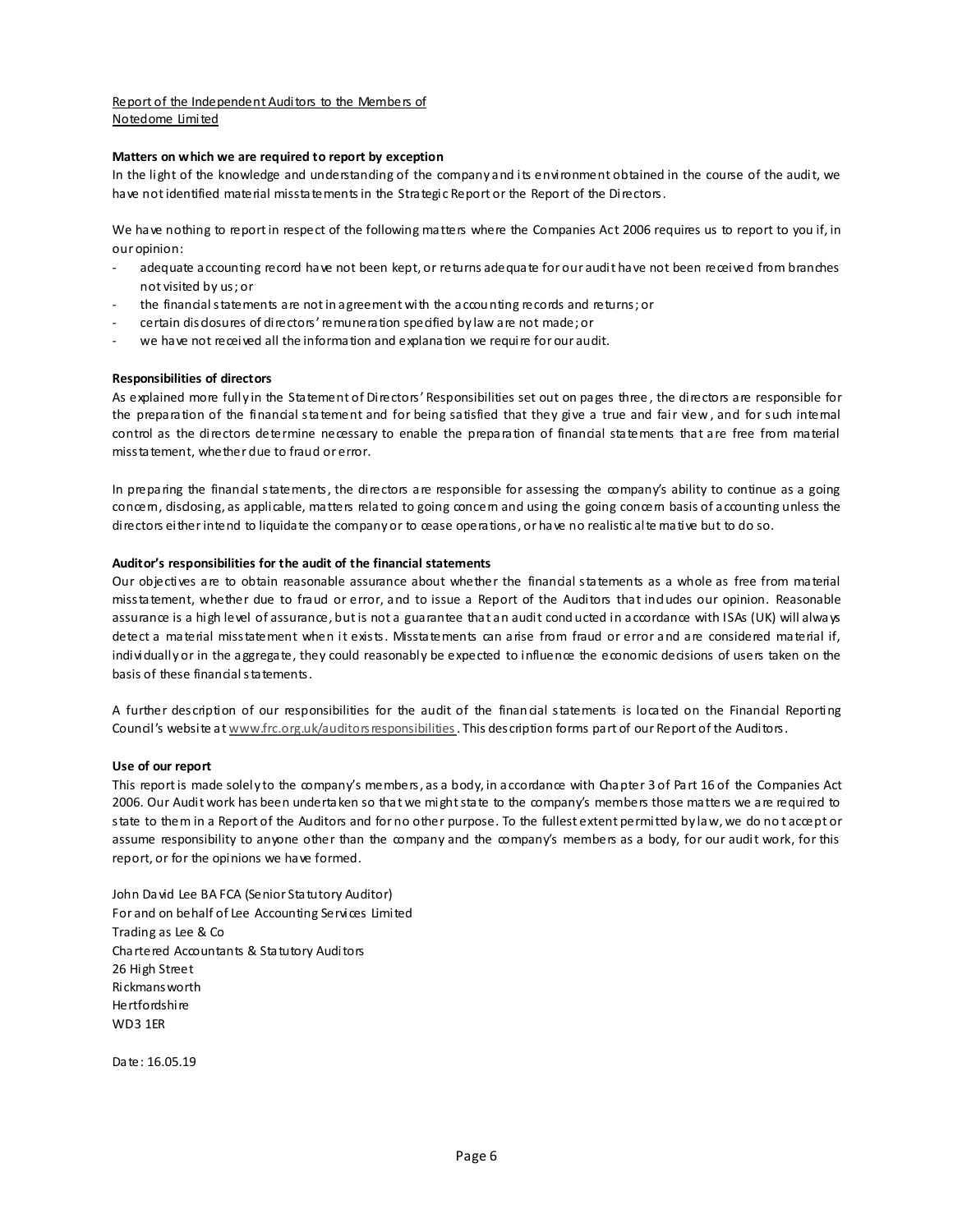## Notedome Limited (Registered number: 01326364)

## Statement of comprehensive income For the Year Ended 31 March 2019

|                                        |              |           | 31.3.19    |           | 31.3.18    |  |
|----------------------------------------|--------------|-----------|------------|-----------|------------|--|
|                                        | <b>Notes</b> | £         | £          | £         | £          |  |
| <b>TURNOVER</b>                        | 3            |           | 11,781,628 |           | 11,987,092 |  |
| Cost of Sales                          |              |           | 8,692,176  |           | 8,724,847  |  |
| <b>GROSS PROFIT</b>                    |              |           | 3,089,452  |           | 3,262,245  |  |
| Distribution costs                     |              | 435,650   |            | 393,253   |            |  |
| Administrative expenses                |              | 1,949,041 |            | 2,143,851 |            |  |
|                                        |              |           | 2,384,691  |           | 2,537,104  |  |
| <b>OPERATING PROFIT</b>                | 5            |           | 704,761    |           | 725,141    |  |
| Interest payable and similar expenses  | 7            |           | 58,324     |           | 43,693     |  |
| PROFIT BEFORE TAXATION                 |              |           | 646,437    |           | 681,448    |  |
| Tax on profit                          | 8            |           | 65,072     |           | 91,237     |  |
| PROFIT FOR THE FINANCIAL PERIOD        |              |           | 581,365    |           | 590,211    |  |
| OTHER COMPREHENSIVE INCOME             |              |           |            |           |            |  |
| TOTAL COMPREHENSIVE INCOMEFOR THE YEAR |              |           | 581,365    |           | 590,211    |  |

The notes form part of these financial statements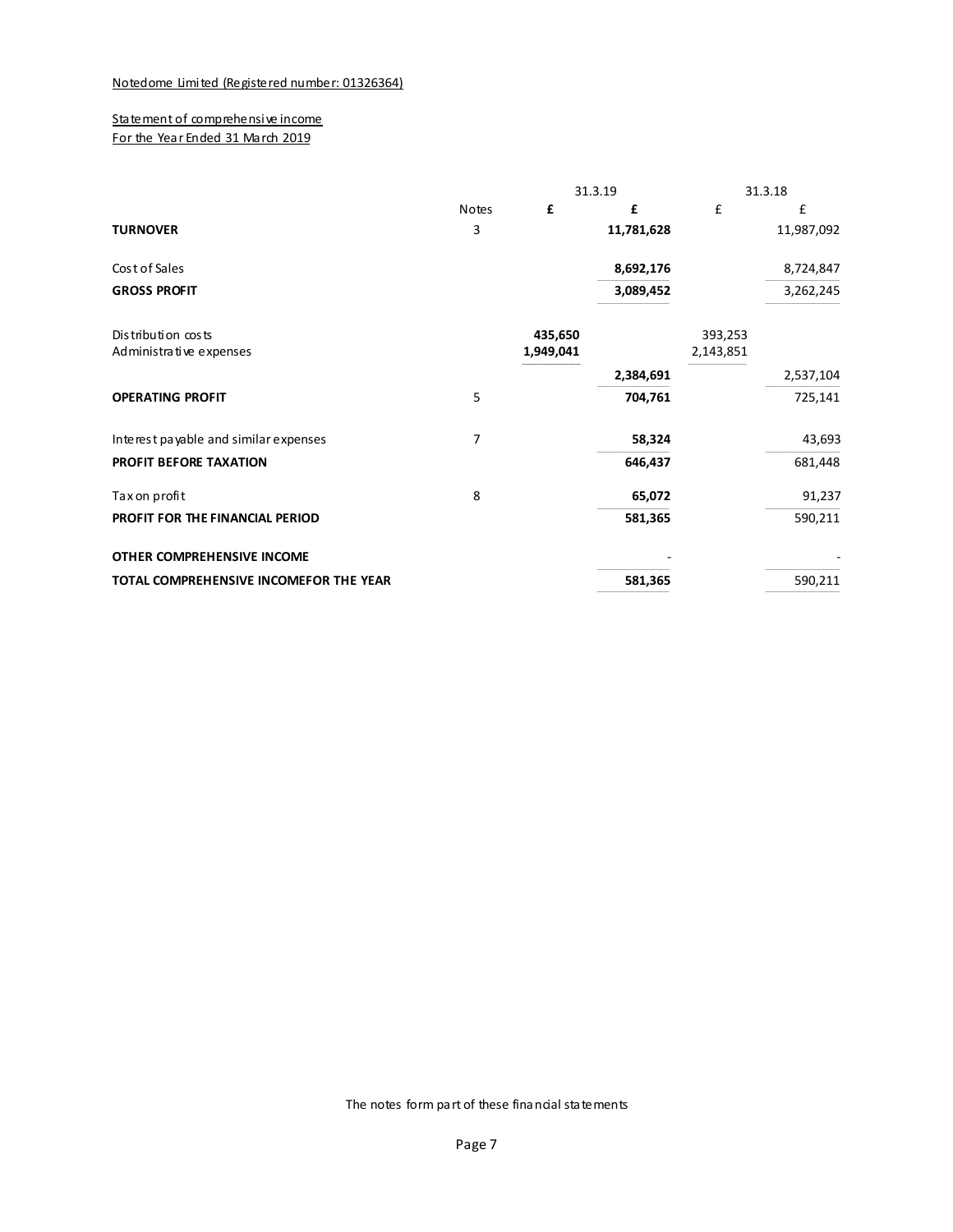## Balance Sheet 31 March 2019

|                                              |              | 31.3.19   |            | 31.03.18  |            |
|----------------------------------------------|--------------|-----------|------------|-----------|------------|
|                                              | <b>Notes</b> | £         | £          | £         | £          |
| <b>FIXED ASSETS</b>                          |              |           |            |           |            |
| Tangible assets                              | 10           |           | 1,636,606  |           | 1,616,215  |
| <b>CURRENT ASSETS</b>                        |              |           |            |           |            |
| Stocks                                       | 11           | 1,992,188 |            | 1,728,588 |            |
| Debtors                                      | 12           | 5,601,998 |            | 4,811,742 |            |
| Cash at bank                                 |              | 303,360   |            | 931,415   |            |
|                                              |              | 7,897,546 |            | 7,471,745 |            |
| <b>CREDITORS</b>                             |              |           |            |           |            |
| Amounts falling due within one year          | 13           | 3,967,856 |            | 3,546,186 |            |
| <b>NET CURRENT ASSETS</b>                    |              |           | 3,929,690  |           | 3,925,559  |
| TOTAL ASSETS LESS CURRENT LIABILITIES        |              |           | 5,566,296  |           | 5,541,774  |
| <b>CREDITORS</b>                             |              |           |            |           |            |
| Amounts falling due after more than one Year | 14           |           | (257, 912) |           | (523, 112) |
| <b>PROVISION FOR LIABILITIES</b>             | 18           |           | (82, 657)  |           | (74, 300)  |
| <b>NET ASSETS</b>                            |              |           | 5,225,727  |           | 4,944,362  |
| <b>CAPITAL AND RESERVES</b>                  |              |           |            |           |            |
| Called up share capital                      | 19           |           | 3,916      |           | 3,916      |
| Share Premium                                | 20           |           | 248,271    |           | 248,271    |
| Capital redemption reserve                   | 20           |           | 7,000      |           | 7,000      |
| Retained earnings                            | 20           |           | 4,966,540  |           | 4,685,175  |
| <b>SHAREHOLDERS' FUNDS</b>                   |              |           | 5,225,727  |           | 4,944,362  |

The financial statements were approved by the Board of Directors on 16 May 2019and were signed on its behalf by:

Bryan Lear – Director

……………………………………………………………

*The notes form part of these financial statements* 

Page 8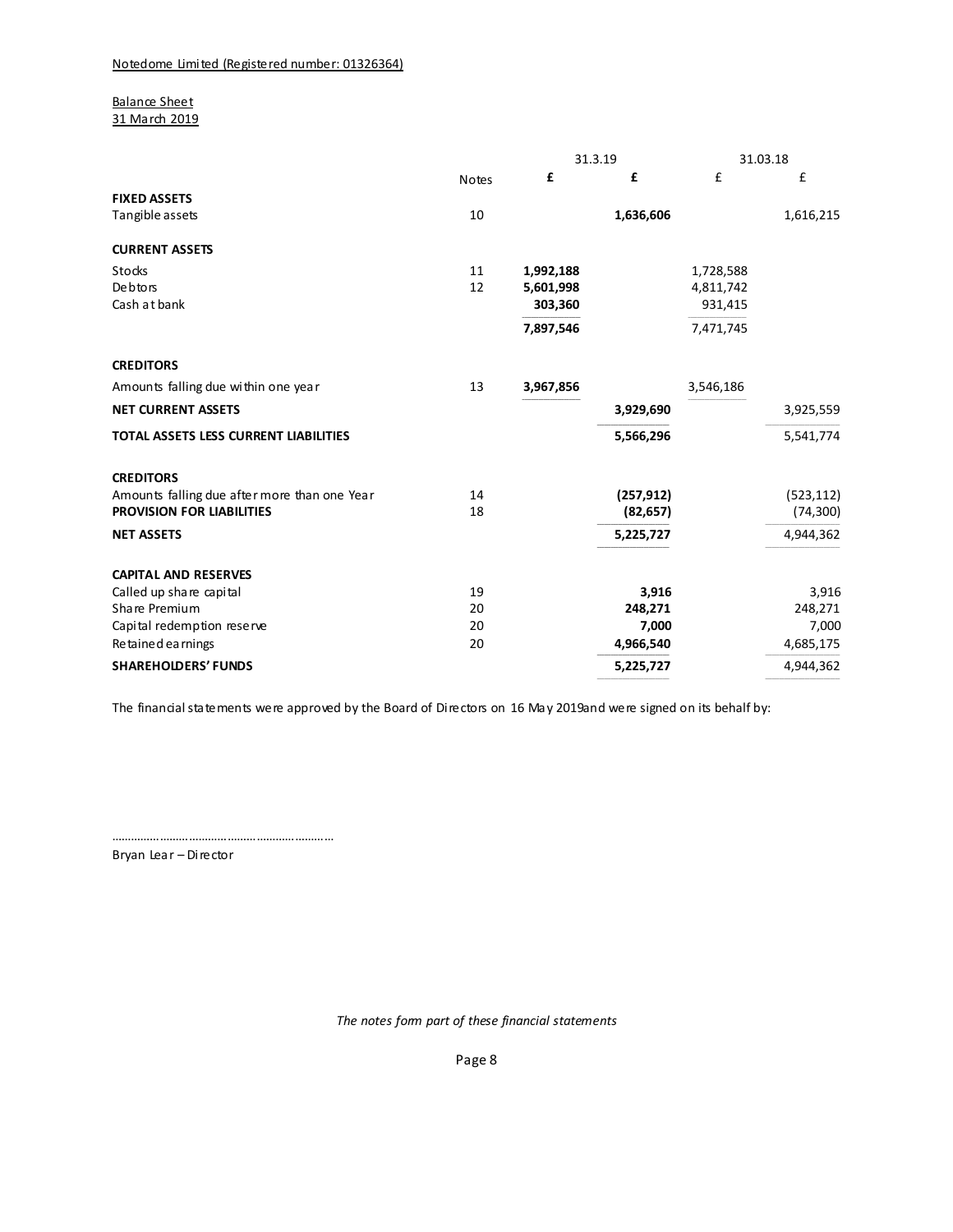## Notedome Limited (Registered number: 01326364)

## Statement of Changes in Equity For the Year Ended 31 March 2019

|                            | Called up<br><b>Share</b><br>Capital | Retained<br>earnings | <b>Share</b><br>premium  | Capital<br>Redemption<br>Reserve | <b>Total</b><br>equity |
|----------------------------|--------------------------------------|----------------------|--------------------------|----------------------------------|------------------------|
|                            | £                                    | £                    | £                        | £                                | £                      |
| Balance at 1 April 2017    | 3,916                                | 4,444,964            | 248,271                  | 7,000                            | 4,704,151              |
| Changes in equity          |                                      |                      |                          |                                  |                        |
| Di vi dends                |                                      | (350,000)            |                          |                                  | (350,000)              |
| Total comprehensive income |                                      | 590,211              |                          | ۰                                | 590,211                |
| Balance at 31 March 2018   | 3,916                                | 4,685,175            | 248,271                  | 7,000                            | 4,944,362              |
| Changes in equity          |                                      |                      |                          |                                  |                        |
| Di vi dends                |                                      | (350,000)            |                          | ٠                                | (300,000)              |
| Total comprehensive income | ۰                                    | 581,365              | $\overline{\phantom{0}}$ | ٠                                | 581,365                |
| Balance at 31 March 2019   | 3,916                                | 4,966,540            | 248,271                  | 7,000                            | 5,225,727              |

*The notes form part of these financial statements*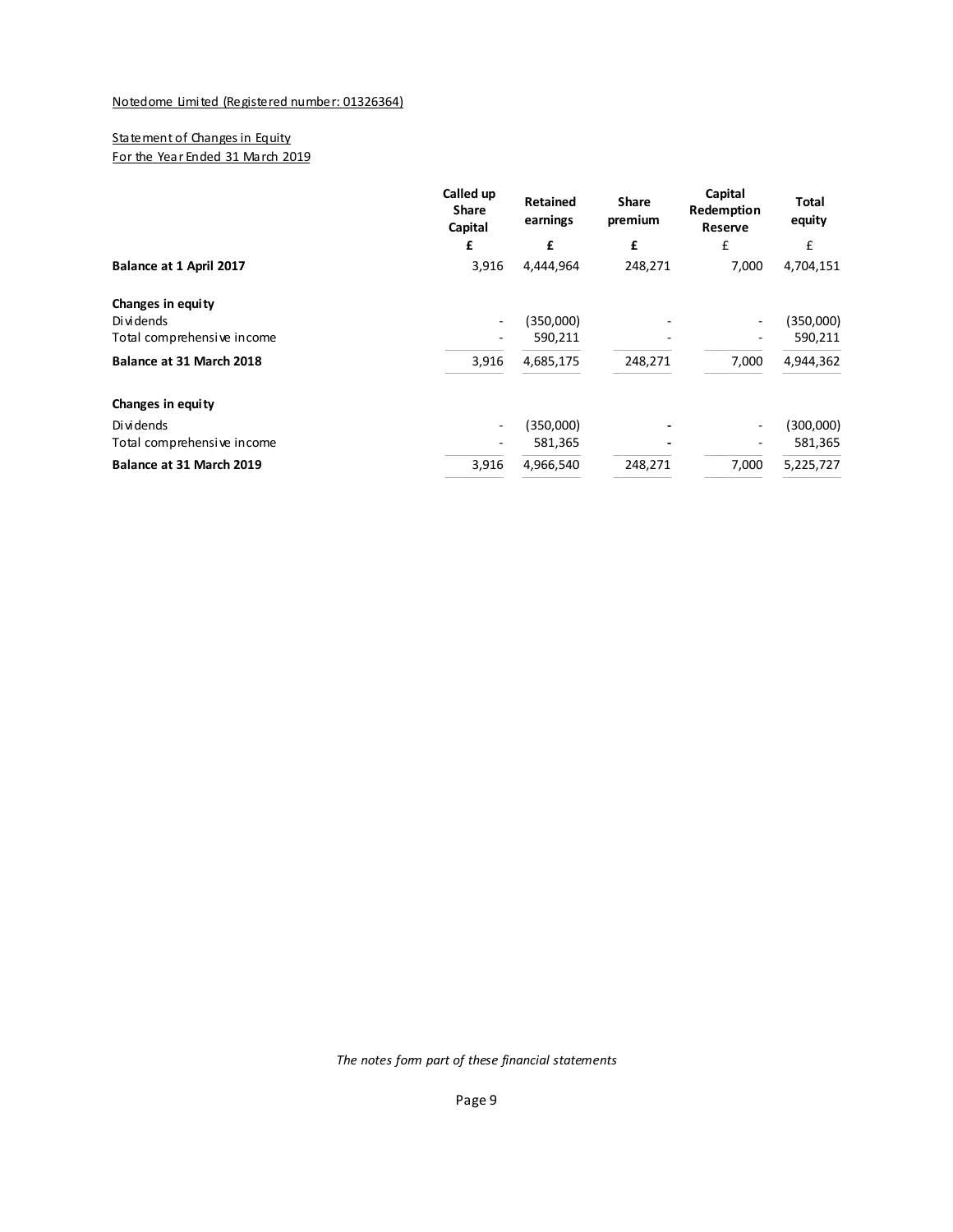## Notedome Limited (Registered number: 01326364)

## Cash flow Statement

## For the Year Ended 31 March 2019

|                                                                    | 31.3.19      |                         | 31.3.18             |
|--------------------------------------------------------------------|--------------|-------------------------|---------------------|
|                                                                    | <b>Notes</b> | £                       | £                   |
| Cash flows from operating activities                               |              |                         |                     |
| Cash generated from operations<br>Interest paid                    | 24           | (445, 140)<br>(57, 287) | 72,330<br>(42, 872) |
| Interest element of hire purchase payments paid<br>paid            |              | (1,037)                 | (821)               |
| Tax paid                                                           |              | 2,101                   | (248, 940)          |
| Net cash from operating activities                                 |              | (501, 363)              | (220, 303)          |
| Cash flows from investing activities                               |              |                         |                     |
| Purchase of tangible fixed assets<br>Sale of tangible fixed assets |              | (96, 626)               | (50, 873)<br>24,051 |
| Net cash from investing activities                                 |              | (96, 626)               | (26, 822)           |
| Cash flows from financing activities                               |              |                         |                     |
| Loan repayments in year                                            |              | (258, 745)              | (200,003)           |
| Capital repayments in year                                         |              | (13,591)                | (9,060)             |
| Amount introduced by directors                                     |              | 3,258                   |                     |
| Equity dividends paid                                              |              | (300,000)               | (350,000)           |
| Net cash from financing activities                                 |              | (569,078)               | (559,063)           |
| Decrease in cash and cash equivalents                              |              | (1, 167, 067)           | (806, 188)          |
| Cash and cash equivalents at beginning of year                     | 25           | (477,172)               | 329,016             |
| Cash and cash equivalents at end of year                           | 25           | (1,644,239)             | (477, 172)          |

*The notes form part of these financial statements* 

Page 10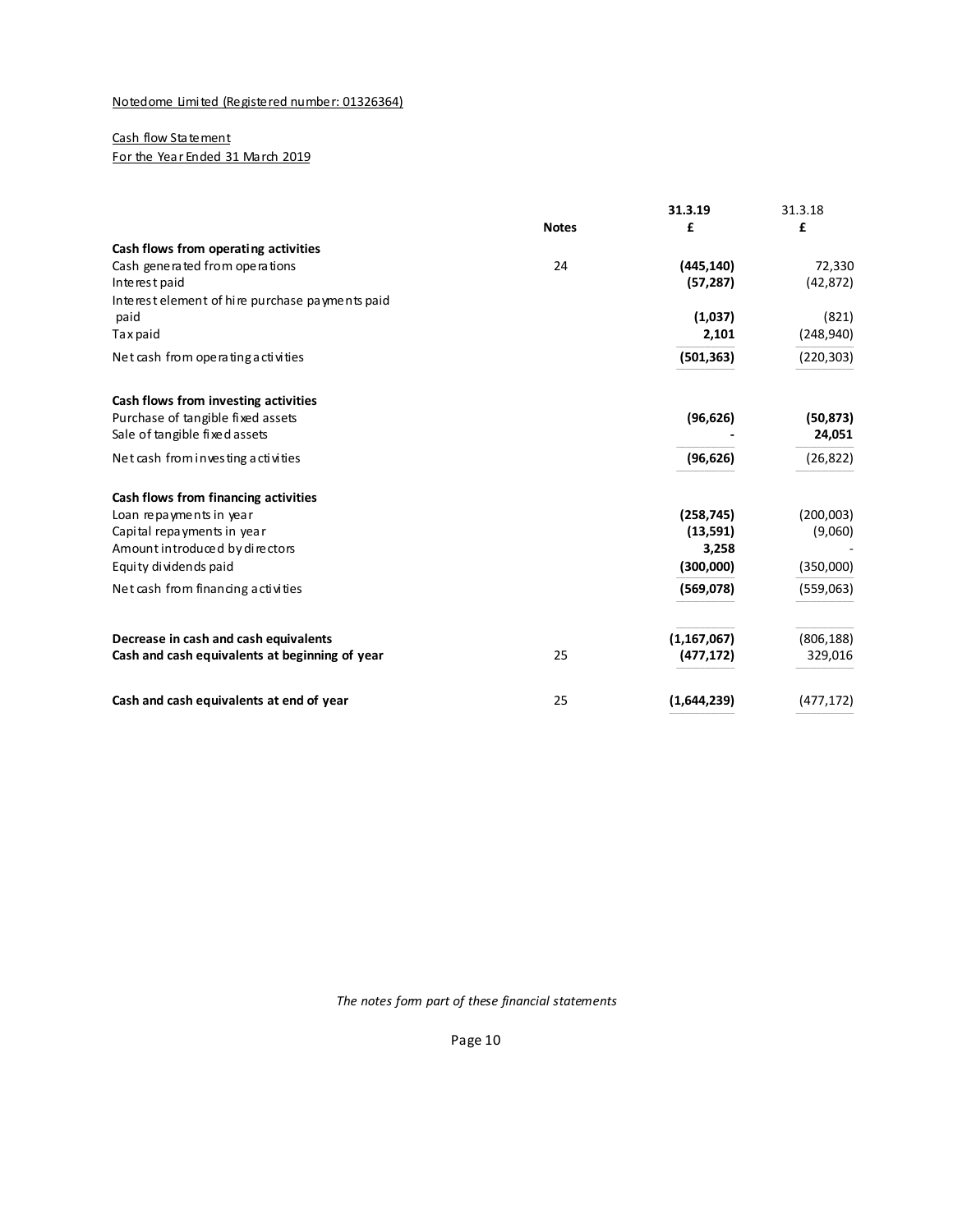## Notes to the Financial Statements For the Year Ended 31 March 2019

### **1. STATUTORY INFORMATION**

Notedome Limited is a private company, limited by shares, registered in England and Wales. The company's registered number and registered office address can be found on the Company Information page.

### **2. ACCOUNTING POLICIES**

#### **Basis of preparing the financial statements**

These financial statement have been prepared in accordance with Financial Reporting Standard 102 "The Financial Reporting Standard applicable in the UK and Republic of Ireland" and the Companies Act 2006. The financial statements have been prepared under the historical cost convention.

#### **Turnover**

Turnover represents net invoiced sales of goods, exduding value added tax. Sales are recognised when stock leaves company premises.

### **Tangible fixed assets**

Depreciation is provided at the following annual rates in order to write off each asset over its estimated useful life or, if held under a finance lease, over the lease term, whichever is the shorter.

| Freehold property   | - 2% on cost               |
|---------------------|----------------------------|
| Plant and machinery | - at varying rates on cost |
| Motor vehides       | - at varying rates on cost |

#### **Stocks**

Stocks are valued at the lower of cost and net realisable value, after making due allowance for obsolete and slow moving items.

#### **Financial instruments**

#### **Debtors**

Short term debtors are measured at transaction price, less any impairment. Loans receivable are measured initially at fair value, net of transaction costs and are measured subsequently at amortised cost using the effective interest method, less any impaiment.

### **Creditors**

Short term trade creditors are measured at the transaction price. Other financial liabilities, including bank loans and hire purchase contracts are measured initially at fair value, net of transaction costs, and are measured subsequently at amortised cost using the effective interest method.

#### **Taxation**

Taxation for the period comprises current and deferred tax. Tax is recognised in the Statement of Comprehensive Income, except to the extent that it relates to items recognised in other comprehensive income or directly in equity.

Current or deferred taxation assets and liabilities are not discounted.

Current tax is recognised at the amount of tax payable using the tax rates and laws that that have been enacted or substantively enacted by the balance sheet date.

#### **Deferred tax**

Deferred tax is recognised in respect of all timing differences that have originated but not reversed at the balance sheet date.

Timing differences arise from the indusion of income and expenses in tax assessments in periods different from those in which they are recognised in financial statements. Deferred tax in measured using tax rates and laws that have been enacted or substantively enacted by the year end and that are expected to apply to the reversal of the timing difference.

Unrelieved tax losses and other deferred tax assets are recognised only to the extent that it is probable that they will be recovered against the reversal of deferred tax liabilities or other future taxable profits.

continued…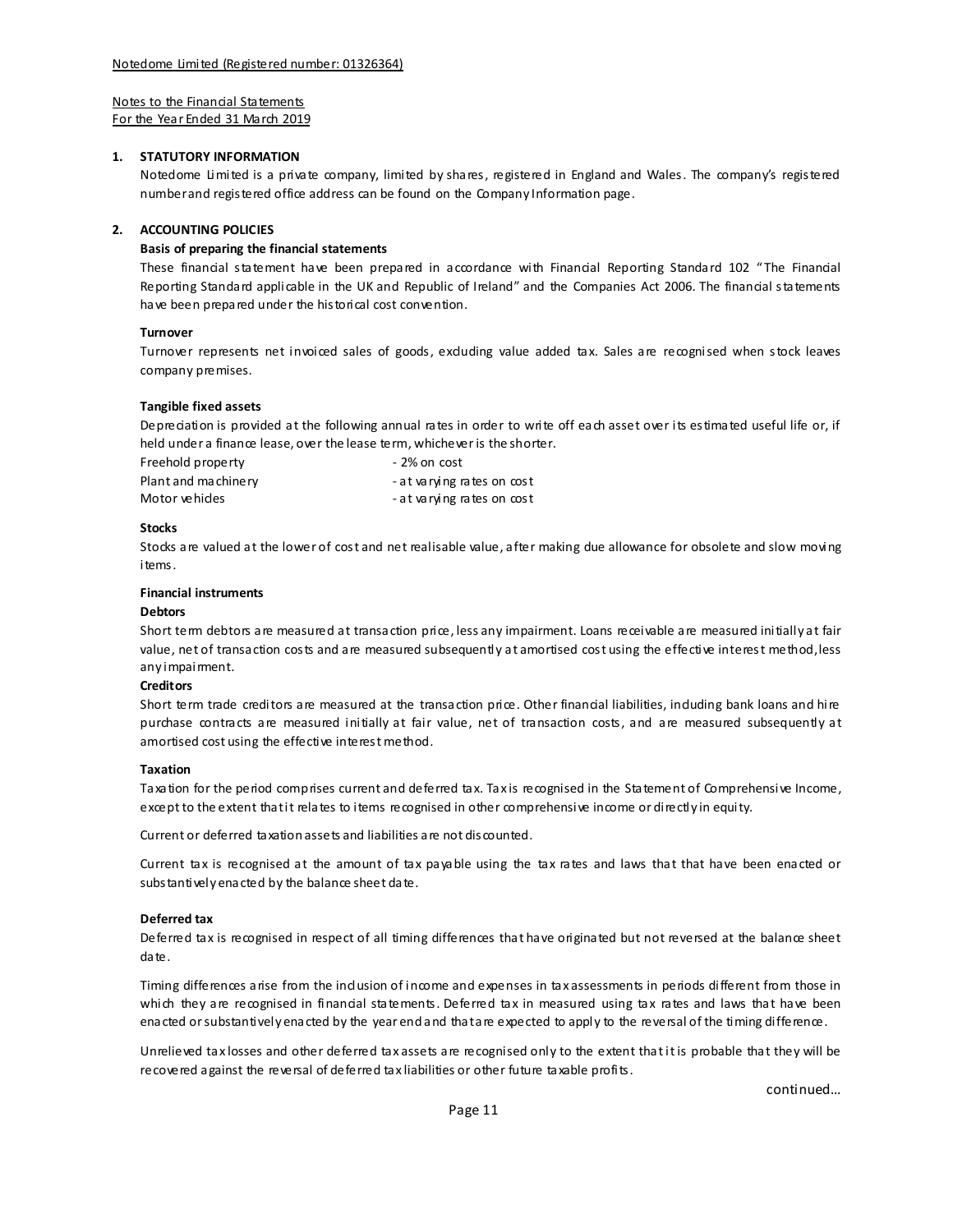#### Notedome Limited (Registered number: 01326364)

Notes to the Financial Statements  $-$  continued For the Year Ended 31 March 2019

#### **2. ACCOUNTING POLICIES – continued**

#### **Research and development**

Expenditure on research and development is written off in the year in which it is incurred.

During the year the total value of research and development expenditure written off was £259,329 (2018: £204,288).

#### **Hire purchase and leasing commitments**

Asset obtained under hire purchase contracts or finance leases are capitalised in the balance sheet. Those held under hire purchase contracts are depreciated over their estimated useful lives. Those held under finance leases are depreciated over their estimated useful lives or the lease term, whichever is the shorter.

The interest element of these obligations is cha rged to profit or loss over the relevant period. The capital element of the future payments is treated as a liability.

Rentals paid under operating leases are charged to profit or loss on a straight line basis over the period of the lease.

#### **Pension costs and other post-retirement benefits**

The company operates a defined contribution pension scheme. Contributions payable to the company's pension scheme are charged to profit or loss in the period to which they relate.

#### **Foreign currencies**

Monetary assets and liabilities are denominated in foreign currencies are translated into sterling at the rates of exchange ruling at the balance sheet date. Transactions in foreign currencies are recorded at the rate ruling at the balance sheet date. All differences are taken to profit and loss account in the period in which they arise.

### **3. TURNOVER**

The turnover and profit before taxation are attributable to the one principal activity of the company. An analysis of tumover by geographical market is given below:

| 31.3.19    | 31.3.18    |
|------------|------------|
|            |            |
| 5,255,790  | 6,325,718  |
| 3,985,765  | 4,022,467  |
| 2,540,073  | 1,638,907  |
| 11,781,628 | 11,987,092 |
|            |            |

#### **4. EMPLOYEES AND DIRECTORS**

|                       | 31.3.19   | 31.3.18   |
|-----------------------|-----------|-----------|
|                       | £         |           |
| Wages and salaries    | 1,056,097 | 979,018   |
| Social security costs | 84,127    | 98,203    |
| Other pension costs   | 31.027    | 32,850    |
|                       | 1,171,251 | 1,110,071 |

Continued…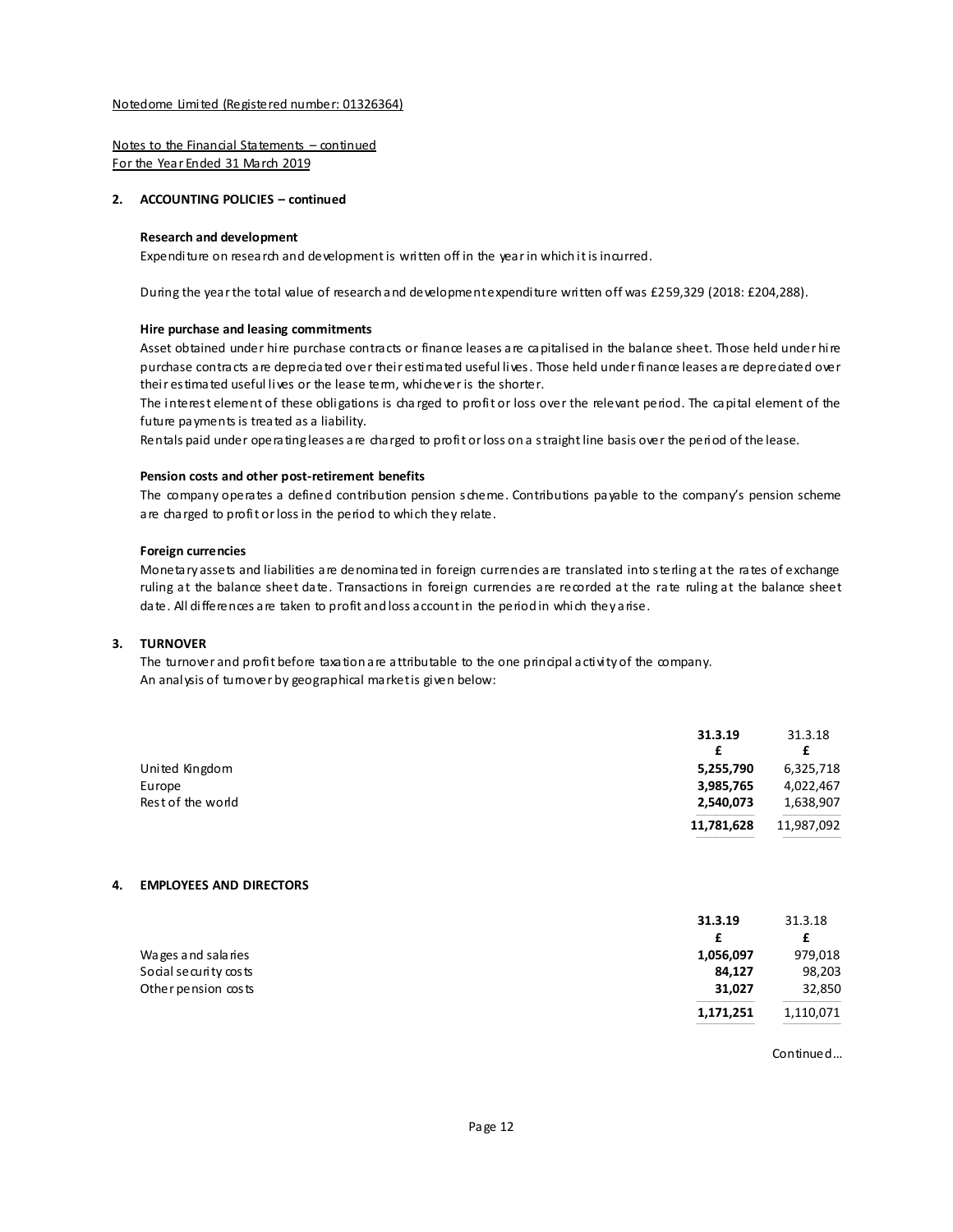## Notes to the Financial Statement  $-$  continued

## For the Year Ended 31 March 2019 **4. EMPLOYEES AND DIRECTORS**

The average monthly number of employees during the Year was as follows:

|    |                                                                                            | 31.3.19        | 31.3.18        |
|----|--------------------------------------------------------------------------------------------|----------------|----------------|
|    |                                                                                            | £              | £              |
|    | Senior management                                                                          | 4              | 4              |
|    | Engineering                                                                                | 15             | 16             |
|    | Administration                                                                             | 5              | 6              |
|    | Finance                                                                                    | $\overline{2}$ | $\overline{2}$ |
|    |                                                                                            | 27             | 28             |
|    |                                                                                            |                |                |
|    |                                                                                            | 31.3.18        | 31.3.18        |
|    |                                                                                            | £              | £              |
|    | Directors' remuneration                                                                    | 367,156        | 282,356        |
|    | Information regarding the highest paid director is as follows:                             |                |                |
|    |                                                                                            | 31.3.19        | 31.03.18       |
|    |                                                                                            | £              | £              |
|    | Emoluments etc                                                                             | 191,287        | 141,287        |
| 5. | <b>OPERATING PROFIT</b>                                                                    |                |                |
|    | The operating profit is stated after charging/(crediting):                                 |                |                |
|    |                                                                                            | 31.3.19        | 31.3.18        |
|    |                                                                                            | £              | £              |
|    | Other operating leases                                                                     | 38,000         | 44,902         |
|    | Depreciation - owned assets                                                                | 67,577         | 71,498         |
|    | Depreciation -assets on hire purchase contracts                                            | 8,658          | 7,163          |
|    | Profit on disposal of fixed assets                                                         |                | (1,706)        |
|    | Foreign exchange differences                                                               | (12, 477)      | 136,933        |
| 6. | <b>AUDITORS'REMUNERATION</b>                                                               |                |                |
|    |                                                                                            | 31.3.19        | 31.3.18        |
|    |                                                                                            | £              | £              |
|    | Fees payable to the company's auditors for the audit of the company's financial statements | 14,500         | 14,500         |
|    | Auditors' remuneration for non audit work                                                  | 963            | 7,501          |
| 7. | <b>INTEREST PAYABLE AND SIMILAR EXPENSES</b>                                               |                |                |
|    |                                                                                            | 31.3.19        | 31.3.18        |
|    |                                                                                            | £              | £              |
|    | Bank loan interest<br>Otherinterest                                                        | 15,521         | 14,203<br>887  |
|    | Factoring charges                                                                          | 41,766         | 27,782         |
|    | Hire purchase                                                                              | 1,037          | 821            |
|    |                                                                                            | 58,324         | 43,693         |
|    |                                                                                            |                |                |

Continued….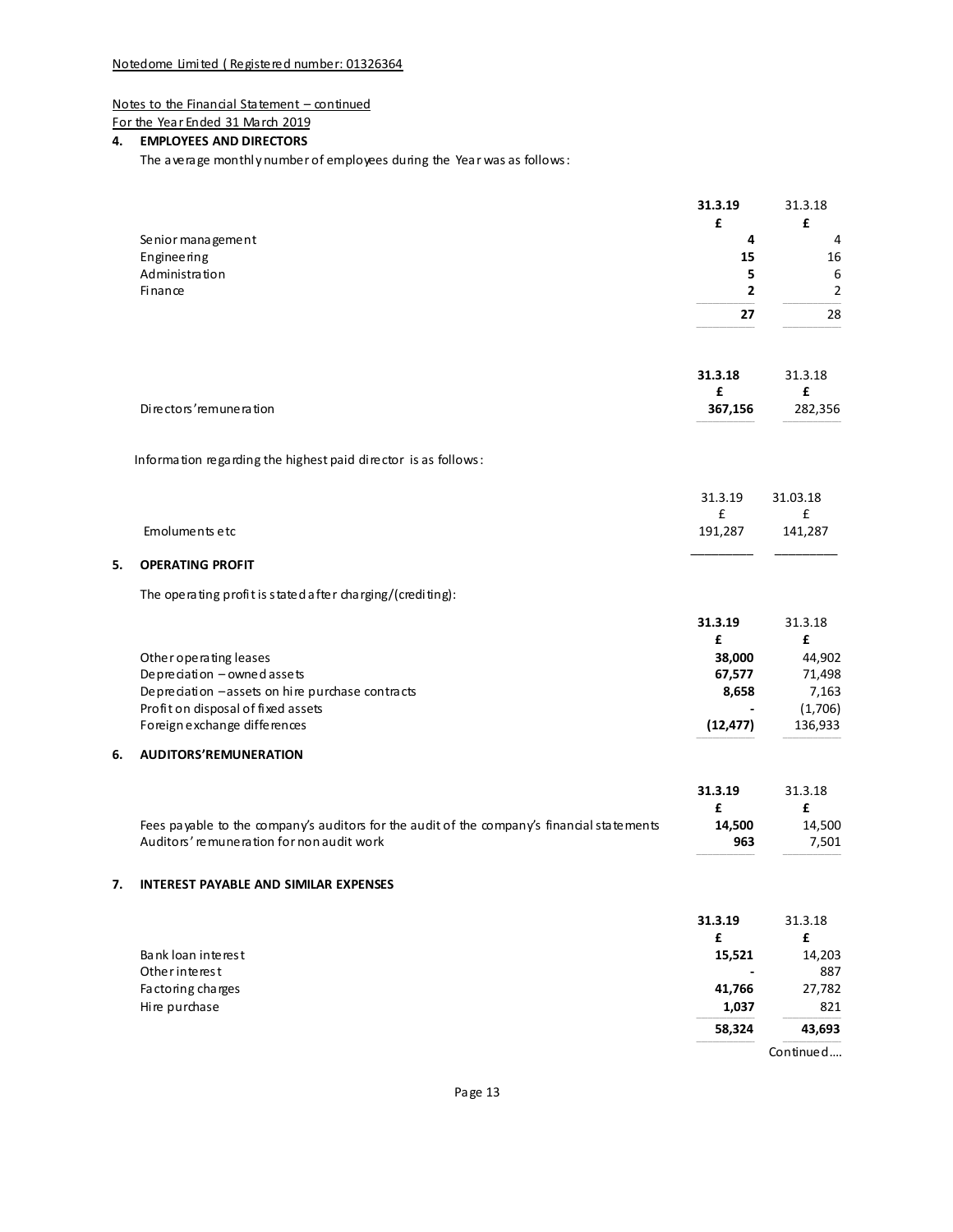# Notes to the Financial Statement  $-$  continued For the Year Ended 31 March 2019

### **8. TAXATION**

# **Analysis of the tax charge**

The tax charge on the profit for the year was as follows:

|                    | 31.3.19 | 31.3.18 |
|--------------------|---------|---------|
|                    | £       | £       |
| Current tax:       |         |         |
| UK corporation tax | 56,453  | 97,898  |
| Prior year         | 262     |         |
| Total current tax  | 56,715  | 97,898  |
| Deferred tax       | 8,357   | (6,661) |
| Tax on profit      | 65,072  | 91,237  |
|                    |         |         |

## **Reconciliation of total tax charge included in profit and loss**

The tax assessed for the year is lower than the standard rate of corporation taxin the UK. The difference is explained below:

|                                                                                              | 31.3.19<br>£ | 31.3.18<br>£ |
|----------------------------------------------------------------------------------------------|--------------|--------------|
| Profit before tax                                                                            | 646,437      | 681,448      |
| Profit multiplied by the standard rate of corporation tax in the UK of 19%<br>$(2018 - 19%)$ | 122,823      | 129,475      |
| Effects of:                                                                                  |              |              |
| Expenses not deductible for tax purposes                                                     | 1,758        | 14,179       |
| Capital allowances in excess of depredation                                                  | (4,073)      |              |
| Depredation in excess of capital allowances                                                  |              | 4,738        |
| Adjustments to tax charge in respect of previous periods                                     | 261          |              |
| Research & Development enhanced deduction                                                    | (64, 054)    | (50, 494)    |
| Deferred tax movement                                                                        | 8,357        | (6,661)      |
| Total tax charge                                                                             | 65,072       | 91,237       |

## **9. DIVIDENDS**

During the year the company paid an interim dividend of £300,000 (2018: £350,000) to the Uk holding company.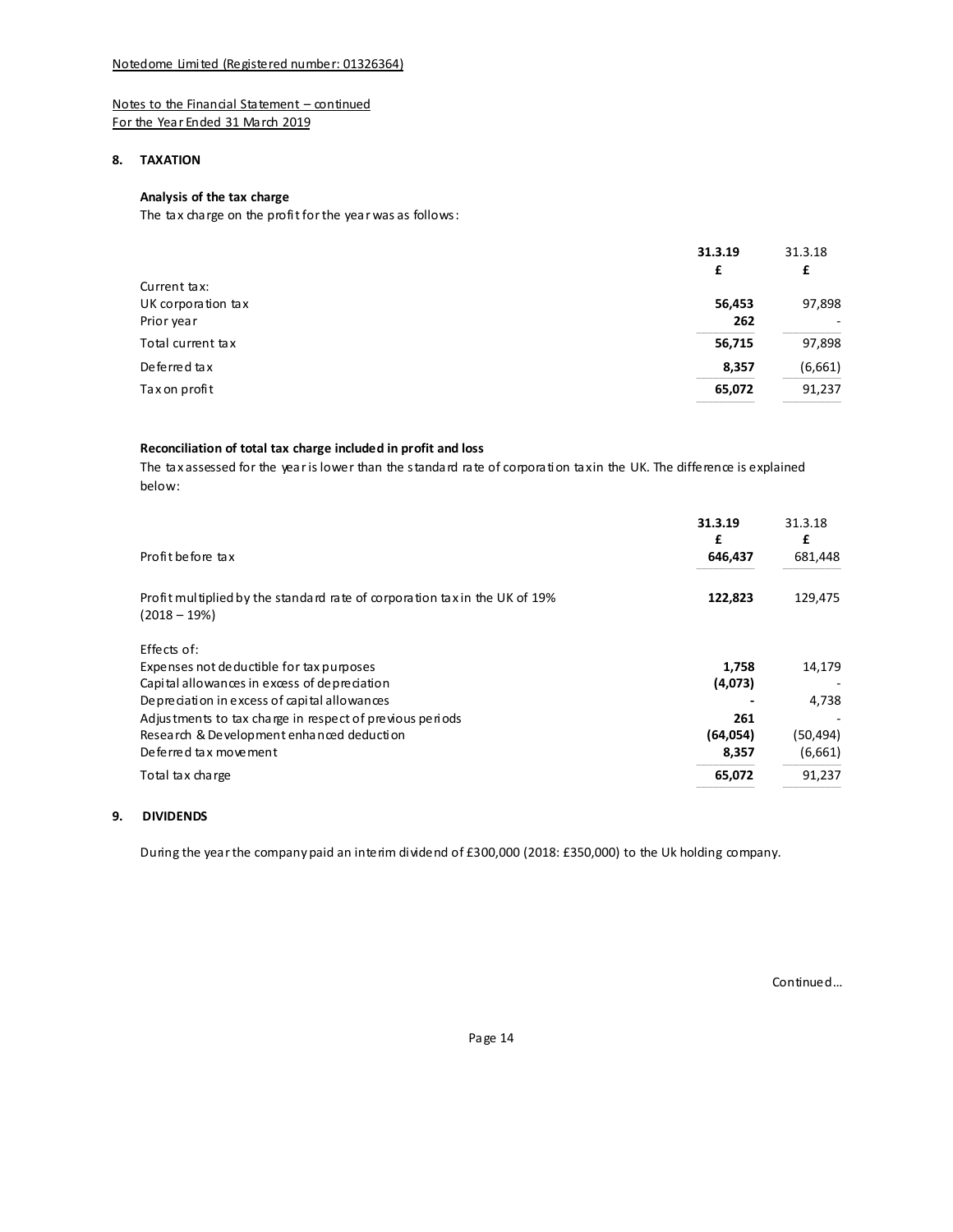# Notedome Limited (Registered number: 01326364)

Notes to the Financial Statement - continued For the Year Ended 31 March 2017

## **10. TANGIBLE FIXED ASSETS**

**11.** 

| Freehold<br>property | <b>Plant and</b><br>machinery | <b>Motor</b><br>vehicles | <b>Totals</b><br>£ |
|----------------------|-------------------------------|--------------------------|--------------------|
|                      |                               |                          |                    |
| 1,200,000            | 1,391,141                     | 54,920                   | 2,646,061          |
|                      | 96,626                        |                          | 96,626             |
| 1,200,000            | 1,487,767                     | 54,920                   | 2,742,687          |
|                      |                               |                          |                    |
| 75,000               | 941,118                       | 13,728                   | 1,029,846          |
| 12,000               | 55,577                        | 8,658                    | 76,235             |
| 87,000               | 996,695                       | 22,386                   | 1,106,081          |
|                      |                               |                          |                    |
| 1,113,000            | 491,072                       | 32,534                   | 1,636,606          |
| 1,125,000            | 450,023                       | 41,192                   | 1,616,215          |
|                      | £                             | £                        | £                  |

Fixed assets, induded in the above, which are held under hire purchase contracts are as follows:

|                                                                                      |           | Motor<br>vehicles<br>£ |
|--------------------------------------------------------------------------------------|-----------|------------------------|
| <b>COST</b>                                                                          |           |                        |
| At 1 April 2018                                                                      |           |                        |
| And 31 March 2019                                                                    |           | 54,920                 |
| <b>DEPRECIATION</b>                                                                  |           |                        |
| At 1 April 2018                                                                      |           | 13,728                 |
| Charge for year                                                                      |           | 8,658                  |
| At 31 March 2019                                                                     |           | 22,386                 |
| <b>NET BOOK VALUE</b>                                                                |           |                        |
| At 31 March 2019                                                                     |           | 32,534                 |
| At 31 March 2018                                                                     |           | 41,192                 |
| <b>STOCKS</b>                                                                        |           |                        |
|                                                                                      | 31.3.19   | 31.3.18                |
|                                                                                      | £         | £                      |
| Raw materials                                                                        | 1,763,927 | 1,280,361              |
| Finished goods                                                                       | 228,261   | 448,227                |
|                                                                                      | 1,992,188 | 1,728,588              |
| Stock recognised in cost of sales during the year was £8,176,698 (2018: £8,724,847). |           |                        |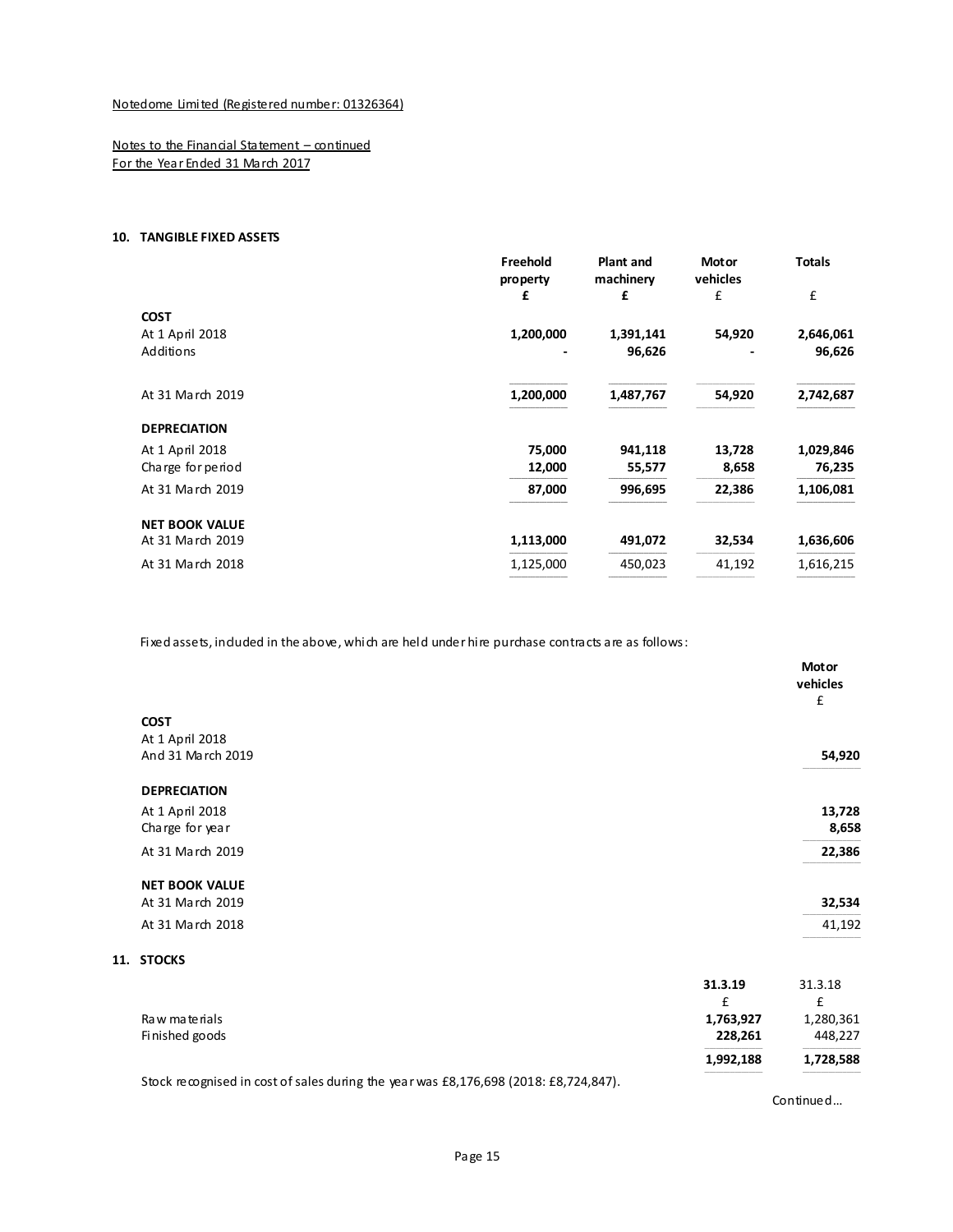# Notes to the Financial Statement - continued

For the Year Ended 31 March 2019

## **12. DEBTORS: AMOUNTS FALLING DUE WITHIN ONE YEAR**

|                                    | 31.3.19   | 31.3.18   |
|------------------------------------|-----------|-----------|
|                                    | £         |           |
| Trade debtors                      | 3,566,746 | 2,616,080 |
| Amounts owed by group undertakings | 1,831,470 | 2,146,770 |
| Other debtors                      | 89,015    | 2,038     |
| Tax                                |           | 2,364     |
| <b>VAT</b>                         | 31,882    | ۰         |
| Prepayments and accrued income     | 82,885    | 44,490    |
|                                    | 5,601,998 | 4,811,742 |
|                                    |           |           |

Induded in debtors above are financial assets measured at a mortised cost of £5,487,231 (2018: £4,767,252).

## **13. CREDITORS: AMOUNTS FALLING DUE WITHIN ONE YEAR**

|                                         | 31.3.19   | 31.3.18                  |
|-----------------------------------------|-----------|--------------------------|
|                                         | £         | £                        |
| Bank loans and overdrafts (see note 15) | 2,147,603 | 1,608,591                |
| Hire purchase contracts (see note 16)   | 1,127     | 8,263                    |
| Trade creditors                         | 1,628,965 | 1,815,075                |
| Tax                                     | 56,453    | ۰                        |
| Social security and other taxes         | 22,843    | 24,604                   |
| <b>VAT</b>                              |           | 29,952                   |
| Director's current accounts             | 3,258     | $\overline{\phantom{a}}$ |
| Accruals and Deferred income            | 13.107    | ۰                        |
| Accrued expenses                        | 94,500    | 59,701                   |
|                                         | 3,967,856 | 3,546,186                |

## **14. CREDITORS: AMOUNTS FALLING DUE AFTER MORE THAN ONE YEAR**

|                                                                                                            | 31.3.19 | 31.3.18 |
|------------------------------------------------------------------------------------------------------------|---------|---------|
|                                                                                                            |         |         |
| Bank loans (see note 15)                                                                                   | 257.912 | 516.657 |
| Hire purchase contracts (see note 16)                                                                      | ۰       | 6.455   |
|                                                                                                            | 257.912 | 523.112 |
| lnduded in creditors are financial lighilities measured at amorticed cost of £4,038,865 (2018: £3,955,041) |         |         |

 $\mathcal{L}_\text{max}$  and the contract of the contract of the contract of the contract of the contract of the contract of the contract of the contract of the contract of the contract of the contract of the contract of the contrac

Included in creditors are financial liabilities measured at amortised cost of £4,038,865 (2018: £3,955,041). These amounts cover both amounts due within and after more than one year.

# **15. LOANS**

An analysis of the maturity of loans is given below:

|                                                   | 31.3.19<br>f | 31.03.18<br>£ |
|---------------------------------------------------|--------------|---------------|
| Amounts falling due within one year or on demand: |              |               |
| Bank overdrafts                                   | 1,947,599    | 1,408,587     |
| Bank loans                                        | 200.004      | 200,004       |
|                                                   | 2,147,603    | 1,608,591     |
|                                                   |              | Continued     |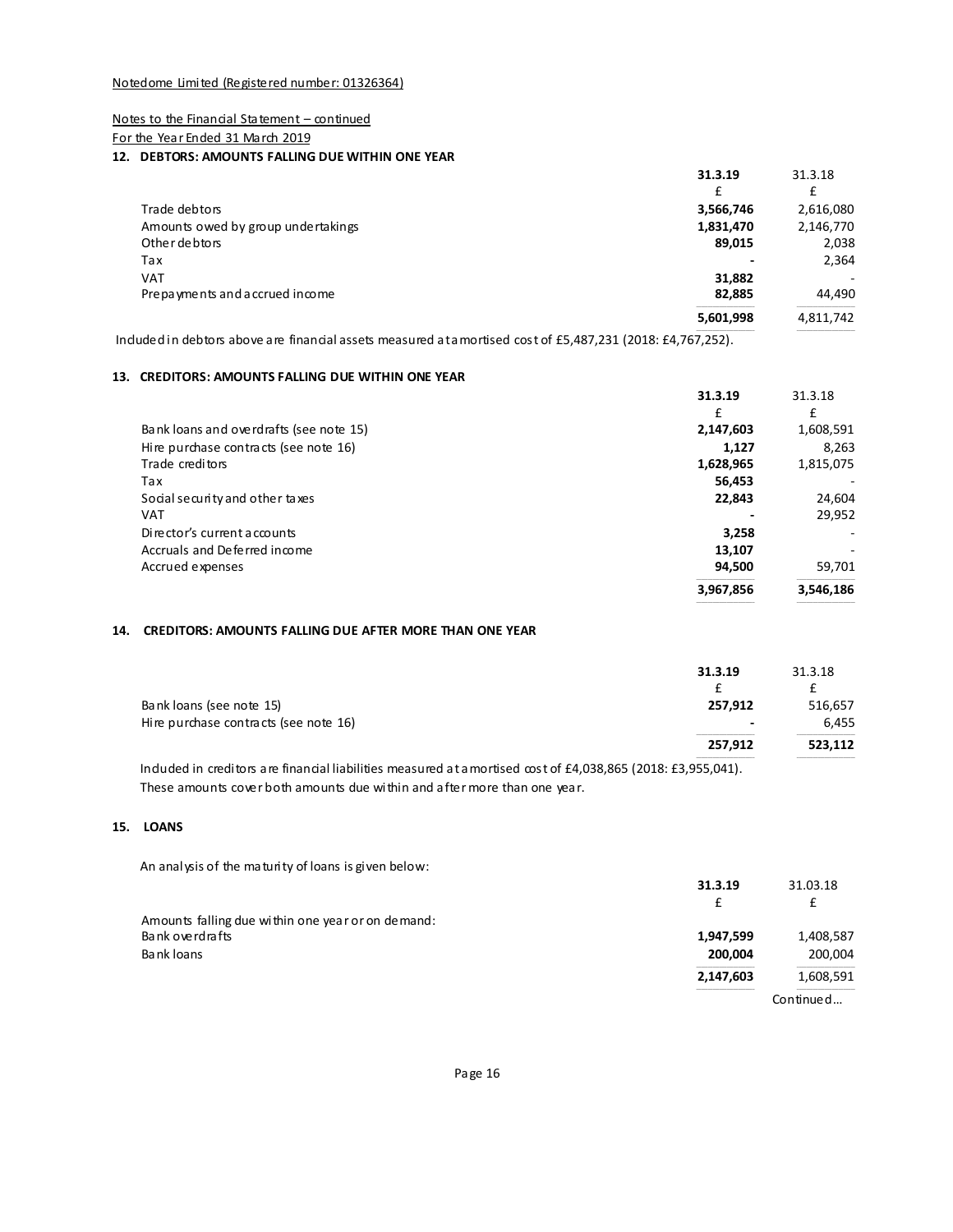# Notedome Limited (Registered numbers : 01326364)

# Notes to the Financial Statements - continued For the Year Ended 31 March 2019

## **15. LOANS – continued**

|                                                 | 31.3.19 | 31.3.18 |
|-------------------------------------------------|---------|---------|
|                                                 | £       | £       |
| Amounts falling due between one and two years:  |         |         |
| Bank loans $-1-2$ years                         | 200.004 | 200,004 |
|                                                 |         |         |
| Amounts falling due between two and five years: |         |         |
| Bank loans $-2-5$ years                         | 57,908  | 316,653 |
|                                                 |         |         |

# **16. LEASING AGREEMENTS**

Minimum lease payments fall due as follows:

|                              |                  | Hire purchase contracts |  |
|------------------------------|------------------|-------------------------|--|
|                              | 31.3.19          | 31.03.18                |  |
|                              | £                | £                       |  |
| Gross obligations repayable: |                  |                         |  |
| Within one year              | 1,377            | 9,017                   |  |
| Between one and five years   |                  | 7,334                   |  |
|                              | 1,377            | 16,351                  |  |
| Finance charges repayable:   |                  |                         |  |
| Within one year              | 250              | 754                     |  |
| Between one and five years   |                  | 879                     |  |
|                              | 250              | 1,633                   |  |
| Net obligations repayable:   |                  |                         |  |
| Within one year              | 1,127            | 8,263                   |  |
| Between one and five years   |                  | 6,455                   |  |
|                              | 1,127            | 14,718                  |  |
|                              | Non-cancellable  |                         |  |
|                              | operating leases |                         |  |
|                              | 31.3.19          | 31.3.18                 |  |
|                              | £                | £                       |  |
| Within one year              | 28,500           | 38,000                  |  |
| Between one and five years   |                  | 28,500                  |  |

Page 17

\_\_\_\_\_\_\_\_\_\_\_\_\_\_\_\_\_\_\_\_\_\_\_\_\_ \_\_\_\_\_\_\_\_\_\_\_\_\_\_\_\_\_\_\_\_\_\_\_\_\_ **28,500** 66,500  $\mathcal{L}_\text{max}$  and the contract of the contract of the contract of the contract of the contract of the contract of the contract of the contract of the contract of the contract of the contract of the contract of the contrac

Continued...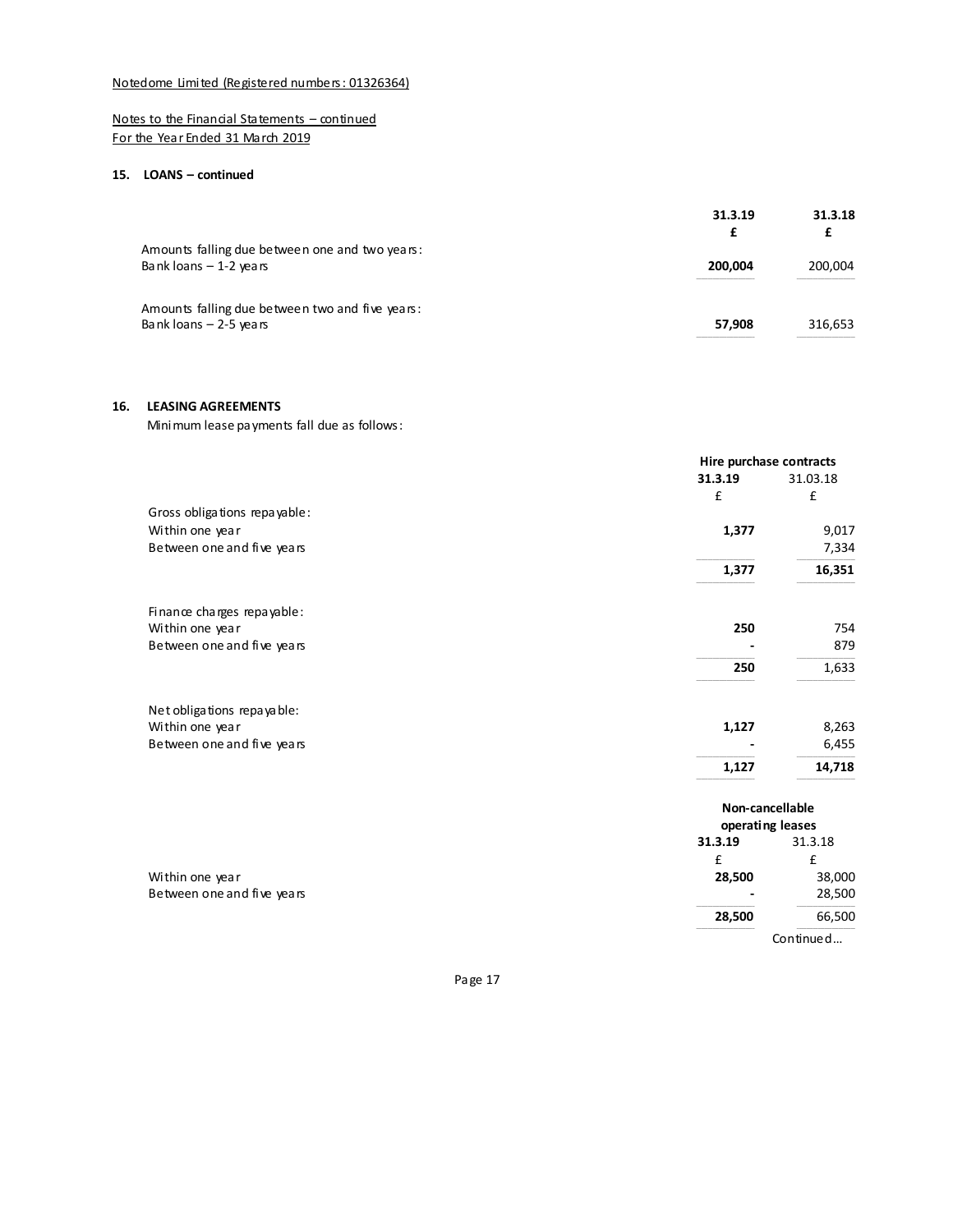Notes to the Financial Statements  $-$  continued For the Year Ended 31 March 2019

## **17. SECURED DEBTS**

The following secured debts are included within creditors:

|                         | 31.3.19   | 31.3.18   |
|-------------------------|-----------|-----------|
|                         |           |           |
| Bank overdraft          | 1,947,599 | 1,408,587 |
| Bank loans              | 457,916   | 716,661   |
| Hire purchase contracts | 1,127     | 14,718    |
|                         | 2,406,642 | 2,139,966 |
|                         |           |           |

The loans are secured against the fixed and floating assets of the company.

# **18. PROVISIONS FOR LIABILITIES**

|                                                         | 31.3.19 | 31.3.18      |
|---------------------------------------------------------|---------|--------------|
|                                                         | £       | £            |
| De ferred tax                                           |         |              |
| Accelerated capital allowances                          | 82,657  | 74,300       |
|                                                         |         | Deferred tax |
|                                                         |         | £            |
| Balance at 1 April 2018                                 |         | 74,300       |
| Charge to Statement of Comprehensive Income during year |         | 8,357        |
| Balance at 31 March 2019                                |         | 82,657       |

Deferred tax is provided to spread the effect of accelerated capital allowances arising on plant and machinery, etc.

#### **19. CALLED UP SHARE CAPITAL**

Allotted, issued and fully paid:

| Class:   | Nominal<br>value: | 31.3.19 | 31.3.18 |
|----------|-------------------|---------|---------|
|          |                   |         |         |
| Ordinary | £1                | 3,916   | 3,916   |
|          |                   | 3,916   | 3,916   |
|          |                   |         |         |

## **20. RESERVES**

|                     | Retained<br>earnings | <b>Share</b><br>premium | Capital<br>redempti on<br>reserve | <b>Totals</b> |
|---------------------|----------------------|-------------------------|-----------------------------------|---------------|
|                     | £                    | £                       | £                                 | £             |
| At 1 April 2018     | 4,685,175            | 248.271                 | 7.000                             | 4,940,446     |
| Profit for the year | 581,365              |                         |                                   | 581,365       |
| Di vi dends         | (300,000)            |                         |                                   | (300,000)     |
| As at 31 March 2019 | 4,966,540            | 248,271                 | 7.000                             | 5,221,811     |

The amount induded in retained eamings represents distributable reserves.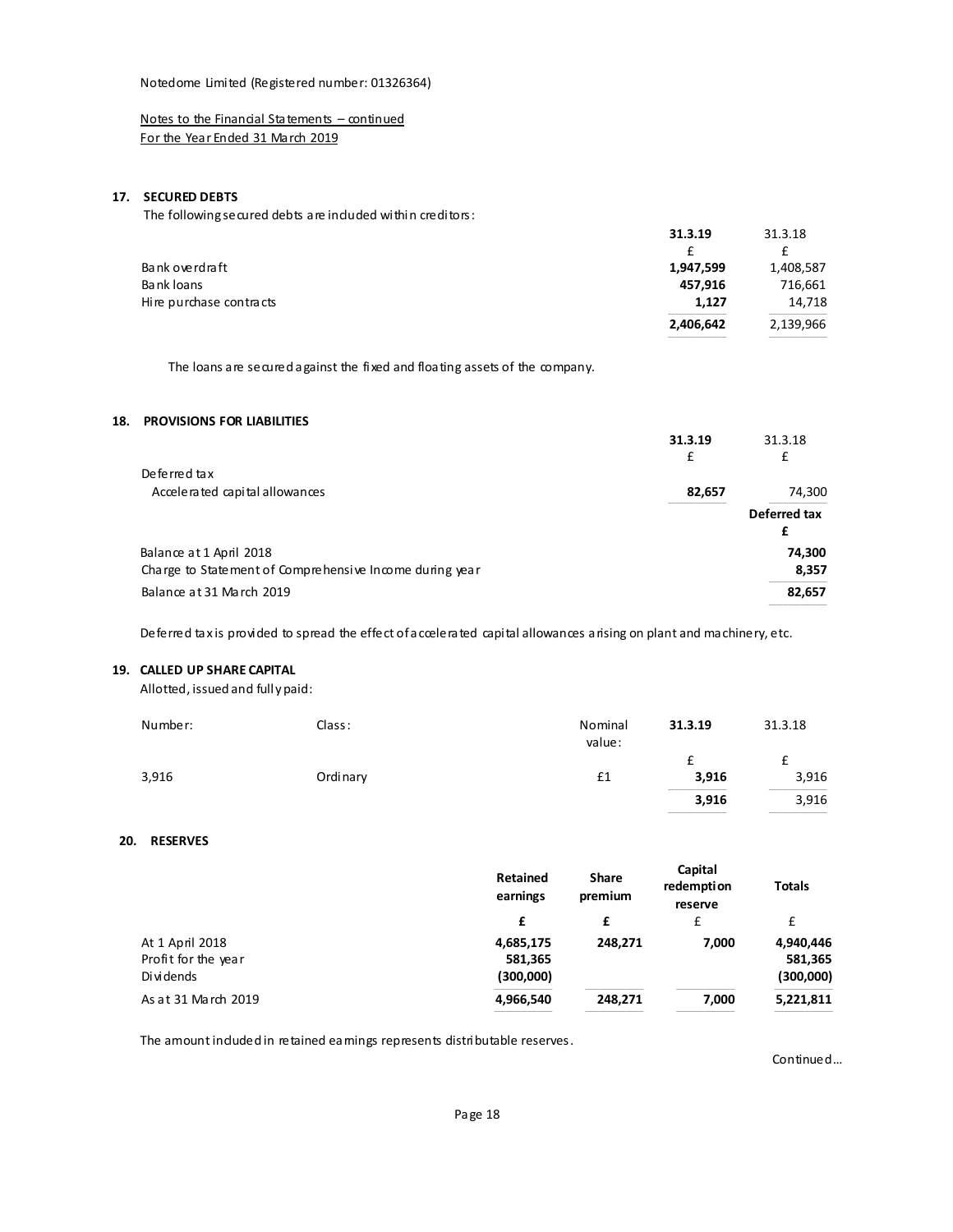### Notedome Limited (Registered number: 01326364)

Notes to the Financial Statements  $-$  continued For the Year Ended 31 March 2019

### **21. PENSION COMMITMENTS**

The company operates a defined contribution scheme on a money purchase basis for its employees. Assets are managed by independent fund managers and held outside the company. During the period the company contributed £31,027 (2018: £32,850) to the scheme.

### **22. ULTIMATE PARENT COMPANY AND CONTROLLING PARTY**

Manali Petrochemicals Limited (incorporated in India) is regarded by the directors as being the company's ultimate parent company.

Manali Petrochemicals Limited is the parent undertaking of the largest group.

The immediate parent company of Notedome Limited is AMCHEM Speciality Chemicals UK Limited. AMCHEM Speciality Chemicals Private Limited is the parent undertaking of the smallest group which indudes the company and for which group financial statements are prepared.

Copies of financial statements of AMCHEM Speciality Chemicals Private Limited may be obtained from Manali Petrochemicals Limited, c/o SPIC House, 88, Mount Road, Guindy, Chennai - 600032.

### **23. RELATED PARTY DISCLOSURES**

The total emoluments paid to key management personnel during the year were £377,156(2018: £282,256).

# **24. RECONCILIATION OF PROFIT BRFORE TAXATION TO CASH GENERATED FROMOPERATIONS**

| 31.3.19    | 31.3.18    |
|------------|------------|
| £          | £          |
| 646,437    | 681,448    |
| 76,235     | 78,661     |
|            | (1,706)    |
| 58,324     | 43,693     |
| 780.996    | 802,096    |
| (263,600)  | (786, 182) |
| (792, 620) | (136, 675) |
| (169, 916) | 193,091    |
| (445,140)  | 72,330     |
|            |            |